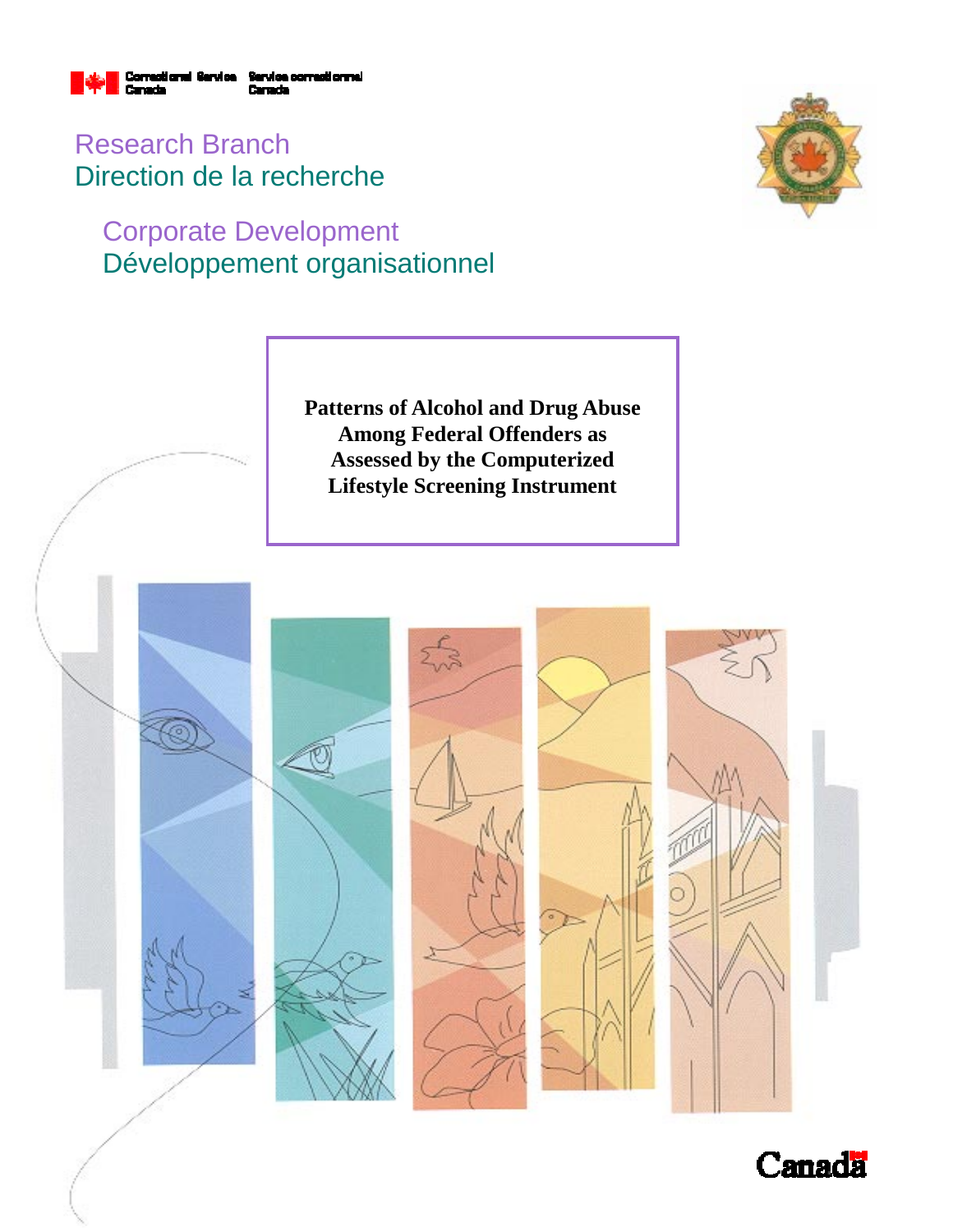# **Patterns Of Alcohol And Drug Use Among Federal Offenders As Assessed By The Computerized Lifestyle Screening Instrument**

Prepared By:

David Robinson Frank Porporino Bart Millson

Research and Statistics Branch Correctional Service of Canada

The points of view expressed in this research report are those of the authors and do not necessarily reflect the views of the Correctional Service of Canada. This report is also available in French. Ce rapport est également disponible en Français. It is available from the Communications Branch, Correctional Service of Canada, 340 Laurier Avenue West, Ottawa, Ontario, K1A 0P9.

January 1991, No. **R-11**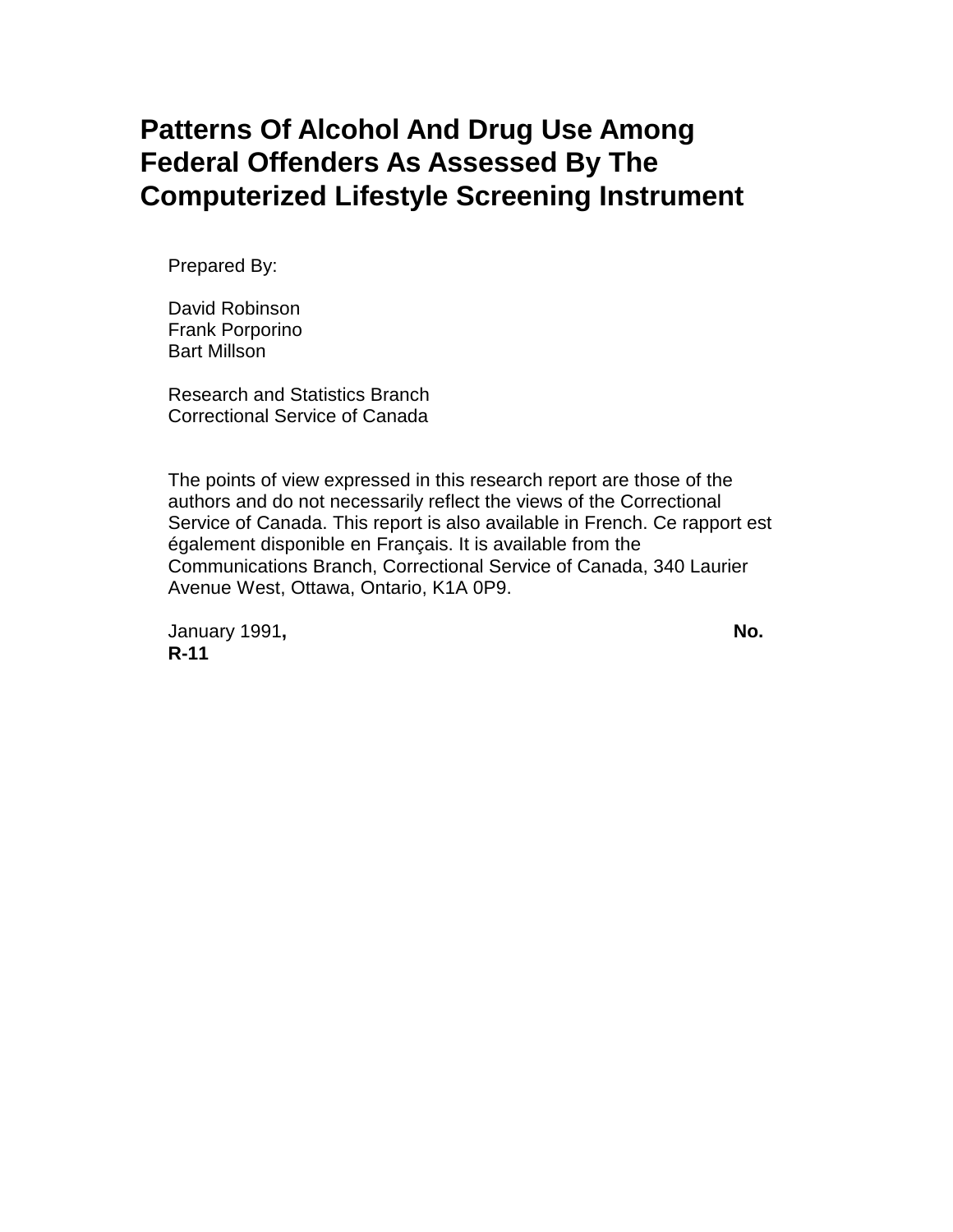# **Acknowledgements**

We wish to acknowledge a number of individuals who have assisted in the implementation of the Computerized Lifestyle Screening Pilot Project: Gerry Cowie, Regional Manager, Correctional Programs, Prairie Region; Ron Lawlor, Regional Administrator, Correctional Programs, Atlantic Region; Hal Davidson, Project Officer, Atlantic Region; John Eno, Substance Abuse Co-ordinator, Drumheller Institution; Stu Murray, Chief of Personal Development, Springhill Institution; Roger McCormick, Induction Training Officer, Springhill Institution; Jim Sproule, Correctional Officer, Dorchester Penitentiary. We also thank Research and Statistics Branch staff, Gurmeet Dhaliwal who assisted with the statistical analyses, and Stéphane Bélanger who produced the graphics. Finally, we must acknowledge the unfaltering cooperation and perseverance of Liz Fabiano who, with the assistance of Christine Barlow and Exocom Systems Corporation, made possible the implementation of the pilots in the Atlantic and Prairies.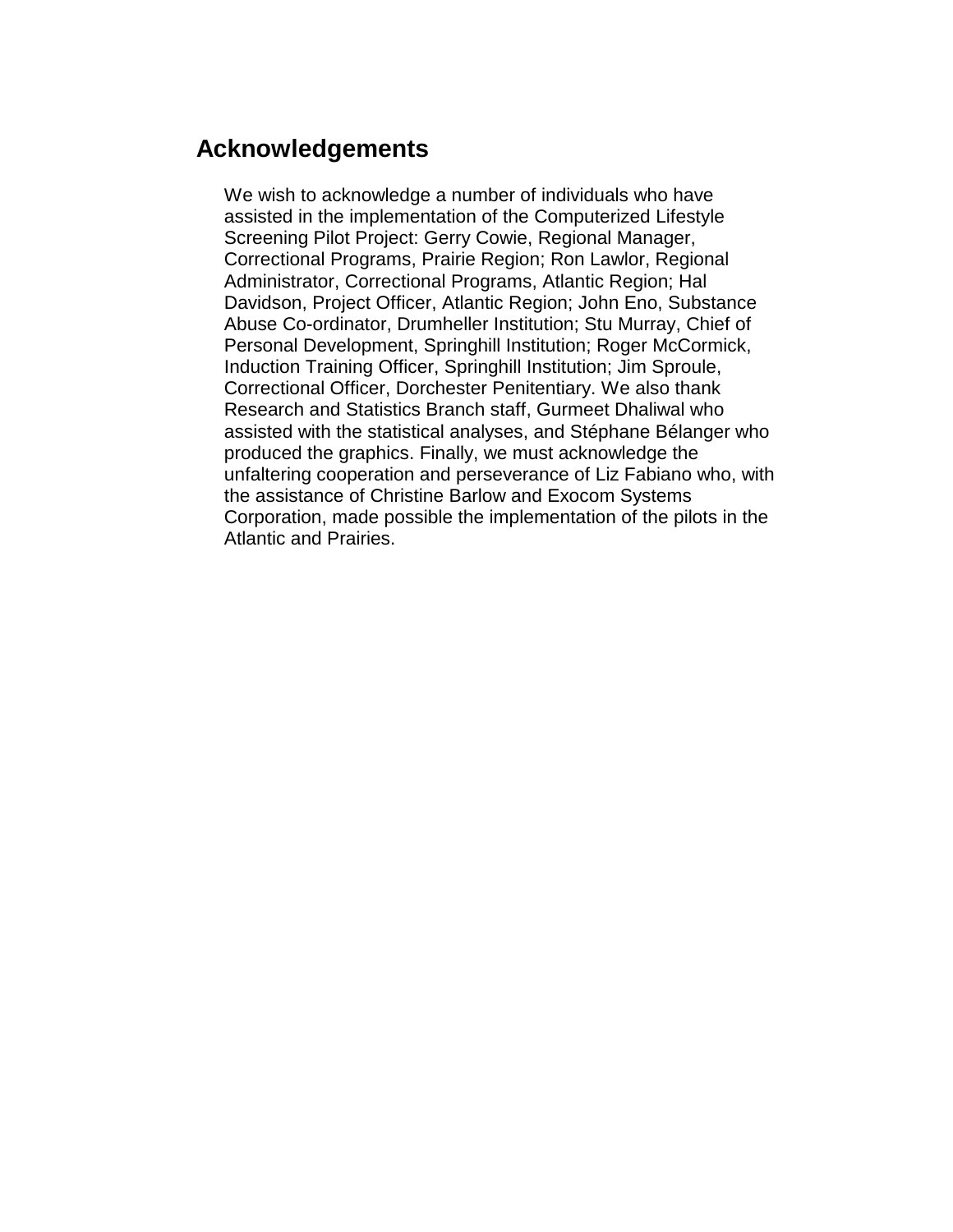# **Table Of Contents**

**PATTERNS OF ALCOHOL AND DRUG USE AMONG FEDERAL OFFENDERS AS ASSESSED BY THE COMPUTERIZED** LIFESTYLE SCREENING INSTRUMENT 1 **Acknowledgements 2 l. Introduction 4 ll. Overview Of The Computerized Lifestyle Screening Instrument 6 lll. Patterns Of Drug And Alcohol Use Among Offenders 9 IV. Screening For Drug And Alcohol Problem 21 Conclusion 36 References 38 Endnotes 39 Appendices 40** Appendix A 40 Appendix B 44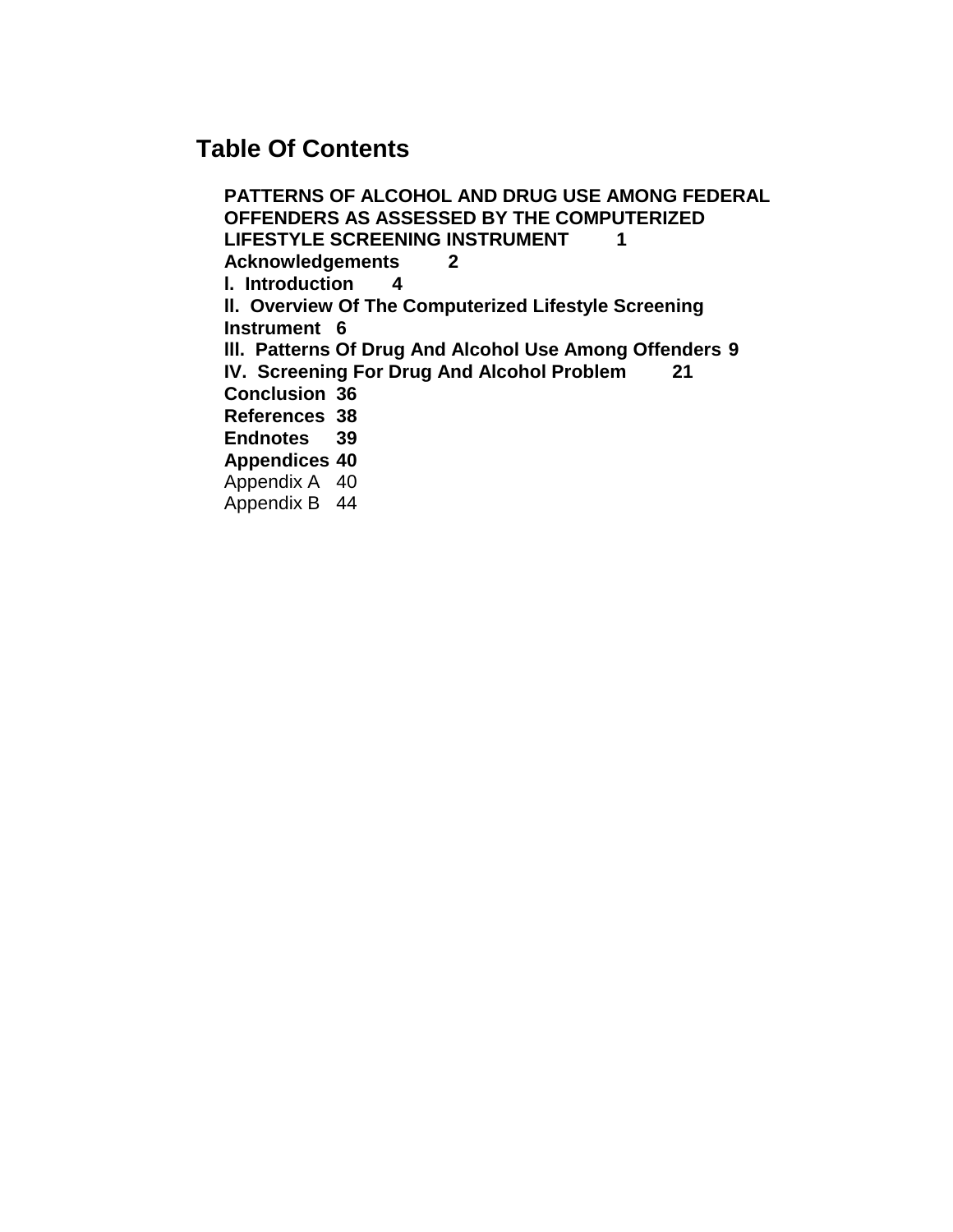# **l. Introduction**

The introduction of the Computerized Lifestyle Screening Instrument ( CLSI) was a collaborative effort of the Educational and Personal Development Division and the Research and Statistics Branch of the Correctional Service of Canada. A comprehensive substance abuse assessment tool, the CLSI was implemented as a response to increasing concerns over the degree of drug and alcohol abuse among offenders and the need to screen reception inmates for assignment to appropriate substance abuse treatment programming. A Substance Abuse Task Force (Correctional Service of Canada, 1990) recommended the implementation of the CLSI as a "front-end" method of screening offenders for substance abuse treatment.<sup>1</sup>

The CLSI takes a comprehensive approach to assessment, examining a variety of lifestyle factors which may be associated with substance abuse. These include physical health, nutrition, mental health, quality of functioning in family and social relationships, criminal behaviour patterns, and readiness for substance abuse treatment programming. The comprehensive assessment provides a wealth of research data concerning the drug and alcohol abuse patterns of offenders and how substance use affects criminal activity.

This research report is the first in a series which will examine substance abuse and criminal behaviour using data from the CLSI. This initial report presents descriptive information derived from the various components of the instrument and explores the development of a typology for the purpose of screening and priorizing offenders for treatment. The data for this report are based on a sample of 503 offenders who completed the CLSI in the Atlantic and Prairie Regions of the Correctional Service of Canada.

The CLSI is based on the work of Dr. Harvey Skinner, formerly of the Addiction Research Foundation of Ontario, who developed a computer-assisted approach for assessing lifestyle factors related to substance abuse. The assessment approach was first developed for use in family medical practices to provide a method for family practitioners to quickly and reliably screen large numbers of presenting patients for substance abuse problems (Skinner, Allen, McIntosh, and Palmer, 1985).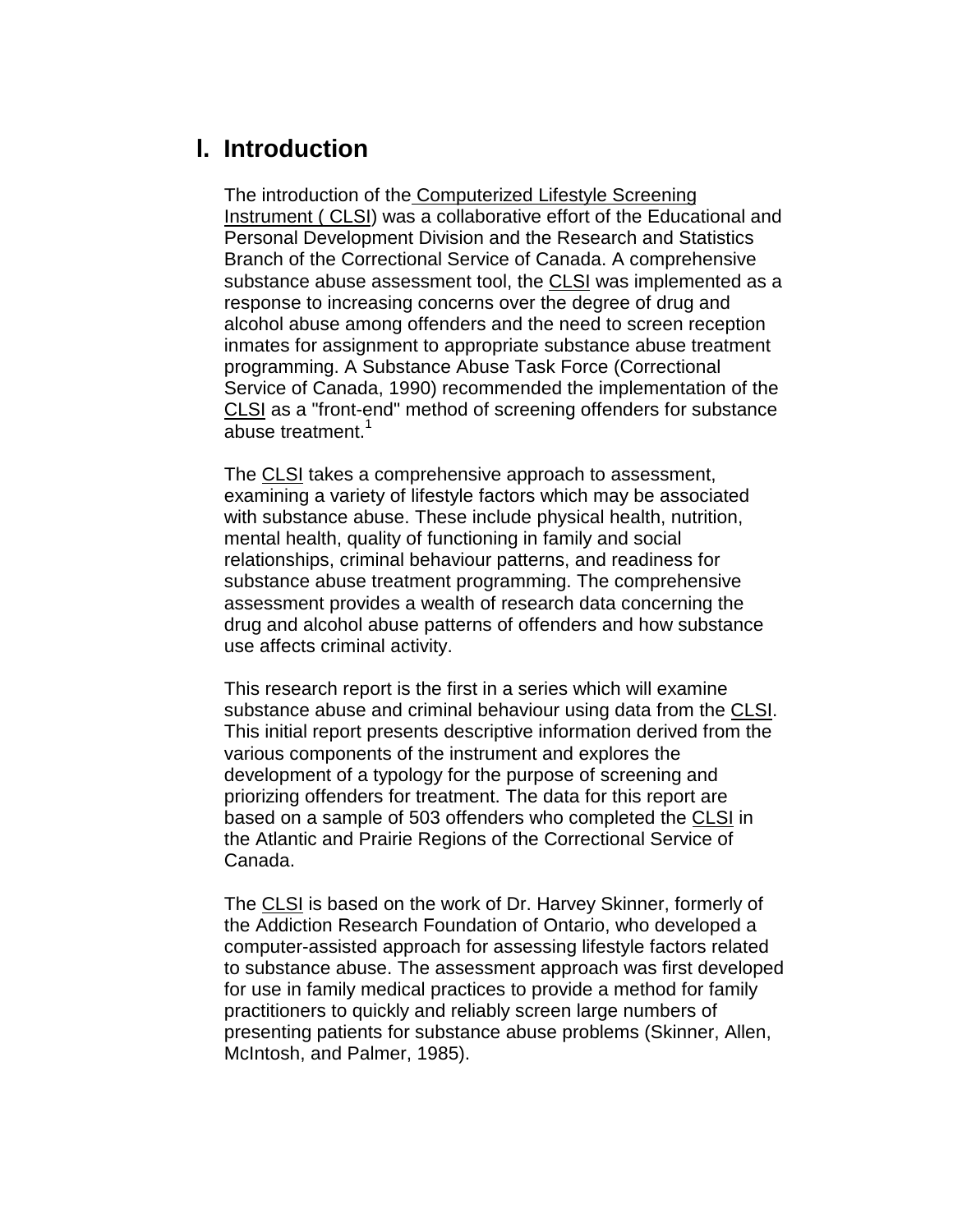The Research and Statistics Branch, with the initial collaboration of the Ministry Secretariat, Corrections Branch, adapted and modified Skinners's computerized assessment procedure for use with offenders. The adaptation involved the revision of survey items so that they could be easily understood by offenders and a restructuring of the content in appropriate terms to reflect the circumstances normally experienced by federal offenders (e.g., arrest, conviction, incarceration). In addition, a lengthy section of the CLSI was designed to measure substance abuse as it relates to criminal behaviour patterns and to assess offenders' motivation for treatment.

Two key components included in the CLSI, which were also designed by Skinner, are the Drug Abuse Screening Test (DAST) (Skinner, 1982) and the Alcohol Dependence Scale (ADS) (Skinner and Allen, 1982). Both instruments have been widely used in research for determining severity of drug and alcohol abuse.

The first version of the CLSI was piloted with inmates in the Atlantic Region on a small scale in 1989. Based on feedback from the initial trials with the instrument, the software for the CLSI was revised and a large scale pilot was implemented in the Atlantic and Prairie Regions. Site training for the large scale pilot occurred in late 1989 and early 1990. At this time, the CLSI became a normal component of the inmate reception procedure in one medium and one maximum institution in the Atlantic region and one medium institution in the Prairie region.

To date, the CLSI has only been used with males but can also be employed with female offenders. The CLSI was first introduced in English and is currently being translated for use with Francophone offenders. A manual has been developed which provides detailed instructions on all facets of the administration and maintenance of the CLSI.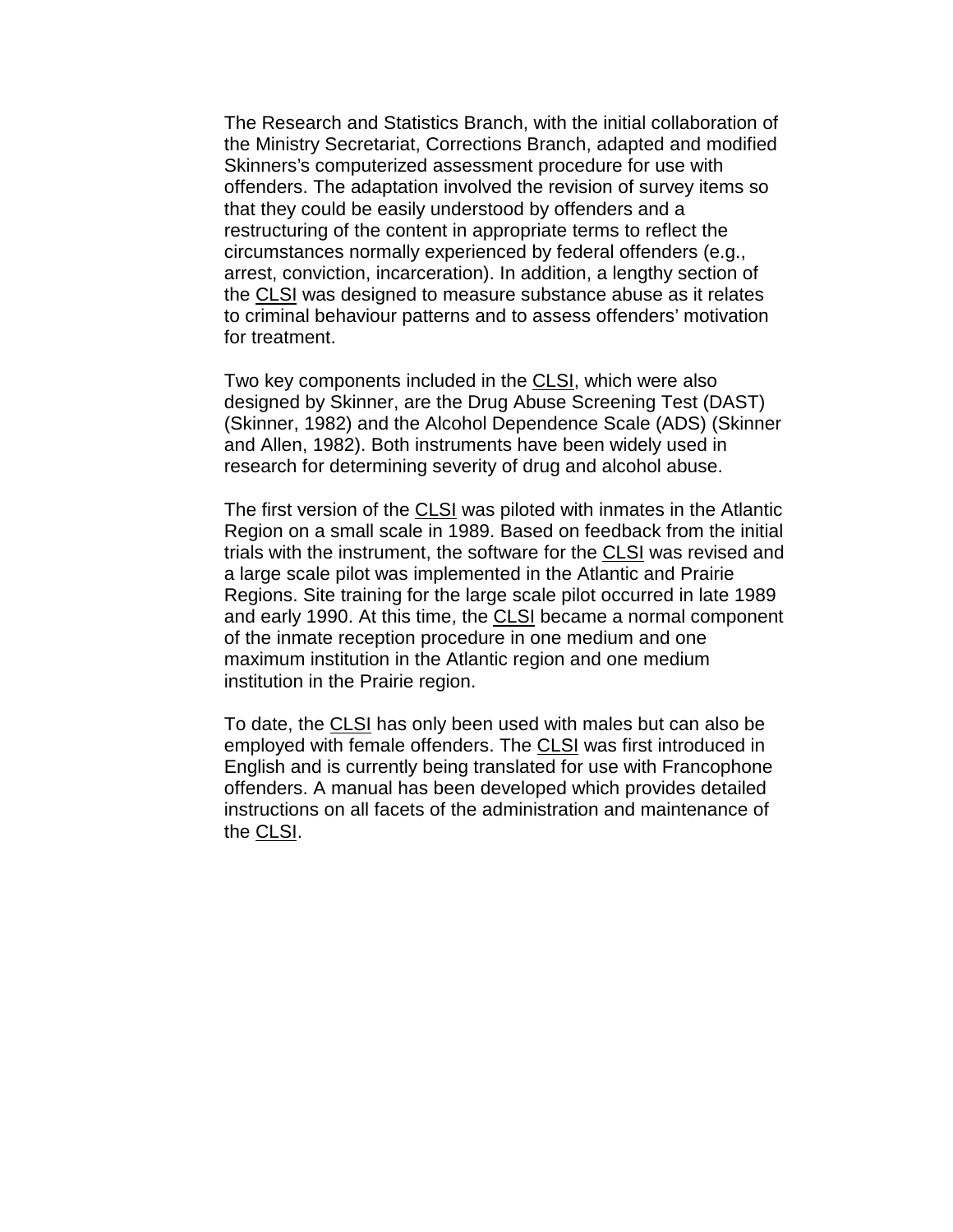# **ll. Overview Of The Computerized Lifestyle Screening Instrument**

The unique feature of the CLSI assessment procedure is that the full battery of questionnaire items is administered to offenders using a micro-computer. Each question in the battery is presented to the offender on a computer screen and responses are displayed in a multiple-choice format. The offender indicates his/her response by making the appropriate selection on a keyboard. A staff member who is familiar with the computerized system introduces the offender to the procedure at the beginning of the session and remains available to answer any questions or concerns that arise for the offender.

Normally the procedure takes less than 2 hours to complete. However, the offender can complete the survey at his/her own pace, pausing to take a break at anytime during the procedure. There are also a number of section "skip" functions in the CLSI which ensure that offenders do not answer questions which are irrelevant to their personal situation. For example, offenders who report that they have not consumed any drugs in the six months prior to their arrests are not required to answer the set of questions from the DAST concerning possible symptoms of drug abuse.

During the assessment session the computer provides the offender with instantaneous feedback about his/her functioning in the various areas examined in the questionnaire battery. The feedback takes the form of a series of "thermometers" displayed on the computer screen which graphically display the level of problems associated with each area of assessment (e.g., nutrition, tobacco use, substance abuse) as compared to normative data from the general population. At the end of the session the offender receives computer printout summarizing his/her responses to the survey. In addition, a more comprehensive computer printout is prepared for the benefit of the offender's case management officer.

This innovative approach to acquiring self-report data is believed to be preferable to other methods for a number of reasons (Skinner and Allen, 1983). An important assumption that guided the introduction of the CLSI was that reception inmates would be less inhibited and therefore more likely to answer truthfully on a computer than in an interview situation. In addition, instantaneous feedback to the offender using the computer, personalizes the assessment process for the offender and removes some of the mystique and boredom which are normally associated with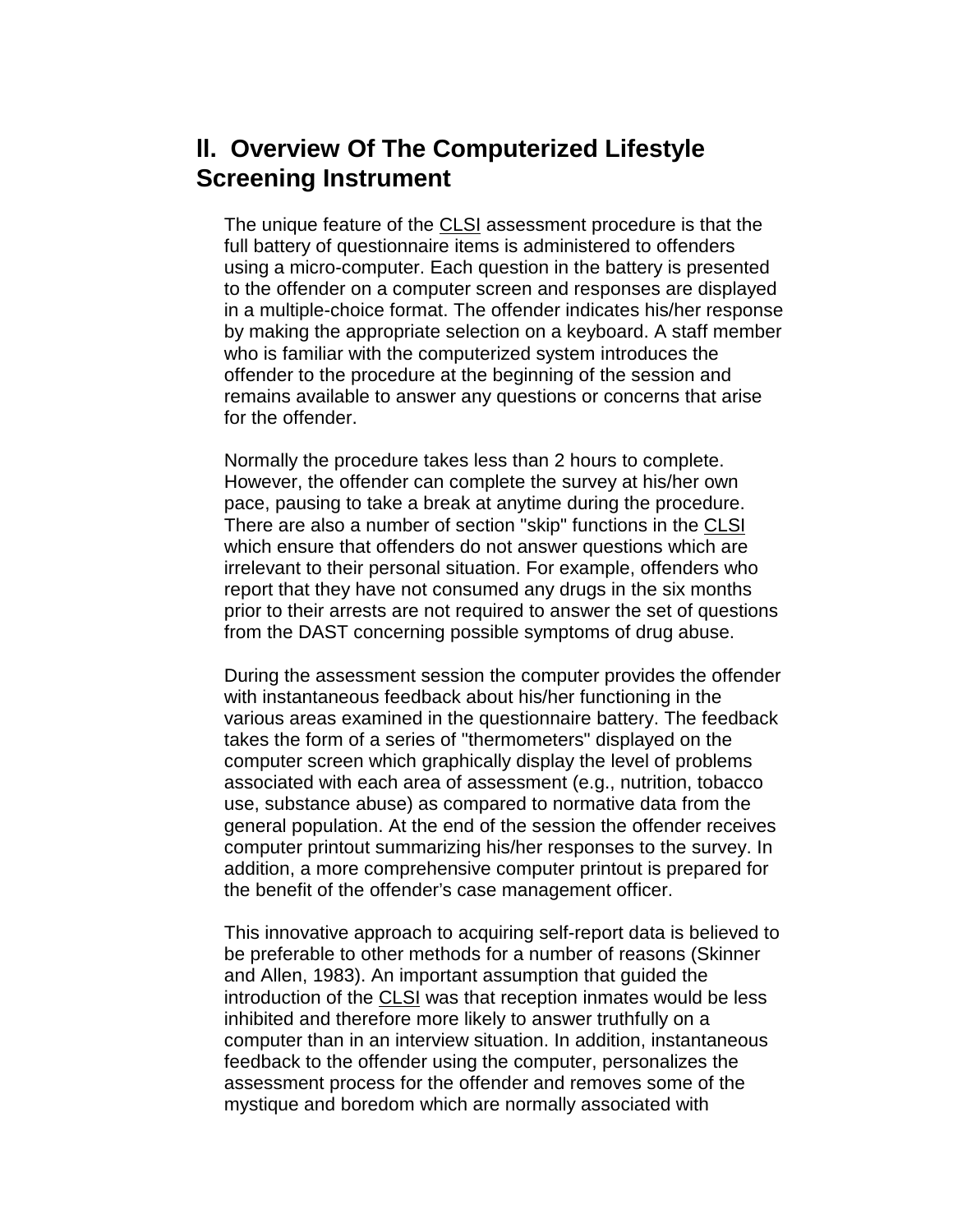questionnaires items. It was believed that the provision of feedback would encourage the offender to complete an honest selfassessment, and retain his/her attention and level of motivation during the adminstration of the survey.

The computerized approach has been shown to provide assessment data that is as reliable and valid as alternative methods of collecting the information such as paper and pencil tests, and interviews (Skinner and Allen, 1983). An added advantage of the CLSI in the current setting is that large numbers of inmates may be assessed without the involvement of highly skilled staff who might normally collect the information through interviews. The computer-generated reports also eliminate timeconsuming coding and interpretation of the questionnaire responses. Although the system requires the availability of one staff member while assessments are in process, the staff may be occupied with other tasks. Depending on the availability of computer hardware, a staff member can monitor the completion of the assessment procedure by more than one offender at a time.

The survey contains a demographic section and a brief computer practice exercise followed by 11 sections focusing on a variety of issues related to lifestyle patterns, substance use and abuse, and criminal behaviour. The eleven sections, labelled A to K, are briefly described below. A more comprehensive description of the CLSI is available ( The Computerized Lifestyle Assessment Instrument Training Manual, Education and Personal Development Division and Research and Statistics Branch, 1989).

#### **A. Physical and Mental Health**

A variety of health-related factors including nutrition, tobacco use, exercise, sleep patterns, stress, and general emotional well-being are assessed. The section also focuses on how drinking patterns are related to health risks. The items measure current functioning and functioning prior to incarceration.

#### **B. Social Functioning**

This section collects information about the offenders' social functioning prior to incarceration. It includes questions related to who the offender resided with prior to incarceration and the general quality of his relationships with friends, spouse, and other family members, as well as attachment to community groups.

#### **C. Drugs**

Questions that probe the offender's drug use pattern and extent of abuse are presented. This lengthy section includes Skinner's Drug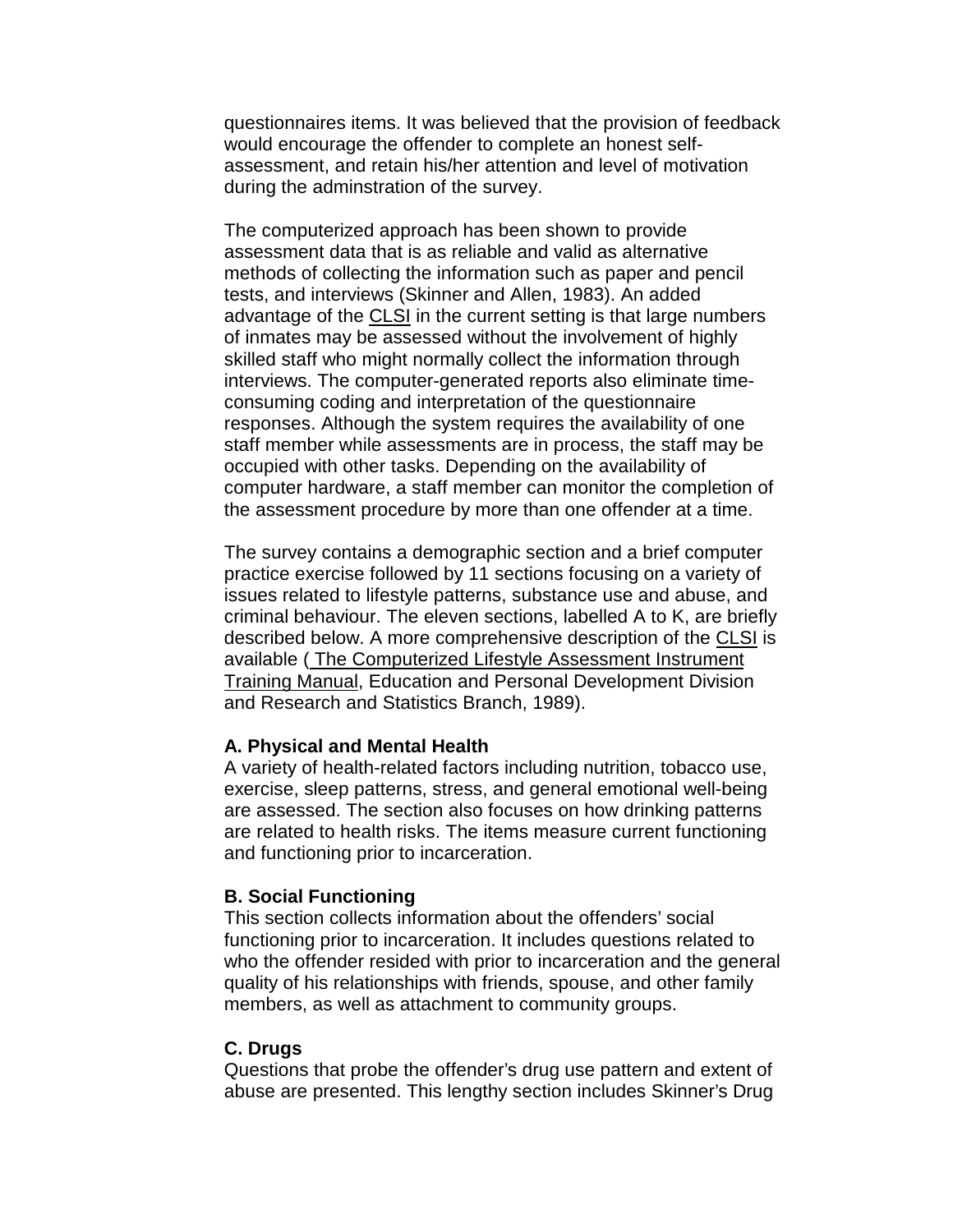Abuse Screening Test (DAST). The DAST has been integrated into this section to assess the severity of drug abuse. This scale involves 20 items which measures the severity of problems related to an individual's drug use. The DAST items, which tap a range of substance abuse symptoms and pathological drug use (See Appendix A), were modeled after items comprising the popular Michigan Alcoholism Screening Test (Selzer, M. L., 1971). After scoring, the DAST items classify each offender into the following five levels of drug abuse problems: "none", "low", "moderate", "substantial", and "severe".

### **D. Alcohol**

Section D. is similar to Section C. with a focus on alcohol use and abuse patterns. Skinner's ADS is incorporated into this section to measure the severity of alcohol dependence problems. The ADS, which is modeled after the larger Alcohol Use Inventory (Horn, Wanberg and Foster, 1974), is a 25 item scale that focuses on alcohol dependency symptoms and pathological alcohol consumption patterns (See Appendix B). Using the same classification scheme as in the DAST, the ADS classifies each respondent into "none", "low", "moderate", "substantial", and "severe" alcohol dependency.

### **E. Substance Abuse Treatment**

This section involves questions used to determine whether the offender has ever been treated for substance abuse and current motivation for treatment. It also includes questions that focus on whether, and for what reasons, offenders would seek future treatment.

# **F. Criminal Behaviour**

This lengthy section measures criminal history and the relationship between substance abuse and past and current criminal activities. The bulk of the questions in this section are intended for offenders who were under the influence of drugs or alcohol when they committed their current offences. Very detailed information is collected on the circumstances of crimes that were committed while under the influence of alcohol or drugs.

### **G. Education**

This section measures educational achievement and aspirations and asks the offender to indicate how substance use has influenced educational pursuits.

### **H. Work and Finances**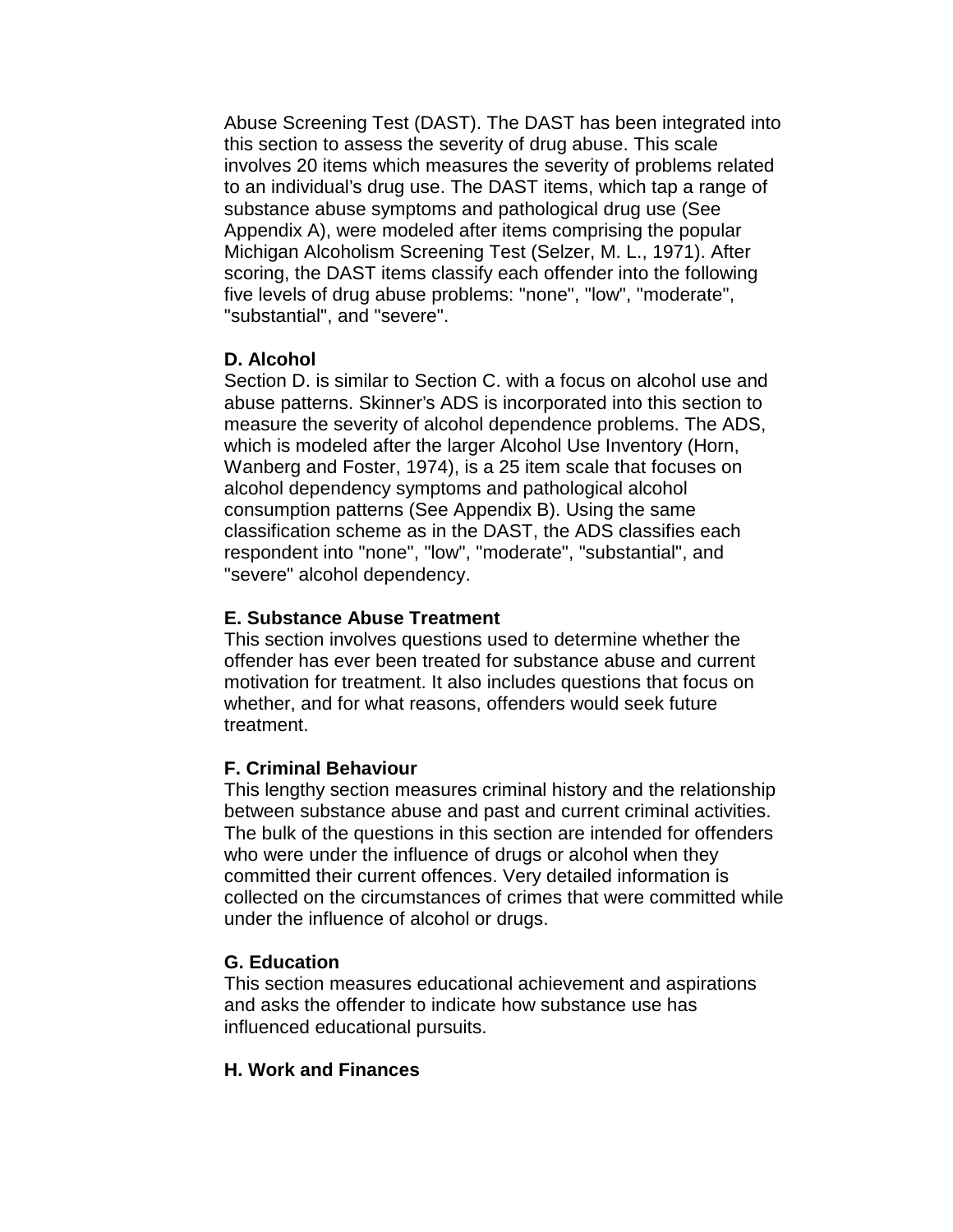This section focuses on labour force participation and extent of financial problems. Questions concerning the link between work and finances and substance abuse are included.

### **I. Substance Use and Global Functioning**

This section contains a variety of summary questions focusing on physical health, mental health, social relationships, criminal behaviour, and job, educational, and financial functioning. The section attempts to relate each of these domains to the offenders' substance use patterns. The intent of the measures is to provide information on the willingness of the offender to conduct a selfassessment of his/her problems.

#### **J. Treatment Motivation**

This section deals with a variety of indicators of treatment motivation and the extent to which the offender views treatment as a potentially helpful component of his correctional plan while serving time.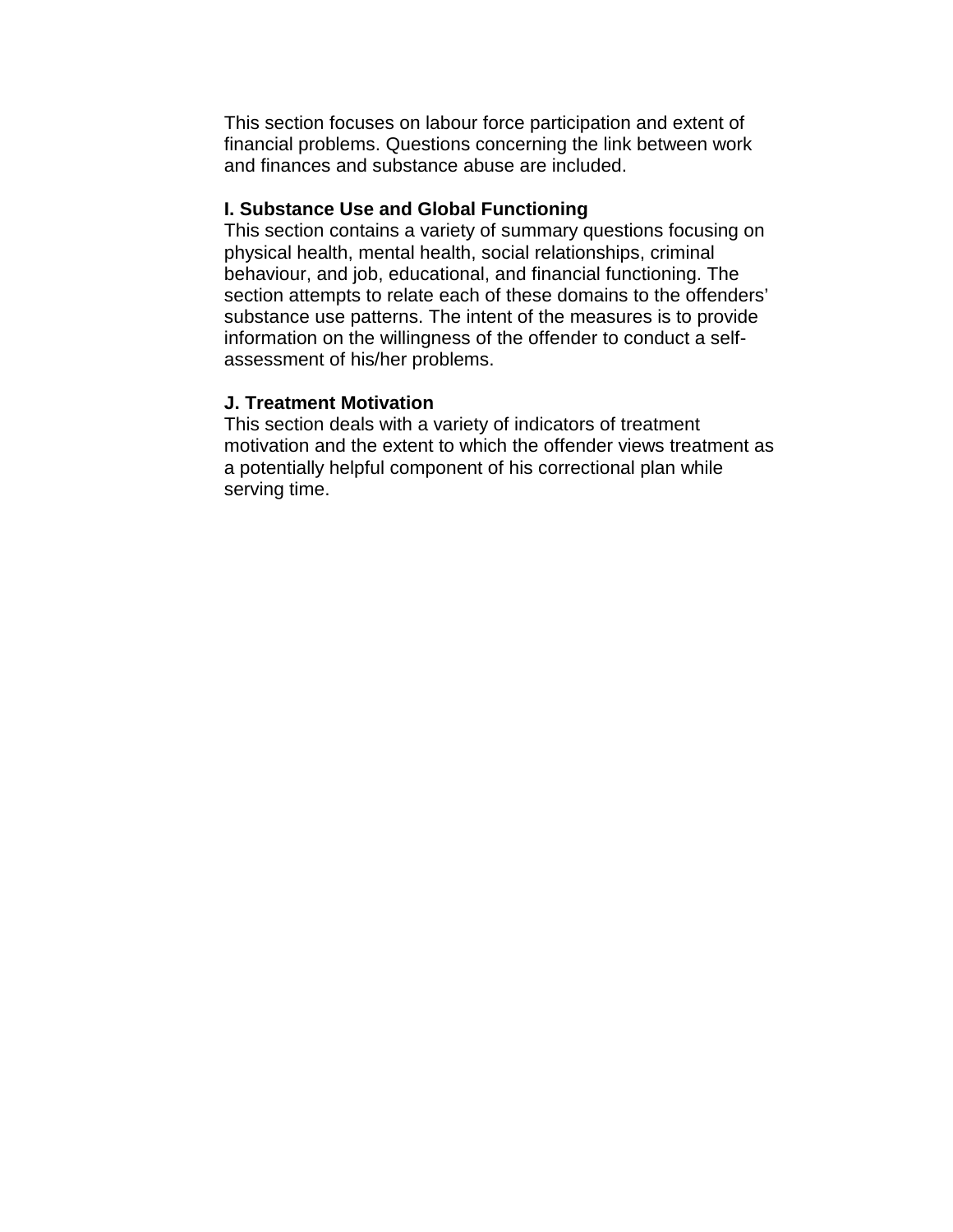### **K. Client Satisfaction**

The final section of the CLSI invites feedback from offenders regarding the assessment procedure. This includes evaluations of the computer approach, the length of the survey, level of clarity of questions, and helpfulness of assessment feedback.

# **lll. Patterns Of Drug And Alcohol Use Among Offenders**

#### **Sample**

Completed assessment data from a total of 503 male offenders received by the Research and Statistics Branch by December 1990 are included in the present sample. This represents a sequential sample of offenders who were admitted to the pilot sites for a period of approximately one year following the introduction of the CLSI. The sample consists of 28 (5.6%) inmates admitted to Dorchester Institution, 189 (37.7%) admitted to Drumheller Institution, and 285 (56.7%) admitted to Springhill Institution. Circumstances at Dorchester Institution prevented the reception unit from remaining in the pilot for the full period.

Each pilot site maintained detailed log sheets on the number of offenders who were asked to complete the CLSI package in order to keep account of offenders who refused the assessment. Only 8.4% of offenders fell in this category and an additional 1.2% opted not to complete the instrument because they had already undergone the assessment previously. A small number of offenders did not complete the CLSI because they were unable due to illiteracy (1.5%) or because the instrument was not available in their mother tongue (0.8%).

Taken together, approximately 11.9% of offenders who were asked to do the CLSI, for various reasons, did not complete it. Since the majority of these offenders were "flat" refusers, it is likely that they would not have agreed to any type of substance abuse assessment (e.g., interview or paper and pencil questionnaire). A positive finding was that illiteracy does not play a major role in preventing people completing the CLSI. This suggests that the instrument designers were successful in adapting the instrument to the literacy levels of an offender population, a basic criterion to meet if the CLSI is to be useful in correctional settings.

### **Demographic Characteristics**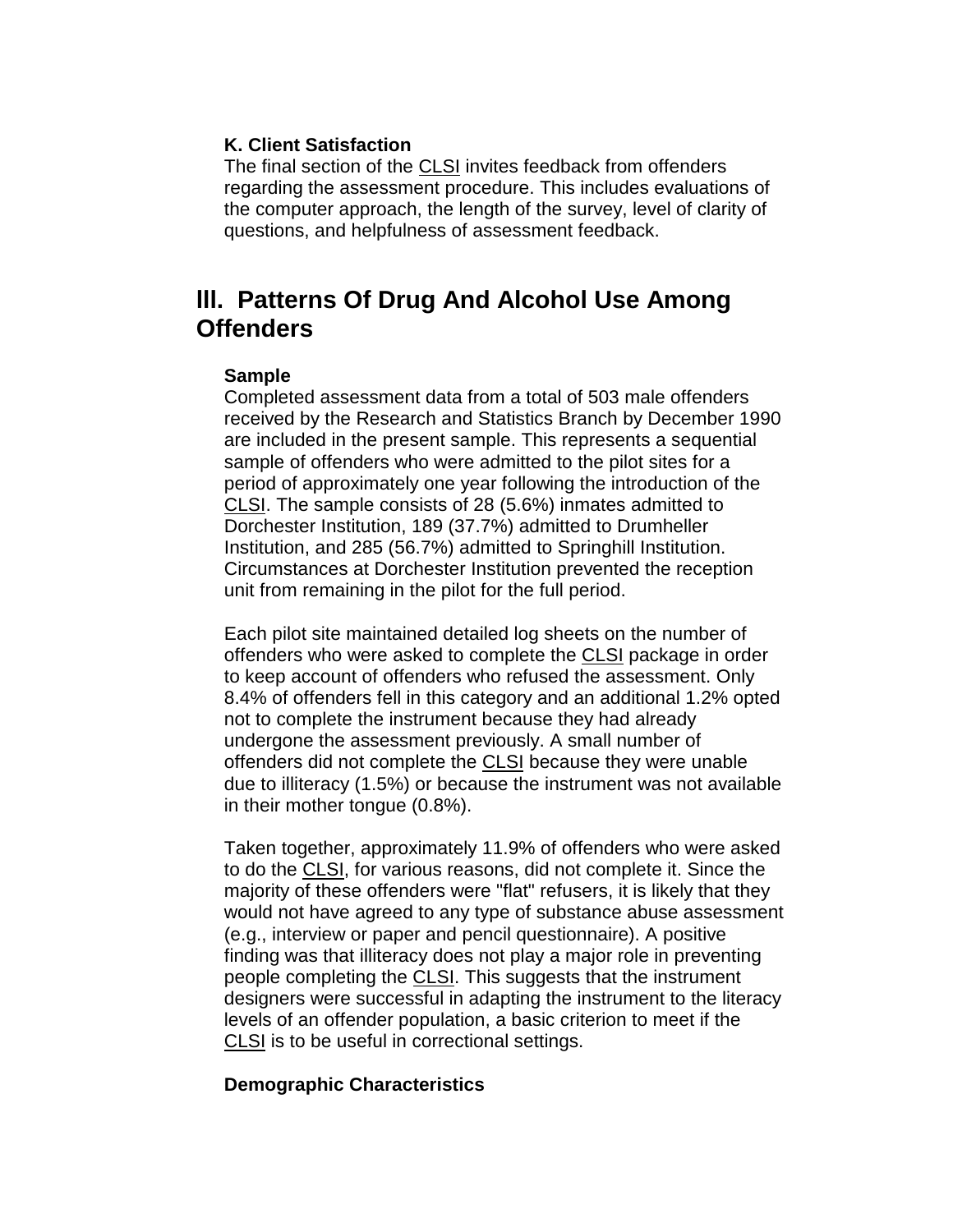The average age of reception inmates who completed the CLSI was 28.9 years  $(S.D. = 8.07)$ . Only 5% were under the age of 20 years, while almost 58% were between the ages of 20 and 29. About 25% of the offenders were between 30 and 39, and only about 12% were 40 years or older. The racial background of the offenders was 74.2% Caucasian, 16.3% Native, and the remaining 9.5% consisted of offenders who identified themselves as Asians, Blacks and 'Others'.

### **Selected Descriptive Data**

The following descriptive section provides selected statistics generated from the various sections (A to K) of the CLSI. In the section we provide only a snapshot of the type of information that is available using the CLSI database.

### **Nutrition and Health**

Based on information provided about the six month period prior to the current arrest, over 83% of the offenders were found to have an "average" to "above average" level of nutrition. In terms of caffeine consumption during the same period, 18.6% had risky levels and 21.4% were found to have potentially hazardous caffeine intakes. Nearly 75% of the sample admitted to smoking every day in the 6 months before incarceration, and of these, almost 70% had been smoking daily for more than 10 years. When asked how many cigarettes per day they smoked, over 25% answered at least 25, and 21.7% stated 30 cigarettes or more.

Almost 37% of the offenders felt they did not get enough exercise in the six month period under investigation, but the majority (61.2%) stated they got enough, and 2% claimed they exercised too often. Thirty-one percent indicated they did not get adequate amounts of sleep and 5.6% said they slept too much. When asked to rate their overall physical health, almost 60% stated it was either good (46.4%) or excellent (12.4%), but 31% said their physical health was fair, and 10.2% declared that it was poor.

#### **Social Functioning**

The offenders were asked about their living arrangements in the 6 months prior to their arrest. Almost 62% indicated a stable living style by either residing in their own house or apartment or a rented room. The remaining 38% had been living in temporary dwellings such as a friend's place, a shelter, or at no fixed address. Only 14.6% said they were living with a spouse during the time period. Of those who said they were married (23.6%), 14% admitted that they worried to some extent about their relationship with their wives during the six months.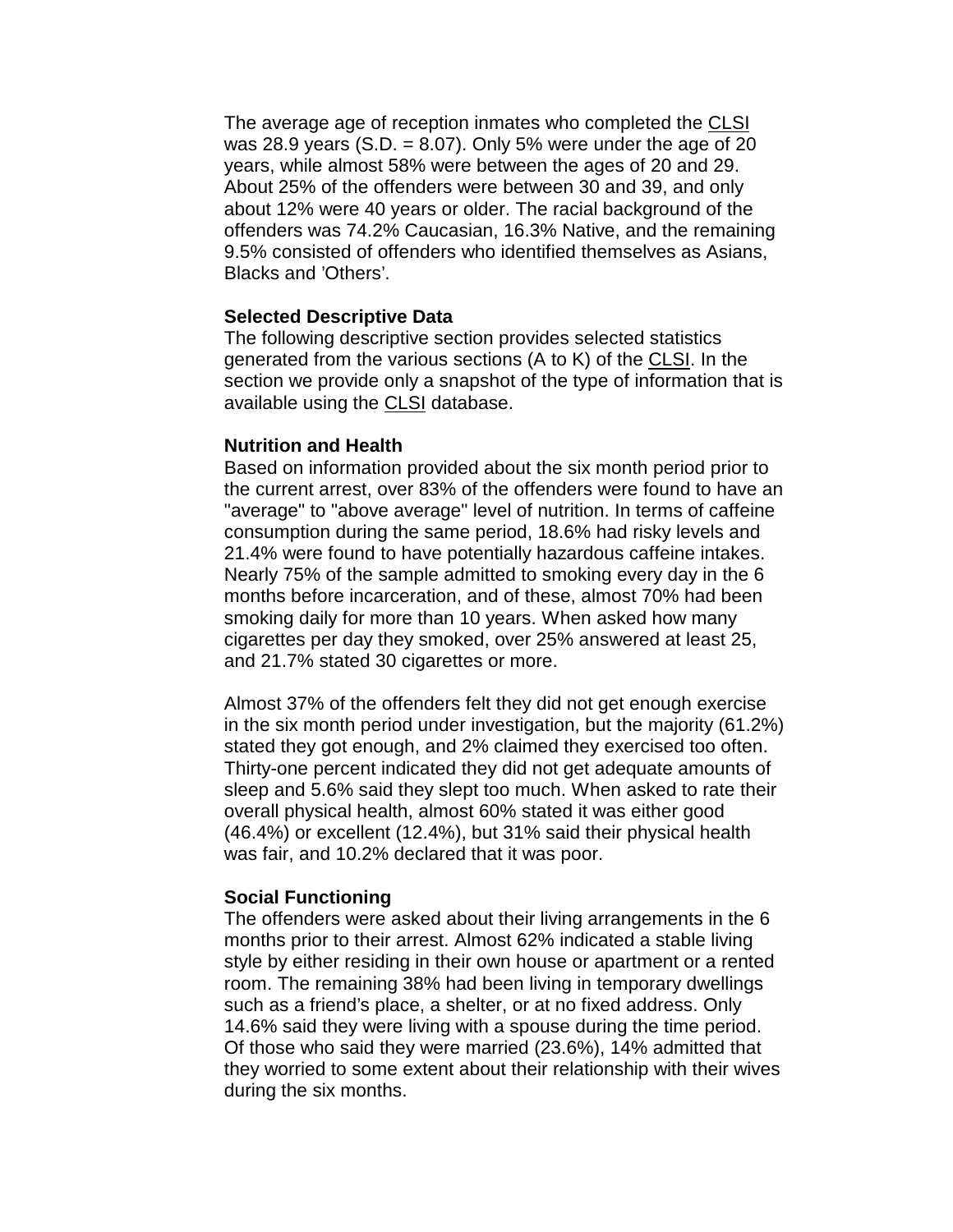#### **Drug Use**

Almost 75% of the inmate sample admitted to using drugs at least once in their lifetime. Close to 10% had first used drugs under the age of 10 and 28.6% were between the ages of 11 and 13 when they were first introduced to drugs. The main focus of the drug section of the CLSI is concerned with the measurement of drug use in the 6 month period prior to arrest. About 57% indicated that they used drugs at least once during this timeframe.

Figure 1 displays the frequency of use categories that characterized this group of reception inmates in the six month period. It should be noted that more than 10% said they used drugs every day, and more than 30% said they used drugs at least a few times each week. Figure 2 shows the proportions of offenders who admitted to using drugs in "binges" or "bouts" to the extent that they were affected by drugs for at least a couple of days in a row. Twenty percent of the total sample said that binges occurred at least once every week in the six month period prior to arrest.

The types of drugs used by those who consumed drugs during the measurement timeframe are displayed in Figure 3. It is not surprising that the majority of users consumed marijuana or hashish (92%). In the "harder" drug categories, 50.7% reported using stimulants such as cocaine or amphetamines, 34.1% consumed opiates such as heroine or morphine, and 34.6% had used hallucinogens such as LSD.

Information on severity of substance abuse in this population is reserved for a later section of the report when the DAST measure is examined.

Some under-reporting of substance use is likely to occur in both offender and non-offender samples. Therefore, the pattern of responses to the drug items was examined to determine whether or not any response inconsistencies could be detected. We identified 55 offenders (10.9%) who initially said they had never used drugs and later admitted that they had been under the influence of drugs when they committed one or more crimes in the past. If these offenders are removed from the group who said they never used drugs, the adjusted figure would be 85.8% who said they used drugs at least once in the past.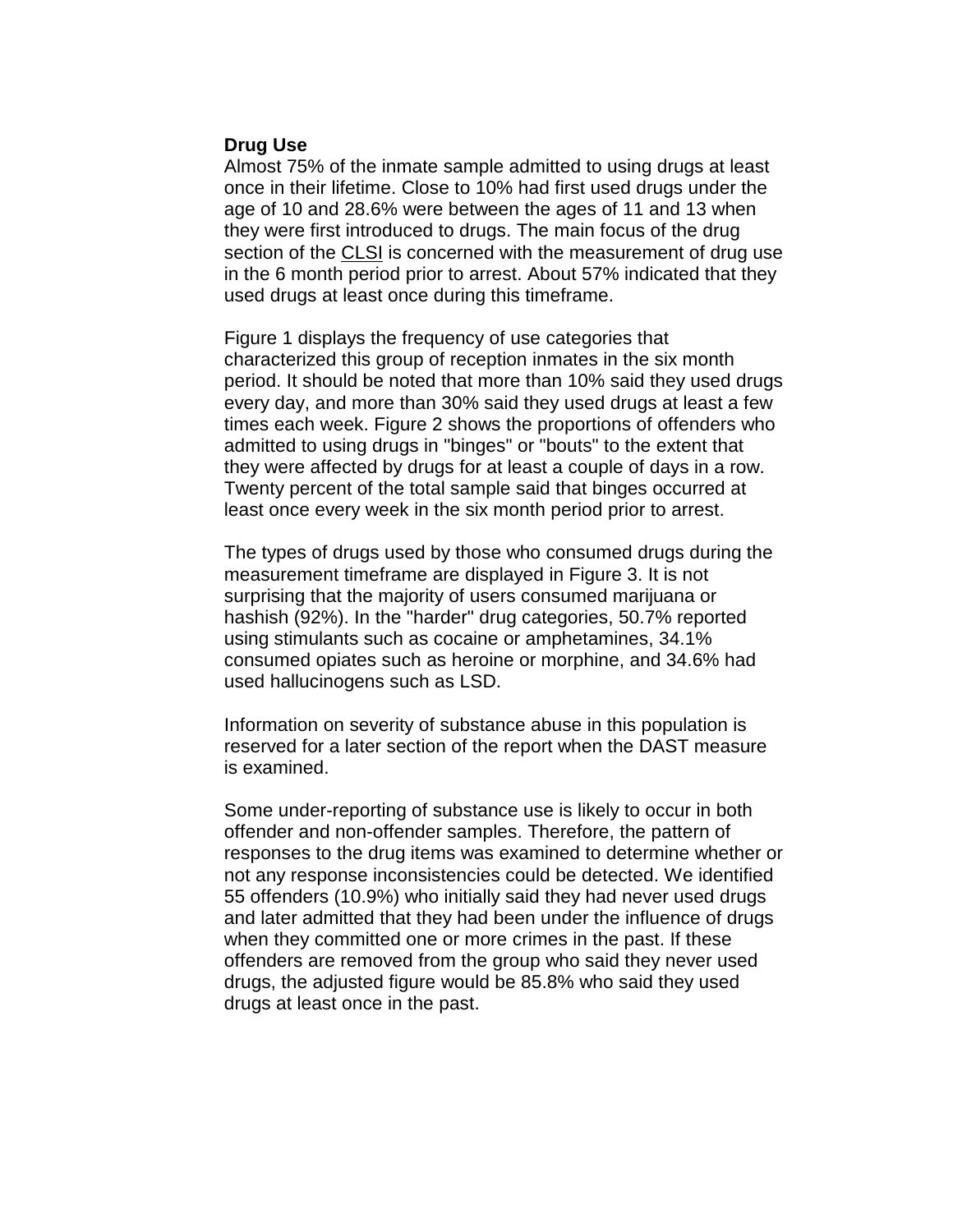



**Figure 2 Frequency of "Binge" Drug Use in the 6 Months Prior to Arrest**

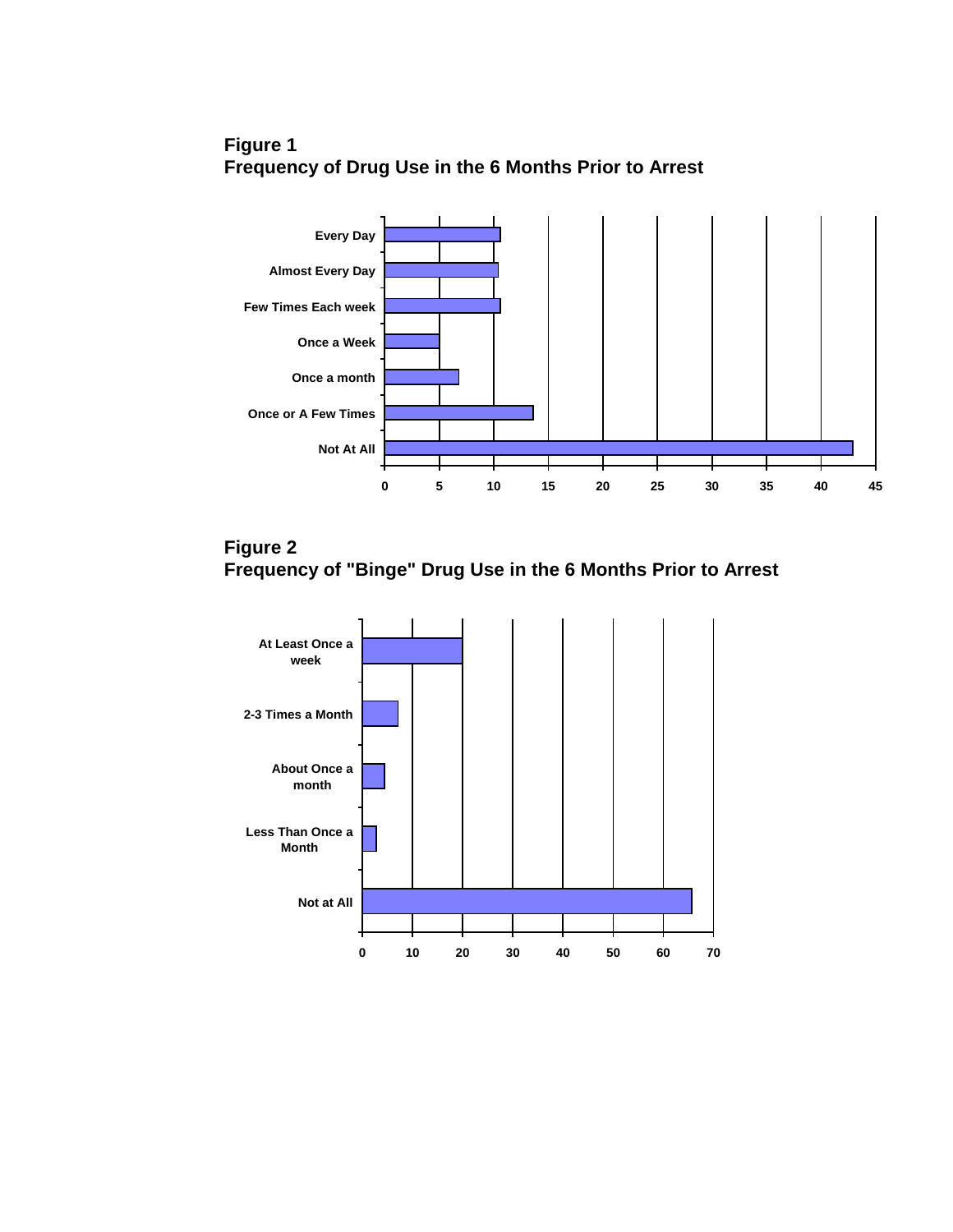## **Figure 3 Types of Drugs Consumed by Drug Using Offenders in the Six-Month Period Prior to Arrest**



Since the number of inconsistent responders is small it is unlikely that their inclusion in CLSI samples will result in major underestimations of the number of offenders who have substance abuse problems. However, the CLSI software can be modified to decrease the occurrence of the number of response inconsistencies. The CLSI will be programmed so that inconsistent responders will automatically be given an opportunity to adjust their original response when an inconsistency has been detected by the computer.

#### **Alcohol Use**

A total of 97.6% of the reception inmates acknowledged that they had consumed alcohol at some point in their lives. A little more than half of the sample were under 12 years of age when they first tried alcohol and 13.4% were regularly drinking (at least once a week or more) before the age of 14. As Figure 4 shows, roughly 85% of the sample consumed alcohol in the six month period prior to arrest, but only a minority (5.3%) were daily alcohol users. However, as Figure 5 indicates, at least 15.4% said they drank in "bouts" or "binges" at least once a week in the six month timeframe.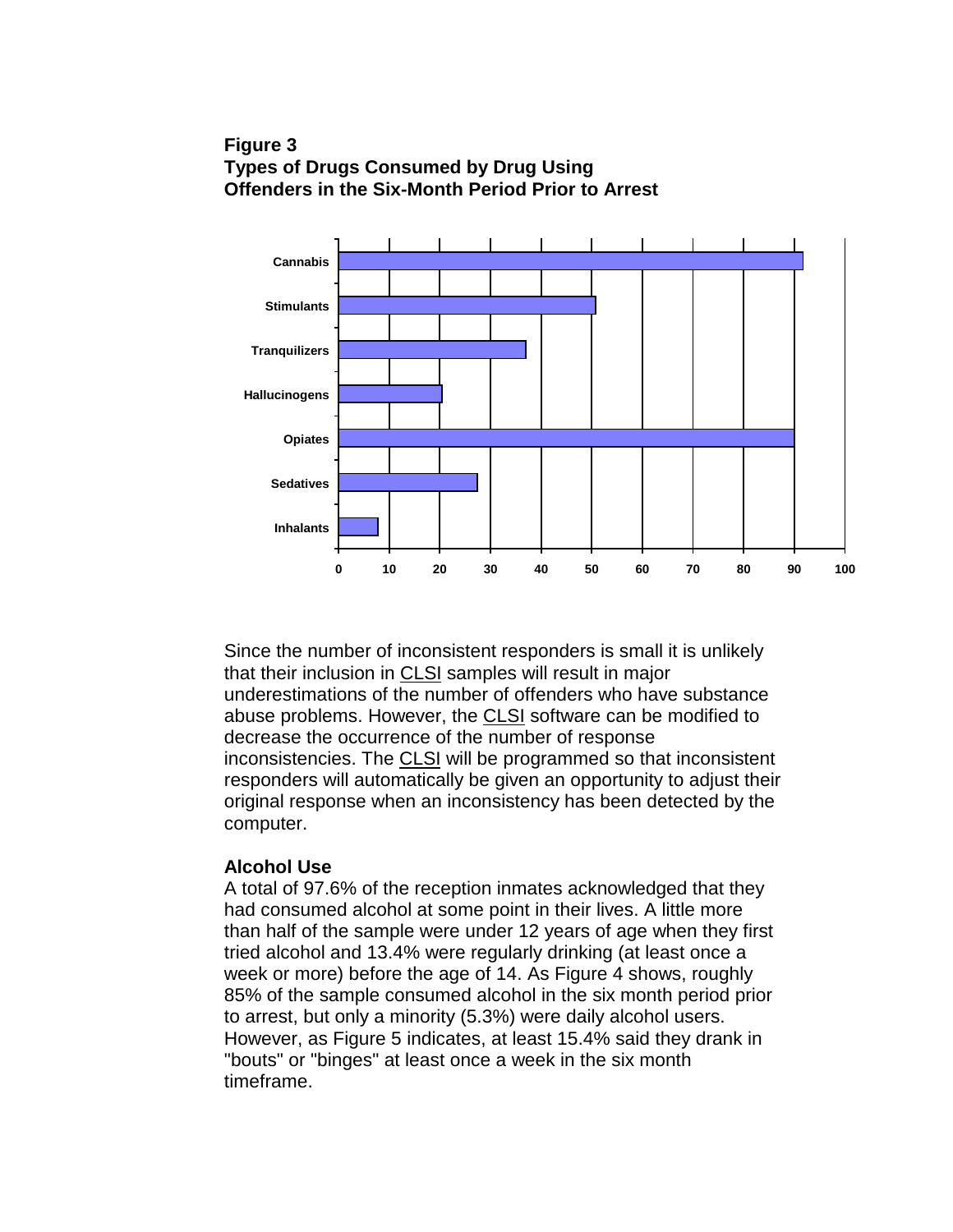Information on severity of alcohol abuse is presented in a later section on the ADS measure.

The database was also examined for inconsistencies in reporting on alcohol use items. Only 3 inconsistent responders were identified (0.6%). These offenders initially said they had never consumed alcohol and later reported that they had been under the influence of alcohol when they committed one or more crimes. Again, the CLSI software can be modified to reduce the occurrence of this type of response inconsistency.

#### **Substance Abuse Treatment**

Over 57% of the reception inmates had participated in some type of treatment program in their lifetime. More than half (57%) of those who had received treatment had participated two or more times. Those who had been involved in treatment were asked about the most recent program in which they participated. As Figure 6 indicates, Alcoholics Anonymous was the most frequent mode of treatment reported. At least 12% of those who had been treated had been exposed to detoxification and almost 2% had participated in drug maintenance.

Close to 60% of the offenders who had been exposed to treatment claimed they had completed their most recent treatment program and only 11.5% felt that the treatment had been "not at all helpful". This suggests a generally positive attitude toward substance abuse treatment programming in this sample of reception inmates.

The offenders were also asked if they thought they needed help for alcohol and drug problems, and if so, what treatment modality they would prefer most. In total, 43.6% felt theyneeded some degree of assistance for a substance abuse problem. Figure 6, which also shows the treatment preferences for this group of offenders, indicates that Alcoholics Anonymous was not only the most frequently received treatment, but it was also the most popular treatment preference. It is interesting that while only a few offenders had received individual therapy for substance abuse problems in the past, this type of treatment was chosen frequently as a preferred option.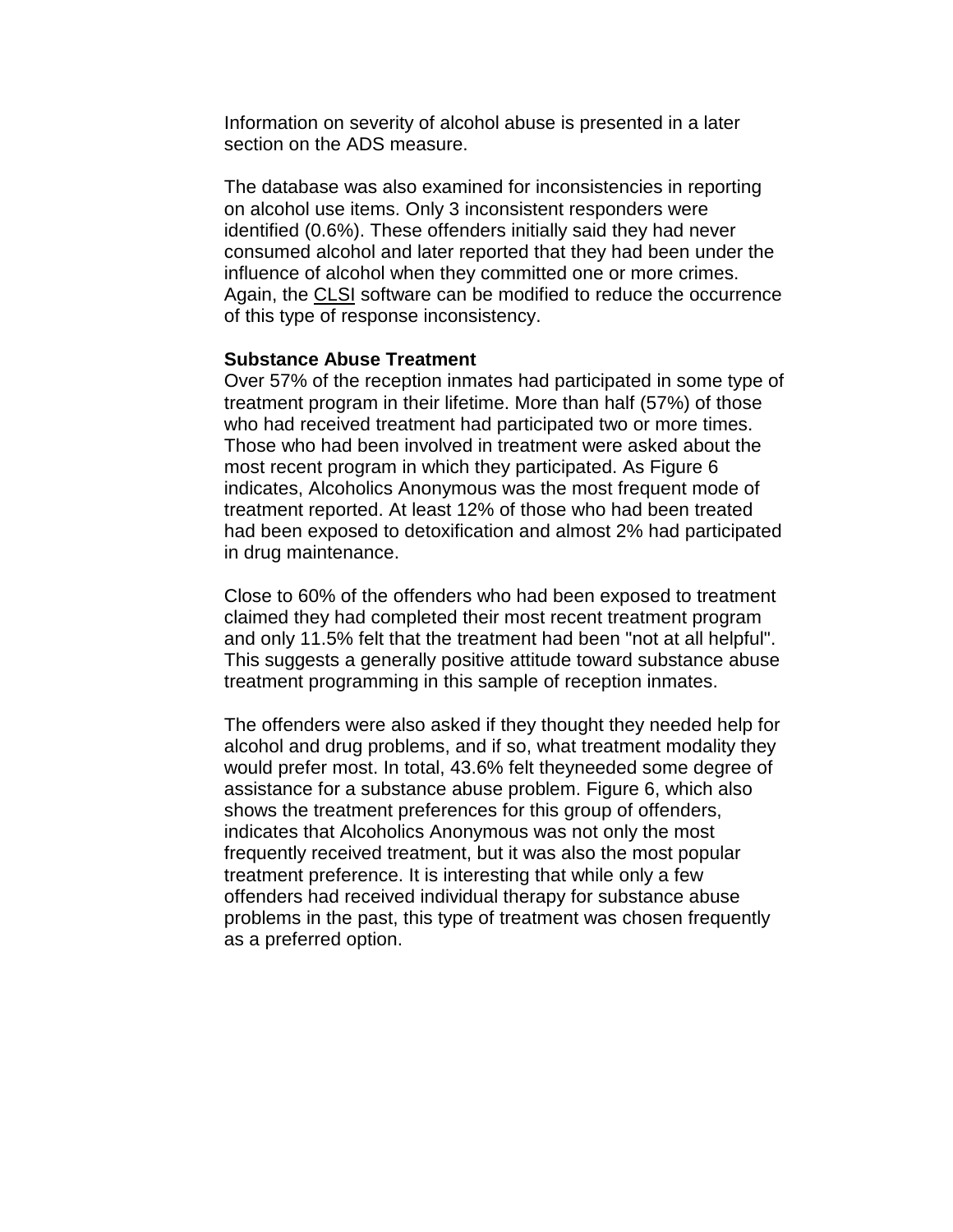





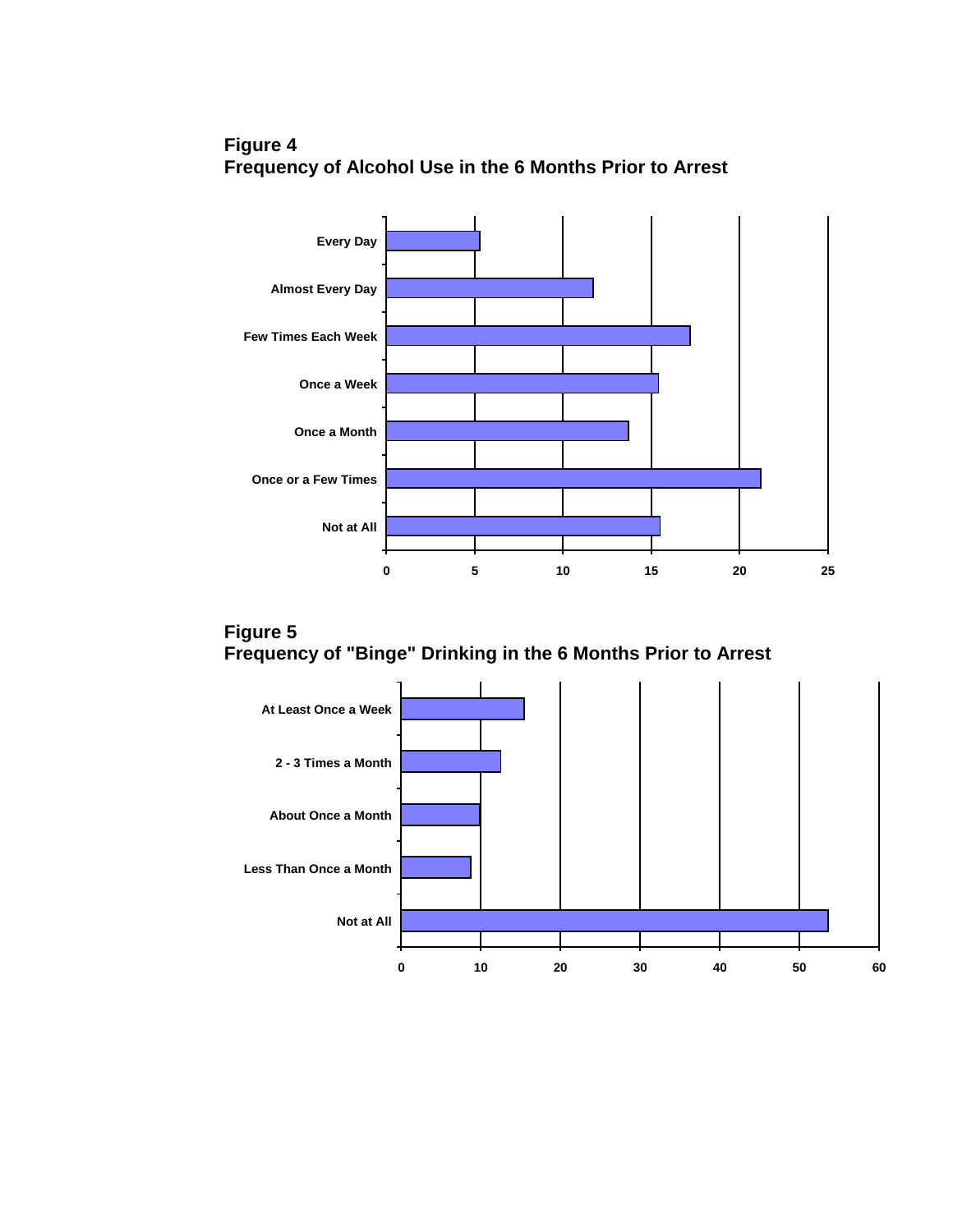## **Figure 6 Most Recent Drug/Alcohol Treatment Received and Treatment Type Preferred**



# **Criminal Behaviour**

The criminal behaviour section of the CLSI solicits information about current and past criminal activities. More than 85% of the offenders had been found guilty of at least one previous crime and nearly half admitted to becoming involved in illegal activity by the age of 15. About 37% said they had accumulated 10 or more convictions during their lifetimes.

A substantial number of offenders had consumed drugs or alcohol on the days of at least some of the crimes on their current sentences. Sixty-two percent of the sample reported this situation. A total of 32.7% of the offenders said they had been under the influence of drugs at the time they committed at least one of the crimes on their current sentences. The comparable figure for alcohol was 43.8%. A significant proportion (28.7%) acknowledge that they had been under the influence of both alcohol and drugs when they committed at least one of the index crimes.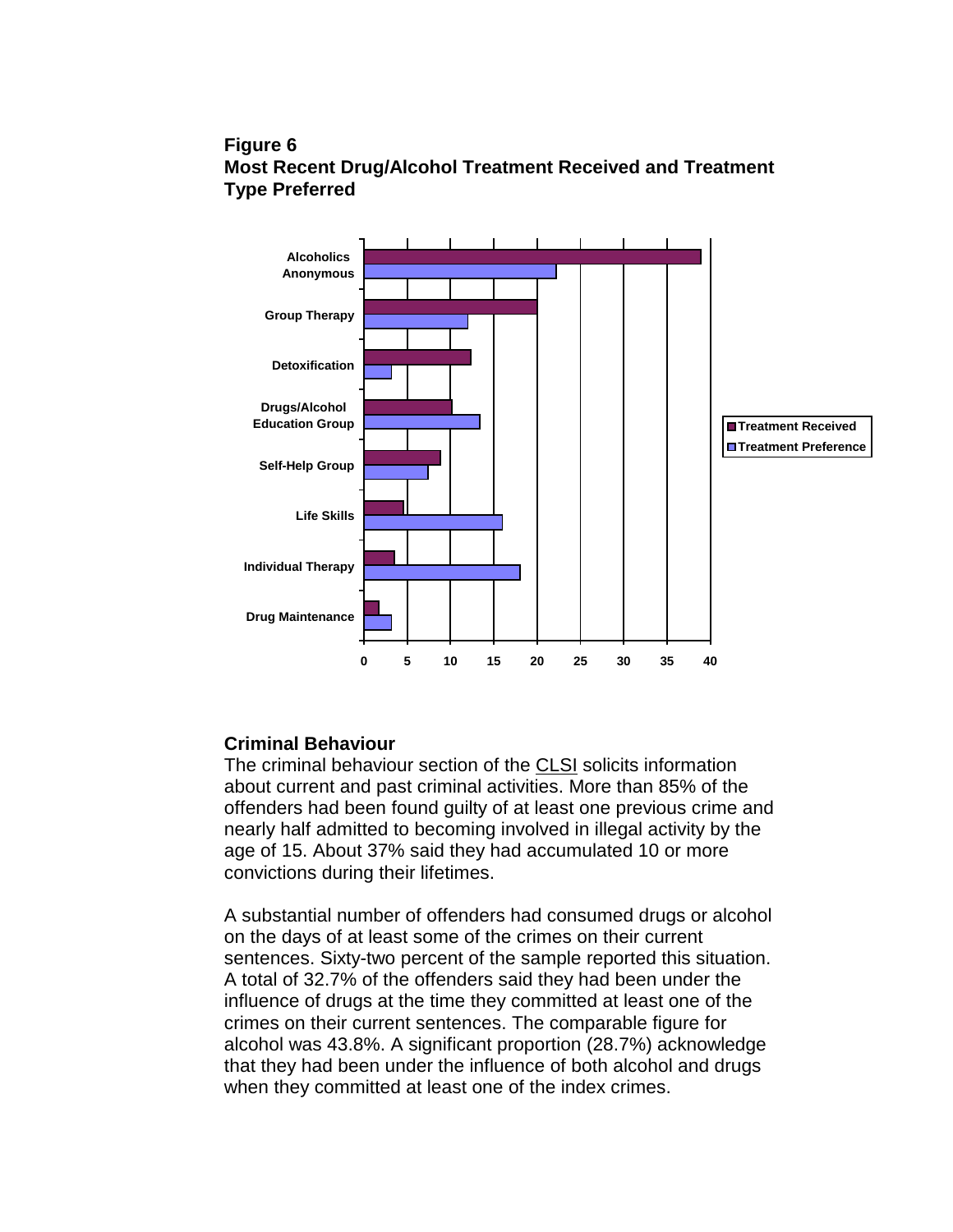Offenders who admitted to being under the influence of alcohol or drugs when they committed crimes were asked to select one of the crimes and provide detailed information about the circumstances surrounding that crime. Figures 7, 8 and 9 provide descriptions of the types of crimes committed under the influence of drugs, alcohol, and both drugs and alcohol for those offenders who said they were under the influence of some type of substance.

It is interesting that violent offences were more often committed under the influence of alcohol or both alcohol and drugs, rather than under the influence of drugs alone. Robbery, on the other hand, appears to be associated more with drug use than with alcohol. The proportion of break and entry offences was comparable across all three types of substance use.

Of those who had used only drugs, 71.1% admitted that the drug use made their level of judgement worse and 74.5% stated their drug use made them more likely to commit the crime. A similar proportion (71.1%) agreed that they would not have committed a crime if they had not been using drugs. The corresponding proportions for offenders who had used alcohol were very similar. Roughly 76% indicated that alcohol use made their judgement worse, 72.4% said it made them more likely to commit a crime, and 81.3% felt they would not have committed the crime if they had not been using alcohol.

The offenders were also asked to recall all of the times they engaged in criminal activity, including the times they committed crimes for which they were never caught, and estimate how many crimes were committed under the influence of drugs or alcohol. Over 17% said they were under the influence of drugs for most of the crimes they committed, and another 18.2% answered they were under the influence for all of their past crimes. For alcohol, 13.9% were under the influence most of the time when they committed crimes, and 18.4% said they were under the influence for all previous crimes.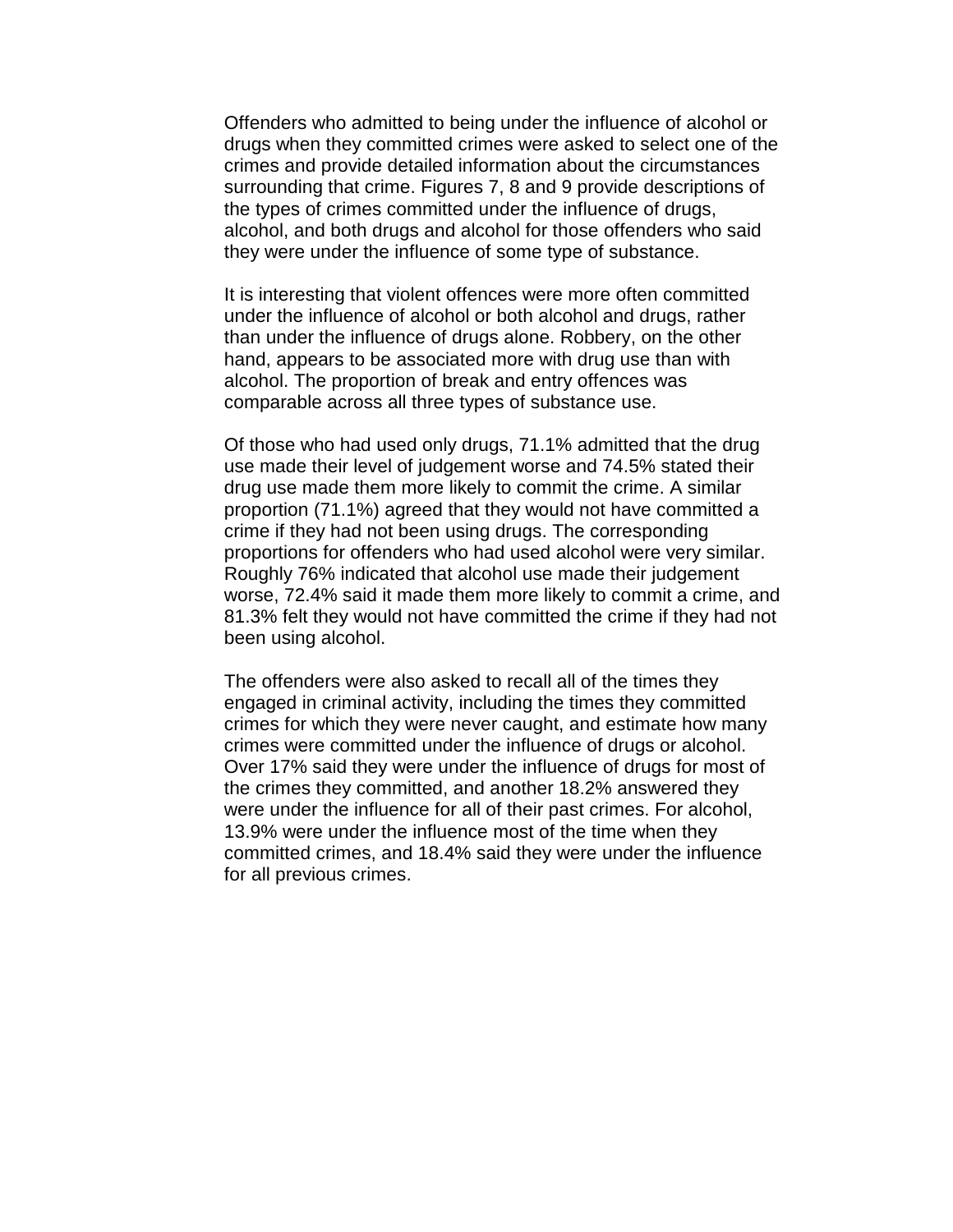

**0 5 10 15 20 25 30**

**Figure 7 Offences Committed While Under the Influence of Drugs**

**Figure 8 Offences Committed While Under the Influence of Alcohol**

**Other**

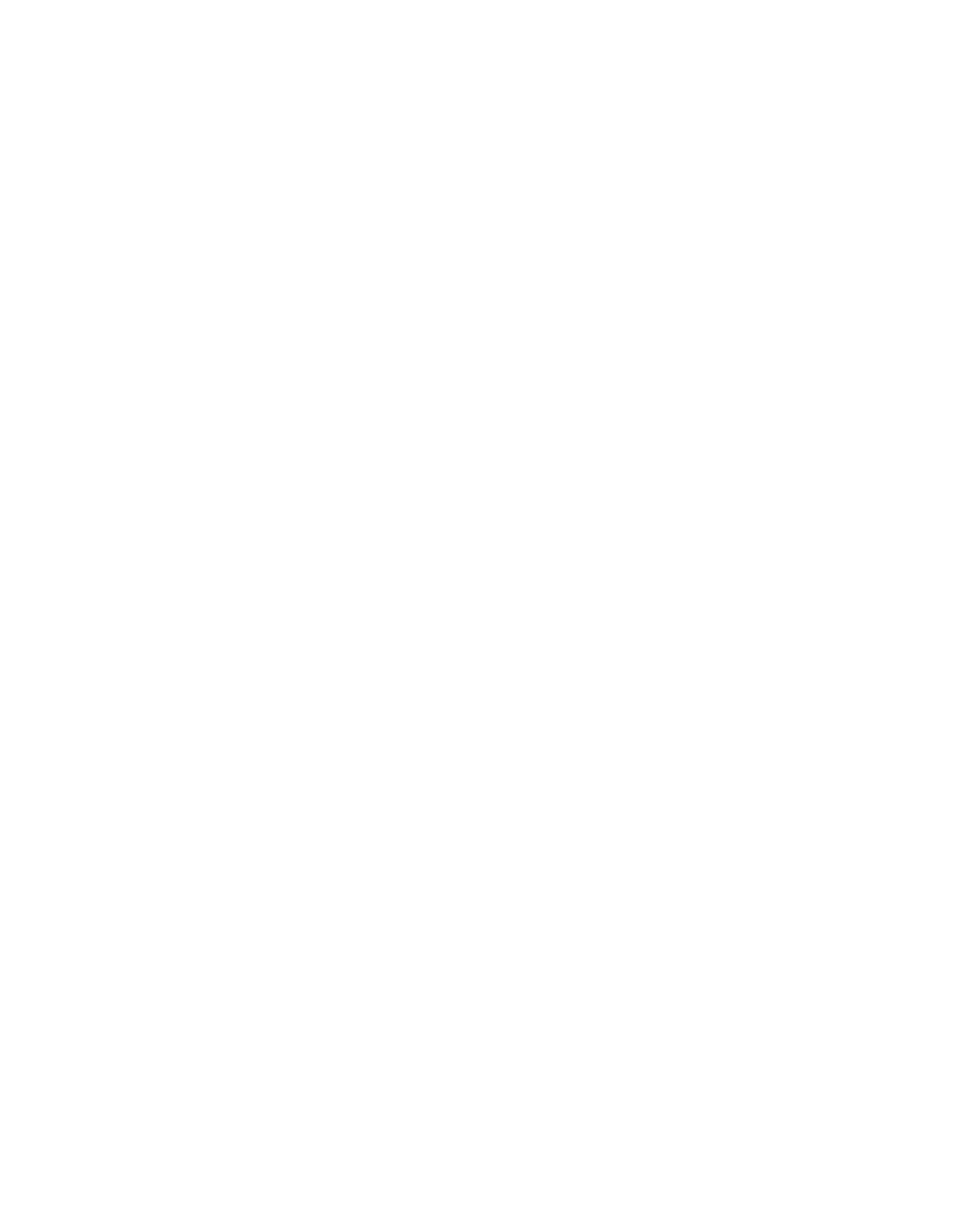



### **CLSI Substance Use Figures Compared to U.S. Figures**

The United States Bureau of Justice Statistics published the findings of an alcohol and drug use survey of U.S. state prisoners in 1983. Some of the substance use characteristics measured in the CLSI were also included in the United States study (Bureau of Justice Statistics, 1983a, 1983b).<sup>2</sup> In the U.S. study the information was collected through personal interviews. The alcohol and drug use patterns of the U.S. inmates were very similar to the patterns reported by reception inmates using the CLSI.

Table 1 compares self-reported drug use and Table 2 compares alcohol use in the two samples. The figures are almost identical in both samples with respect to the number of offenders reporting that they "ever" used drugs, used drugs in the period prior to the offence, and the number who were under the influence when they committed at least one of the crimes for which they were currently serving time. There is less similarity in reporting of alcohol use in the U.S. and CLSI samples, although the differences are not dramatic. The reception inmates in the current sample were less likely to report that they were under the influence of alcohol when they committed crimes than their U.S. counterparts.

#### **Response to the CLSI**

One of the objectives of the pilot project was to obtain an assessment of how responsive offenders would be to having the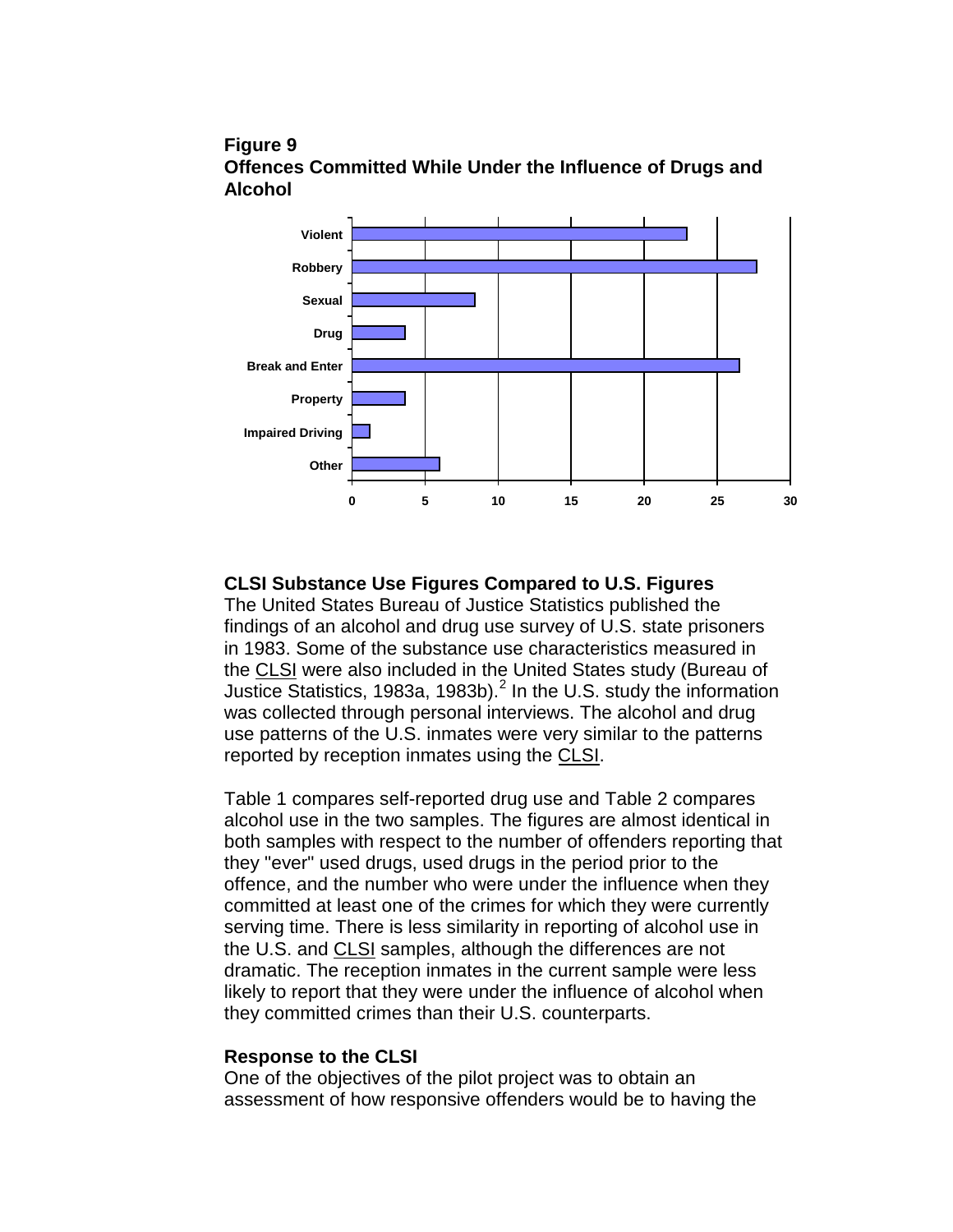assessment procedure administered in a computerized format. Offenders reacted favourably to the administration procedure. The responses to the evaluation questions are summarized below:

• 91% indicated that they understood the computer instructions quite well.

• 80% indicated that the length of the assessment was "about right", 10.8% indicated it was "too long" and 9.2% felt it was "too short".

• 79.5% felt that the assessment was "easy" to do on the computer, 17.9% said it was a "little difficult" and the remainder said that it was "quite" (1.5%) or "very" (1.1%) difficult.

• 91.1% responded yes to the question: "Overall, did you like doing the Lifestyle survey?

• 86.6% said they would encourage a friend to complete the assessment package.

The offenders were also asked to evaluate the CLSI in terms of the utility of the feedback information that was provided:

### **Table 1 Frequency of Drug Use Among U.S. State Inmates and CSLI Reception Inmates**

|                                              | U.S. State<br>Inmates | <b>CLSI Sample</b> |
|----------------------------------------------|-----------------------|--------------------|
| Ever used drugs                              | 78.0%                 | 74.9%              |
| Used drugs in time-frame before crime*       | 56.0%                 | 58.1%              |
| Committed crime under the influence of drugs | 33.0%                 | 32.7%              |

\* Use of drugs in the U. S. sample referred to use in the month preceding the occurrence of the crime for which the offender was currently serving time. In the CLSI sample the timeframe was six months previous to the current arrest.

#### **Table 2 Frequency of Alcohol Use Among American State Inmates and CLSI Reception Inmates**

|                                                   | U.S. State | <b>CLSI</b> |
|---------------------------------------------------|------------|-------------|
|                                                   | Inmates    | Sample      |
| Alcohol use*                                      | 81.9%      | 84.5%       |
| Under the influence of alcohol at the time of the | 50.0%      | 43.8%       |
| crime                                             |            |             |

\* Alcohol use in the U. S. sample referred to use in the year preceding the occurrence of the crime for which the offender was currently serving time. In the CLSI sample the timeframe was six months previous to the current arrest.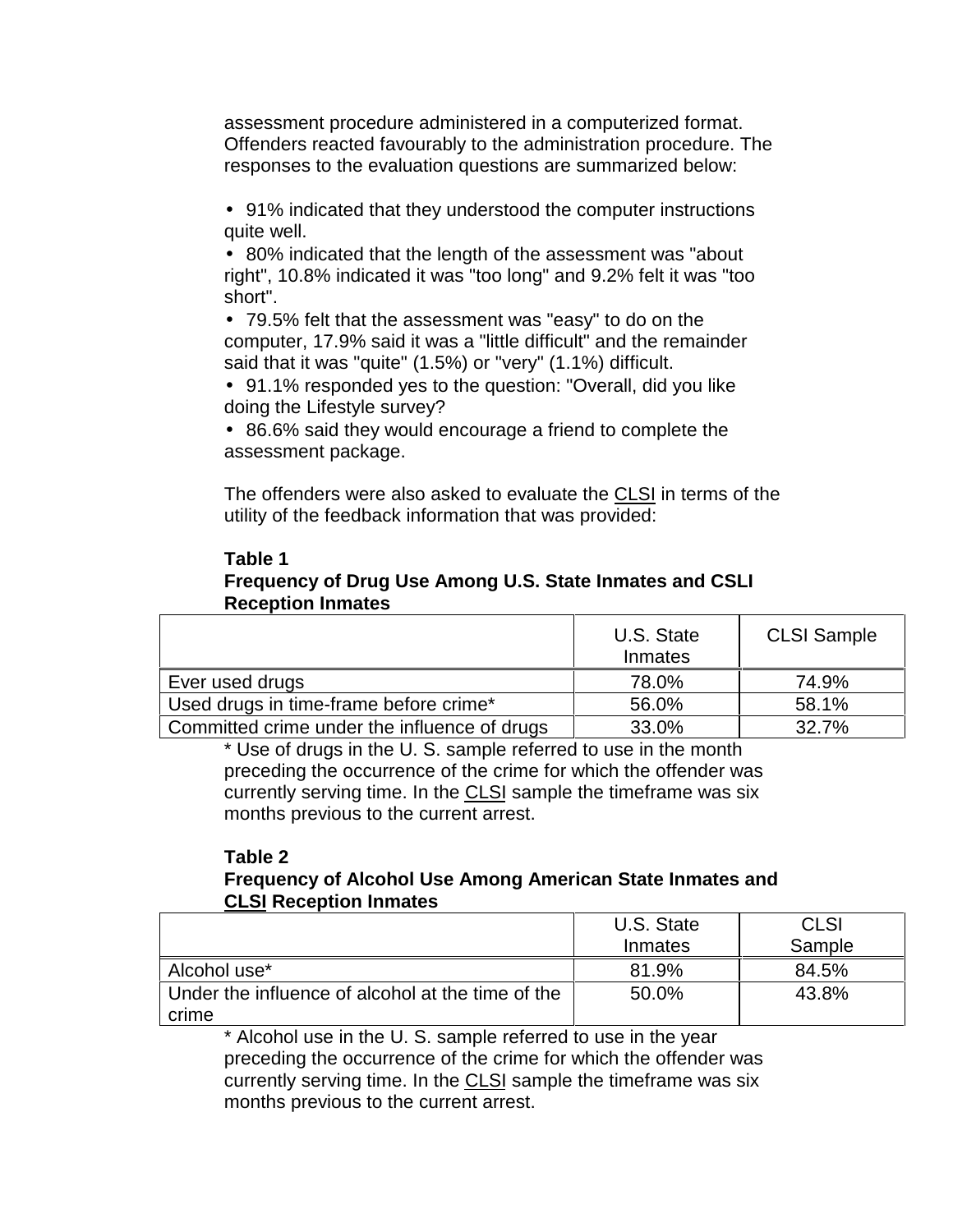• 81.8% said they learned something from the assessment, "learned a little" and 18.2% said they did not learn anything.

• 9% said they didn't understand the computerized feedback "too well".

• 75.3% said the feedback gave them a clear picture of their lifestyle habits.

In summary, the CLSI received positive evaluations from inmates in terms of the ease with which the assessment could be completed by computer, and the relevance of the assessment feedback that is provided.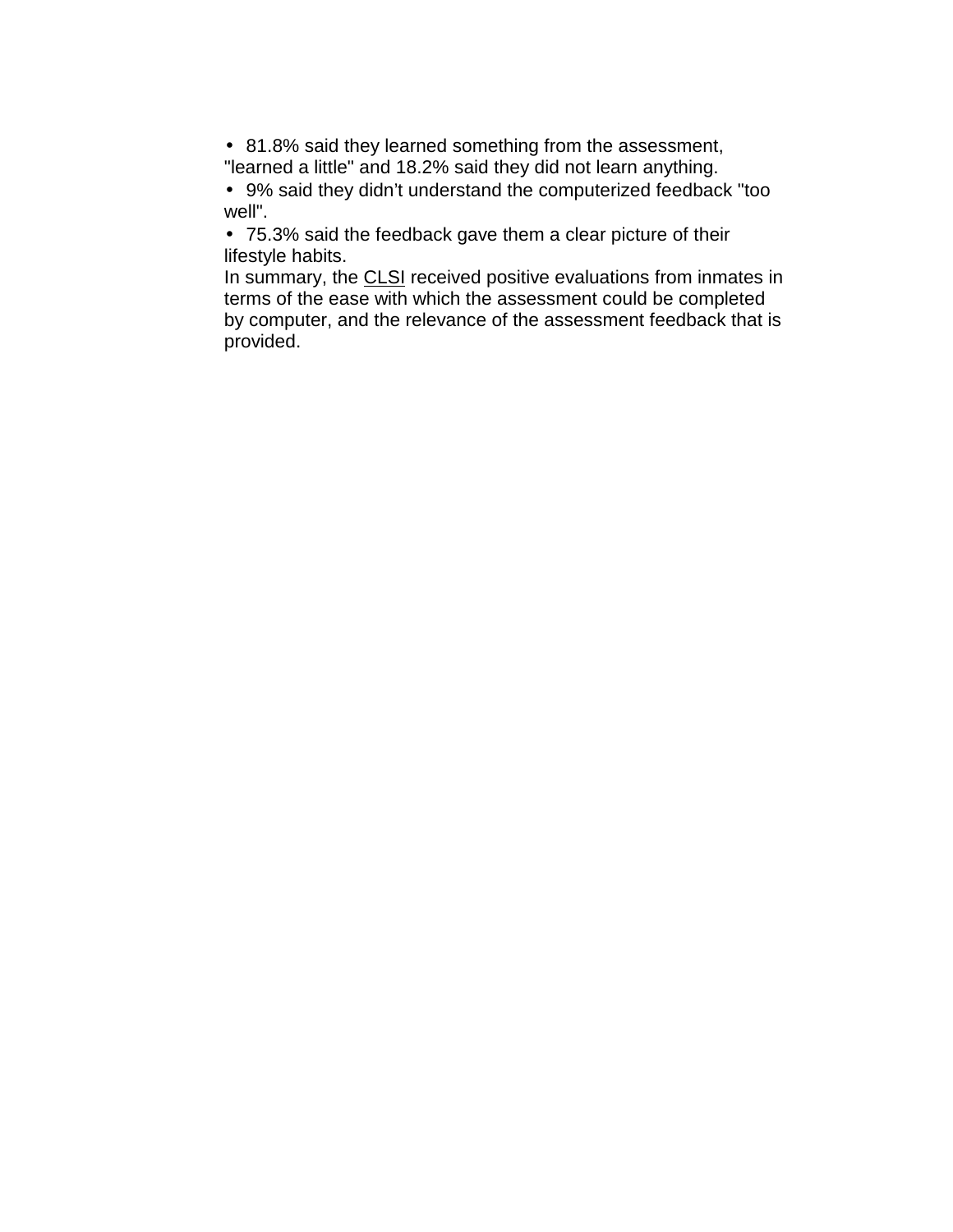# **IV. Screening For Drug And Alcohol Problem**

The Drug Abuse Screening Test (DAST) and the Alcohol Dependency Scale (ADS) are principal components of the CLSI used to classify levels of severity of substance abuse problems among reception inmates. This section of the report describes the distribution of scores for the two assessment tools and examines the potential utility of the measures for treatment assignment purposes. As outlined earlier, each measure yields a classification of substance abuse problems in terms of "none", "low", "moderate", "substantial", and "severe". Offenders who are classified in the "moderate to severe" range of these scales exhibit problems which are similar in magnitude to the level of problems experienced by individuals in the community who seek professional help for an alcohol or drug problem. Therefore, it is assumed that offenders who are classified in this range of the DAST or the ADS require some level of intervention to assist them in dealing with substance abuse problems.

#### **Reliability of the CLSI**

A first step in evaluating the measures was to examine scale reliability in terms of the consistency of offender responses on the items that are combined to obtain a severity score. The indices of reliability (Cronbach Alphas) that were obtained were .91 for the DAST and .95 for the ADS, indicating a very high degree of internal consistency for this sample.<sup>3</sup> There was a possibility that the internal consistency of the scales would be inflated by the fact that offenders who reported no drug or alcohol use would have scores of zero on each of the items in the respective scales. However, when the internal consistency was recomputed on the subsamples of drug and alcohol users, the coefficients remained stable (DAST  $= .90,$  ADS  $= .94$ ).

Reliability estimates for the DAST and the ADS have not yet been reported for offender samples. The previous reliability coefficients for the (DAST = .95, Skinner and Horm, 1982; ADS = .92, Skinner and Allen, 1982) were derived from non-offender samples of individuals who were being assessed for alcohol or drug treatment programming. The present data indicate that the DAST and the ADS perform well on this criterion of reliability, in both offender and non-offender groups.

#### **Level of Severity of Drug and Alcohol Abuse**

Figure 10 displays the distribution of DAST scores for this sample of offenders.<sup>4</sup> Over half of the sample (52.4%) reported no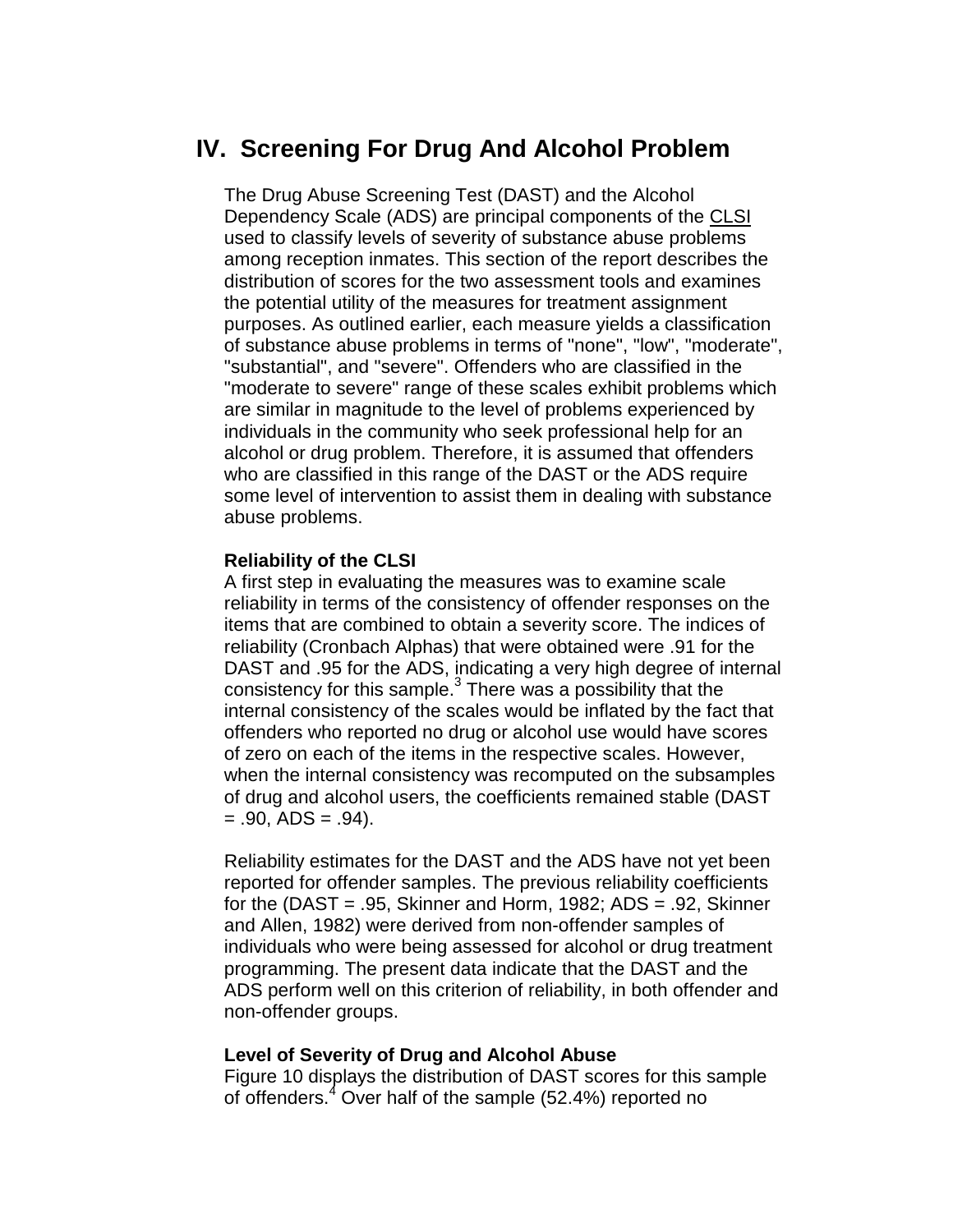substance abuse problems in the six months before their last arrest, while slightly more than 6% fell within the level reserved for the most severe substance abuse problems. In total, 27.5% of the current sample, were classified as having "moderate to severe" drug abuse problems in the six months prior to their current arrests. Based on these data, it would be estimated that about one quarter of the reception population require some type of assistance for substance abuse problems.

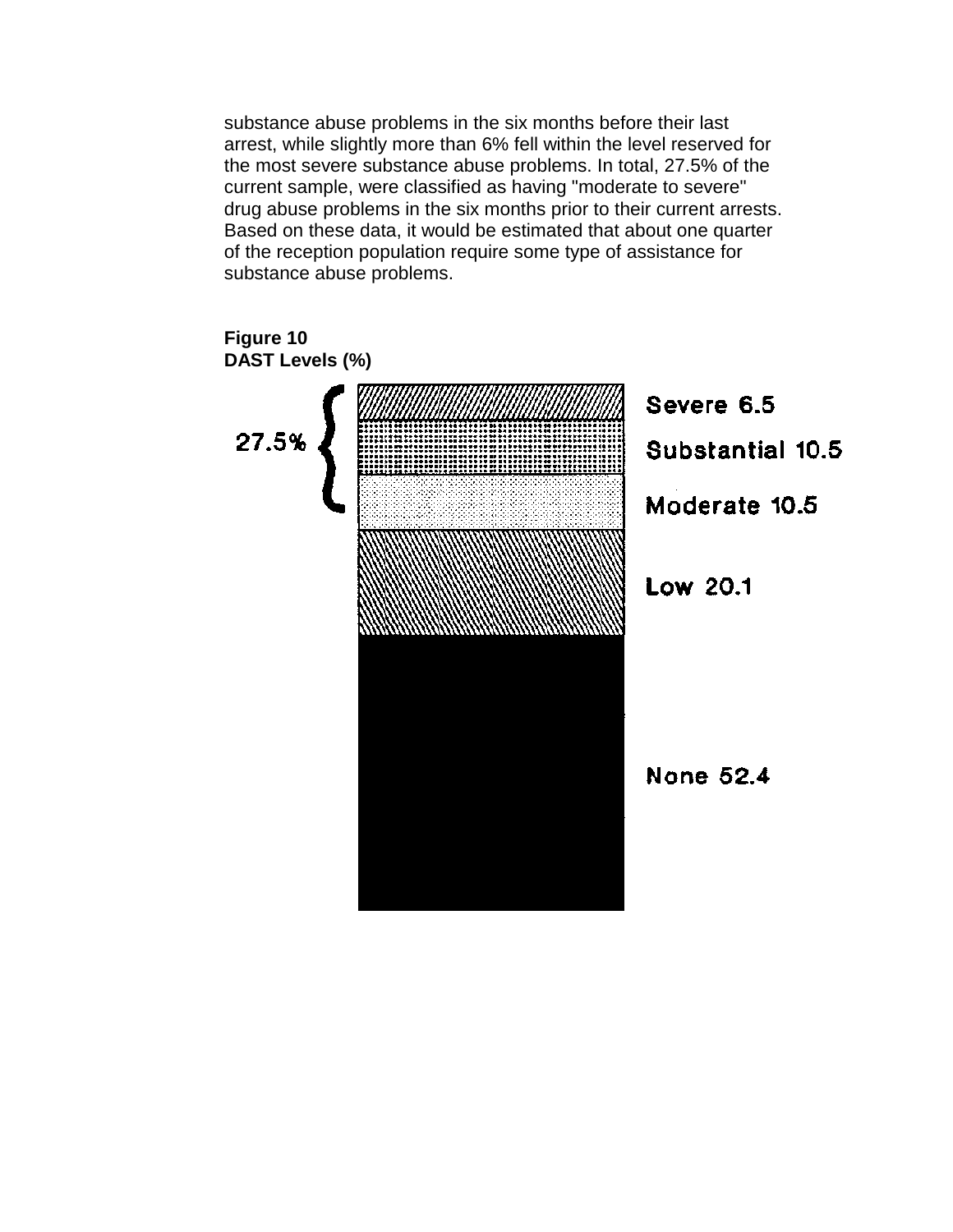

The levels of severity for the ADS scale are shown in Figure 11.<sup>5</sup> "Moderate to Severe" alcohol problems were less frequent than "moderate to severe" drug problems in this sample of offenders only 19.4 of the offenders had "moderate to severe" scores on the ADS and only 2.6% fell within the most "severe" alcohol dependency category. It is interesting that roughly one third of the sample (32.6) had "low" levels of alcohol dependency compared to 20.1% who scored in the "low" level for drug problems.

An examination of the DAST and ADS levels across the two regions that participated in the pilot project (Atlantic and Prairies) revealed no statistically significant differences.6 Figure 12 shows the proportion of cases from each region that fall within each level of severity for the DAST and ADS. As the figure suggests, only marginal differences between the two regions were present.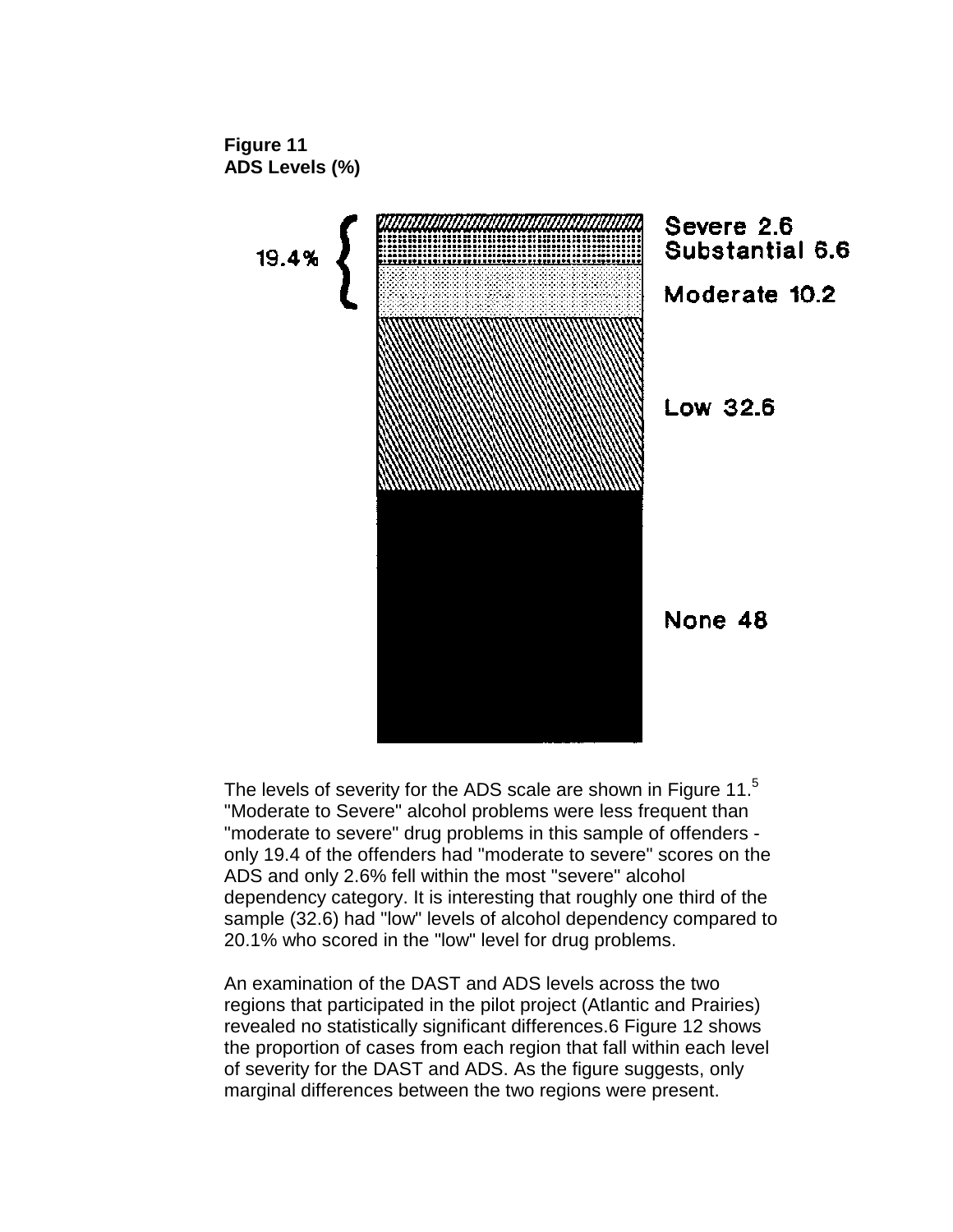#### **Other Estimates of Offender Substance Abuse Problems**

If the DAST and ADS are to be used as front-end screening tools for offender drug abuse programming, it is important to demonstrate that the measures yield estimates that are consistent with available normative knowledge about drug problems in our offender population. Our estimates of the number of offenders requiring treatment for drug (27.5%) and alcohol (19.4%) problems based on the CLSI is somewhat lower than figures reported in an earlier study conducted in the Ontario Region by Lightfoot and Hodgins (1988). The study was based on alcohol and drug interviews with 275 inmate volunteers using the DAST and ADS items. Lightfoot and Hodgins reported that approximately 63.5% of the volunteer respondents were classified as having a "moderate to severe" drug abuse problem in the six month period prior to the interviews. Approximately 47% were categorized as having "moderate to severe" alcohol dependency problems. Figure 13 and Figure 14 compare the respective DAST and ADS estimates derived from the Lightfoot and Hodgins sample and the current CLSI sample.

It is important to underscore that the Lightfoot and Hodgins study was not designed to provide a measure of substance abuse problems for the purpose of estimating the number who need treatment in the offender population. Lightfoot and Hodgins designed their study to collect information that might be of value for developing substance abuse programming options for offenders (see Hodgins and Lightfoot, 1988). The discrepancy between the findings is therefore likely a result of self-selection sampling biases operating in their sample of volunteers. Since potential respondents were informed of the objectives of the study, offenders with drug problems were recruited and may have been willing to participate in the study because they had a personal interest in the subject. For this reason, the present CLSI estimates based on a sequential sample of reception inmates would appear to provide the most valid DAST and ADS estimates of the number of offenders who are in need of substance abuse treatment in our offender population.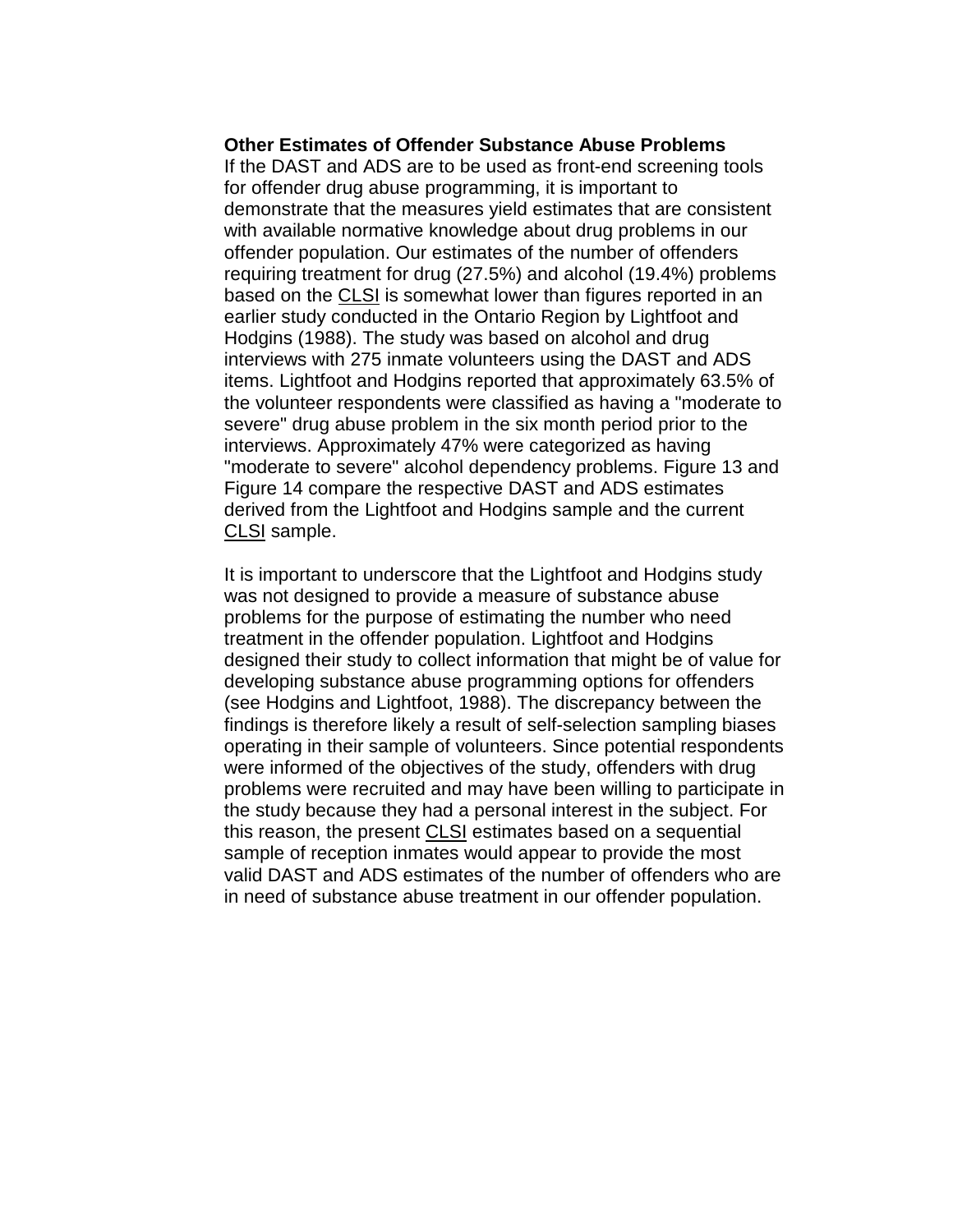**Figure 12 DAST and ADS Levels by Region**



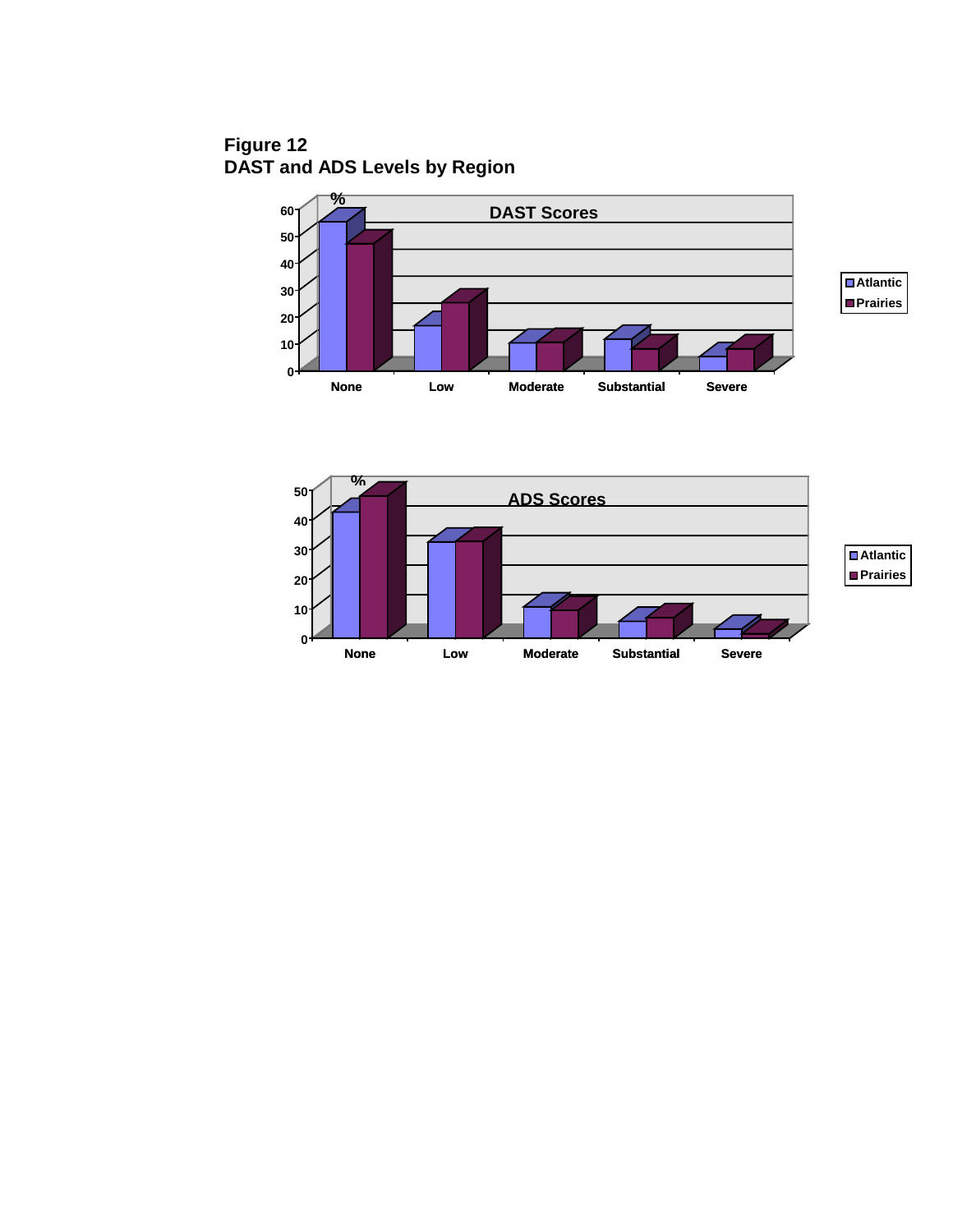## **Figure 13 DAST Levels for Ontario Volunteer Sample and Current Lifestyle Sample**



**Figure 14 ADS Levels for Ontario Volunteer Sample and Current Lifestyle Sample**



The CLSI figures are also more consistent with other available data on substance abuse problems of federal inmates using alternative measuring instruments. The Mental Health Survey (Research and Statistics Branch, 1990) provided both "lifetime" and "previous year" estimates of the proportion of offenders who had substance abuse/dependence problems. The survey employed the Diagnostic Interview Schedule (DIS, United States National Institute of Mental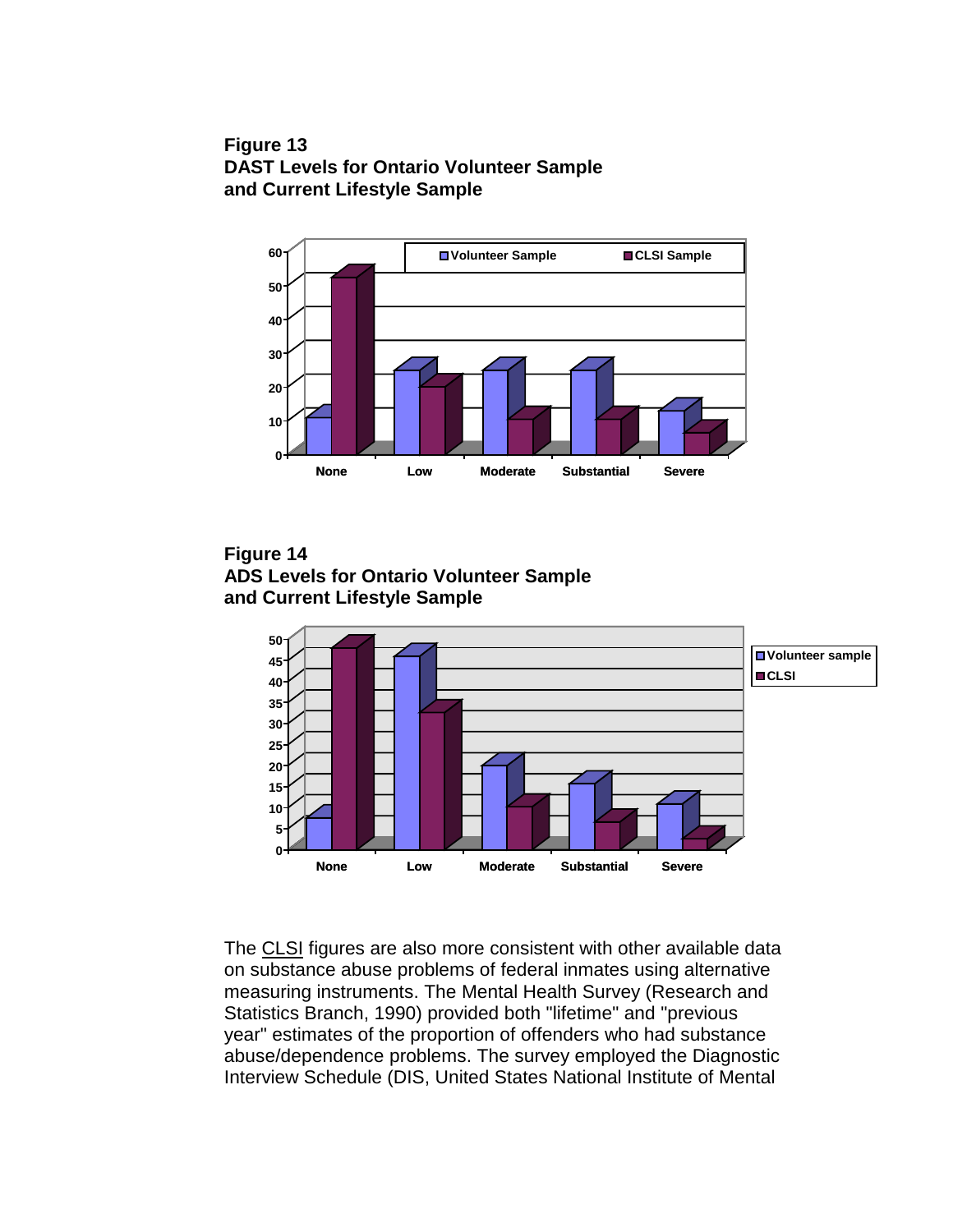Health) to arrive at DSM III diagnoses for a national random sample of over 2000 federal inmates.

The DIS diagnosis of substance abuse/dependence is based on evidence of pathological drug use and impairment in social and occupational functioning as a result of drug use. Similar criteria are used for the diagnosis of alcohol abuse/dependence using DSM III diagnostic criteria. According to the mental health survey, 52.9% of federal inmates were diagnosed as having suffered from substance abuse/dependence and 69.8% from alcohol abuse/dependence at some time during their lifetimes. However, only 16.8% met the conditions for a diagnosis of substance abuse/dependence during the last year. Only 13.1% met the criteria for alcohol abuse/dependence in the last year.

The DAST measure was based on drug abuse problems experienced by reception inmates during the six months prior to their current arrests. For this reason, the estimates of substance abuse problems derived from the DAST (27.5%) and the ADS (19.4%) should be compared to the Mental Health Survey substance abuse prevalence figures referring to diagnoses in the last year (16.8% and 13.1%, respectively) rather than the lifetime diagnoses (52.9% and 69.8%).

Although not to a dramatic degree, the current DAST and ADS estimates of substance abuse problems are higher than the DIS prevalence rates. Since the DAST and ADS measures are based on reception inmates, many of these offenders would have been in the community immediately prior to completing the assessment battery. It can be argued that this group would have had more recent access to alcohol and drugs than the majority of offenders in the general inmate population that was sampled in the Mental Health Survey. For this reason, it is not surprising that our CLSI estimates are somewhat higher than the Mental Health Survey prevalence rates. Another possibility, which cannot be ruled out, is that the computerized format is more successful in encouraging offenders to reveal their alcohol and drug usage patterns than the interview approach employed in the Mental Health Survey.

The available evidence suggests that the DAST and ADS scales, as measured using self-report information derived from the CLSI, furnish a reasonable index of the number of reception inmates who require some type of alcohol and drug abuse programming. The measures possess more than adequate reliability, and the estimated number of offenders who require substance abuse treatment is relatively consistent with previous reports.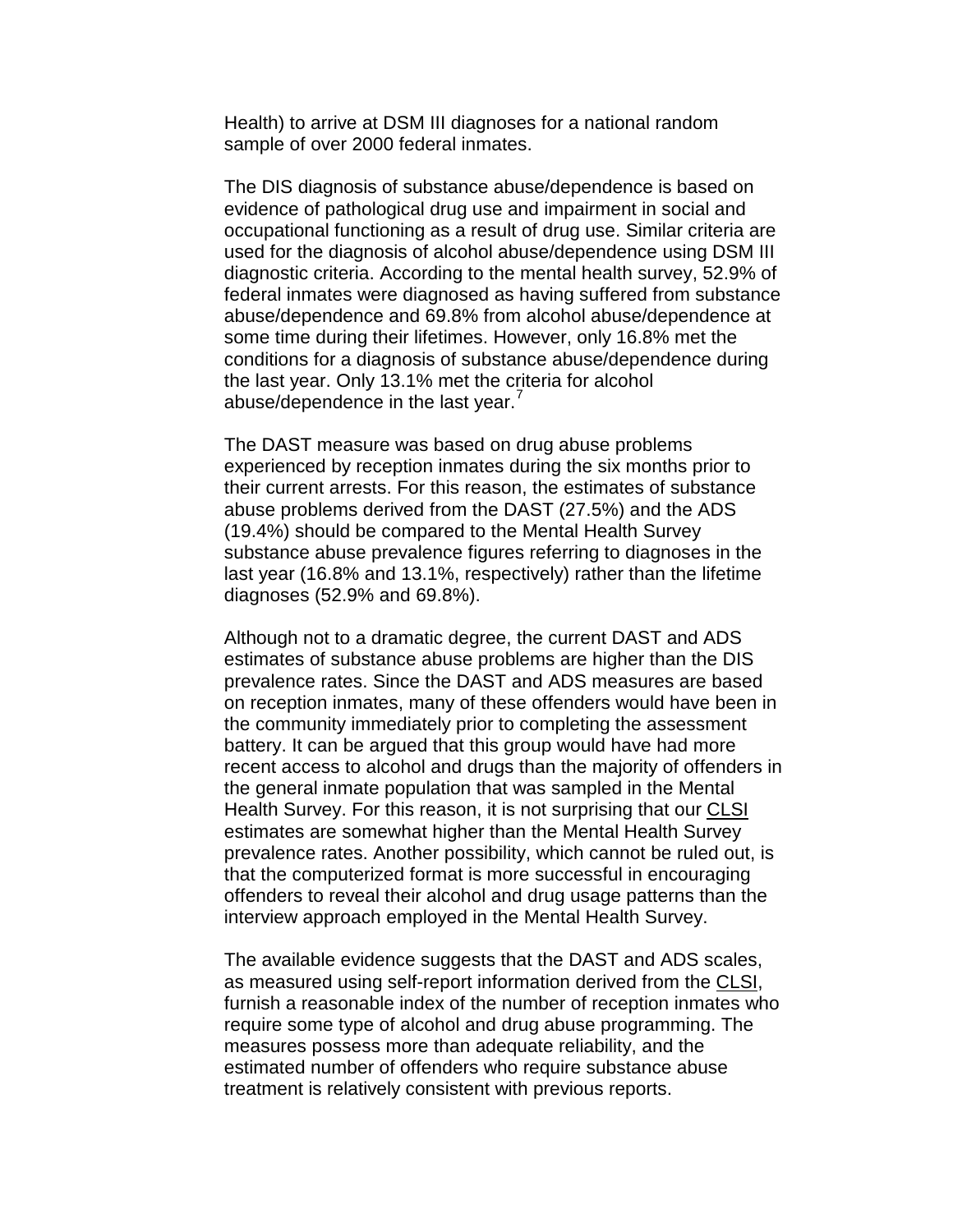#### **Overlap of Drug and Alcohol Problems**

It was expected that many offenders would show signs of problems with both alcohol and drugs. Table 3 presents a detailed crosstabulation of DAST and ADS scores for offenders who had valid data for both total scores (n=448). The data are also summarized graphically in Figure 15. As the figure demonstrates, there was some overlap in the severity of alcohol and drug problems. About 9.2% of the total offender sample was classified in the "moderate to severe" range on both DAST and ADS scales. By analyzing the figures in Table 3, it can be seen that roughly half of the offenders (47.6%) who scored in the "moderate to severe" range on the ADS also scored in the same range on the DAST. On the other hand, one third (33.3%) of offenders who scored on the high end of the DAST had high scores on the ADS.

An important question concerns the total number offenders who appear to be in need of some type of substance abuse intervention. In Figure 15 the DAST and ADS categories are combined to show the proportion of offenders who have either alcohol or drug problems. The figure shows that a total of 37.4% of offenders scored in the "moderate to severe" range on at least one of the scales. Based on these data, therefore, it would be estimated that approximately 37% of reception inmates require some treatment assistance with a drug or alcohol problem.

There was an indication that a lower level of attention was needed for less serious alcohol and drug problems. Nearly 30% of the sample showed "low" levels on alcohol or drug problems. The remaining 32.8% of the cases reported no alcohol or drug problems. With respect to programming, this group might be considered candidates for preventative educational efforts.

#### **Selecting Offenders for Programming**

According to the data presented up to this point, it appears that a very large proportion of reception inmates possess substance abuse problems requiring a treatment response. Only about a third of the offenders in the sample appear to possess no degree of substance abuse as defined by the DAST and ADS. This leaves two-thirds of our reception population that appear to need help in dealing with their substance abuse problems. Clearly there is a need for criteria to assign varying treatment levels to this large group.

By employing the ADS and DAST criteria we might assign the 37.5% cases that fall within the moderate to severe problem ranges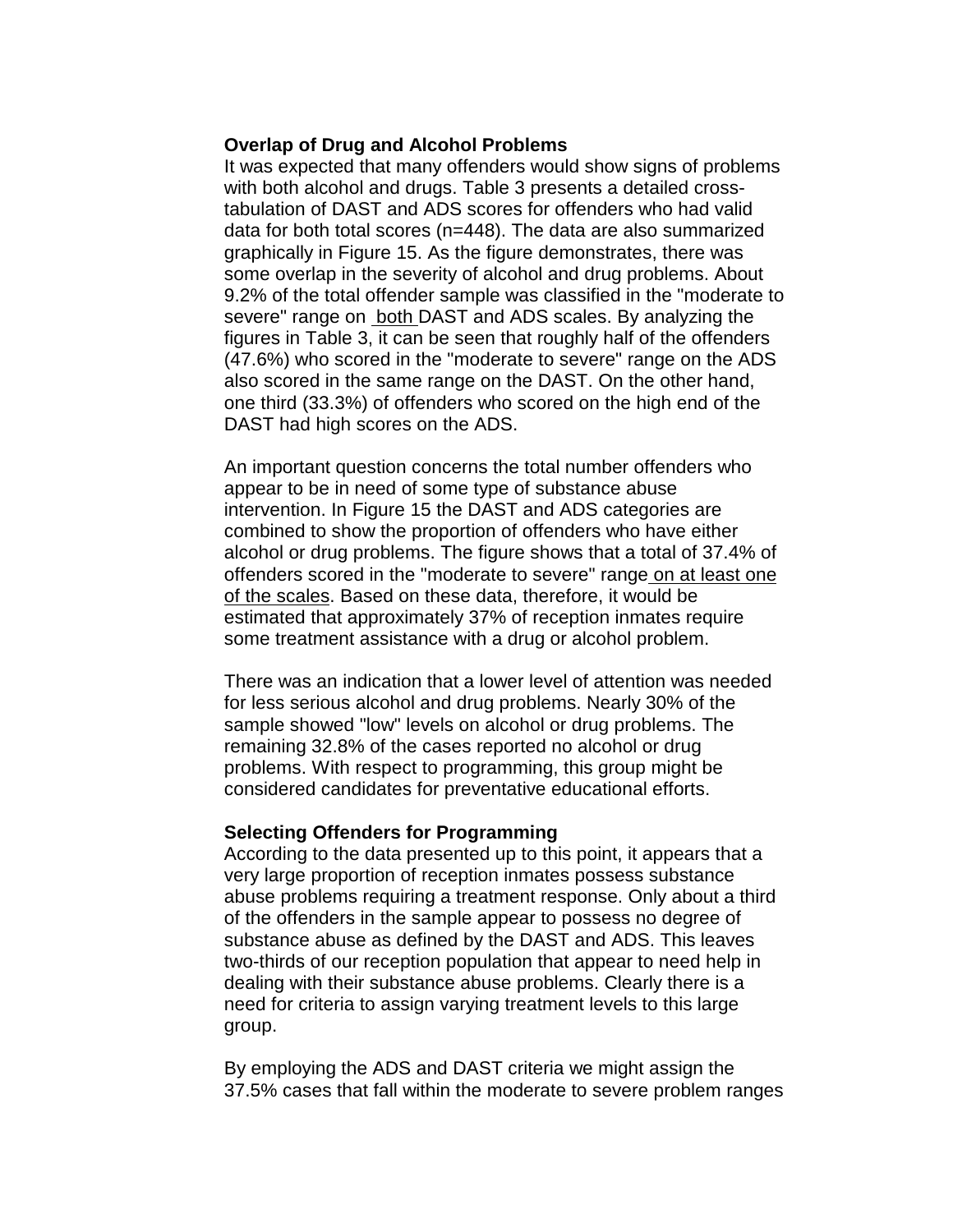to our most intensive treatment modality (e.g., therapeutic communities). The next group (29.7%) who have a "low" level of alcohol or drug problems might be assigned to a less intensive from of treatment (e.g., relapse prevention training). Finally, the group reporting no alcohol or drug problems (32.8%) might be offered primary prevention programming of a low intensity. The obvious objection to this assignment scheme would be that it would be unfeasible to extend intensive treatment to all offenders who score high on the DAST or ADS - this would mean that approximately 40% of admitting inmates would receive such treatment exposure. The alternative of offering progressively higher levels of treatment to offenders with "no", "low", "moderate", "substantial" and "severe" substanceabuse problems might be an answer to this problem. However, such a system would be somewhat cumbersome to administer because of the number of treatment categories, and difficult to justify because of the reliance on only one criterion (DAST or ADS score) to determine treatment intensity and mode.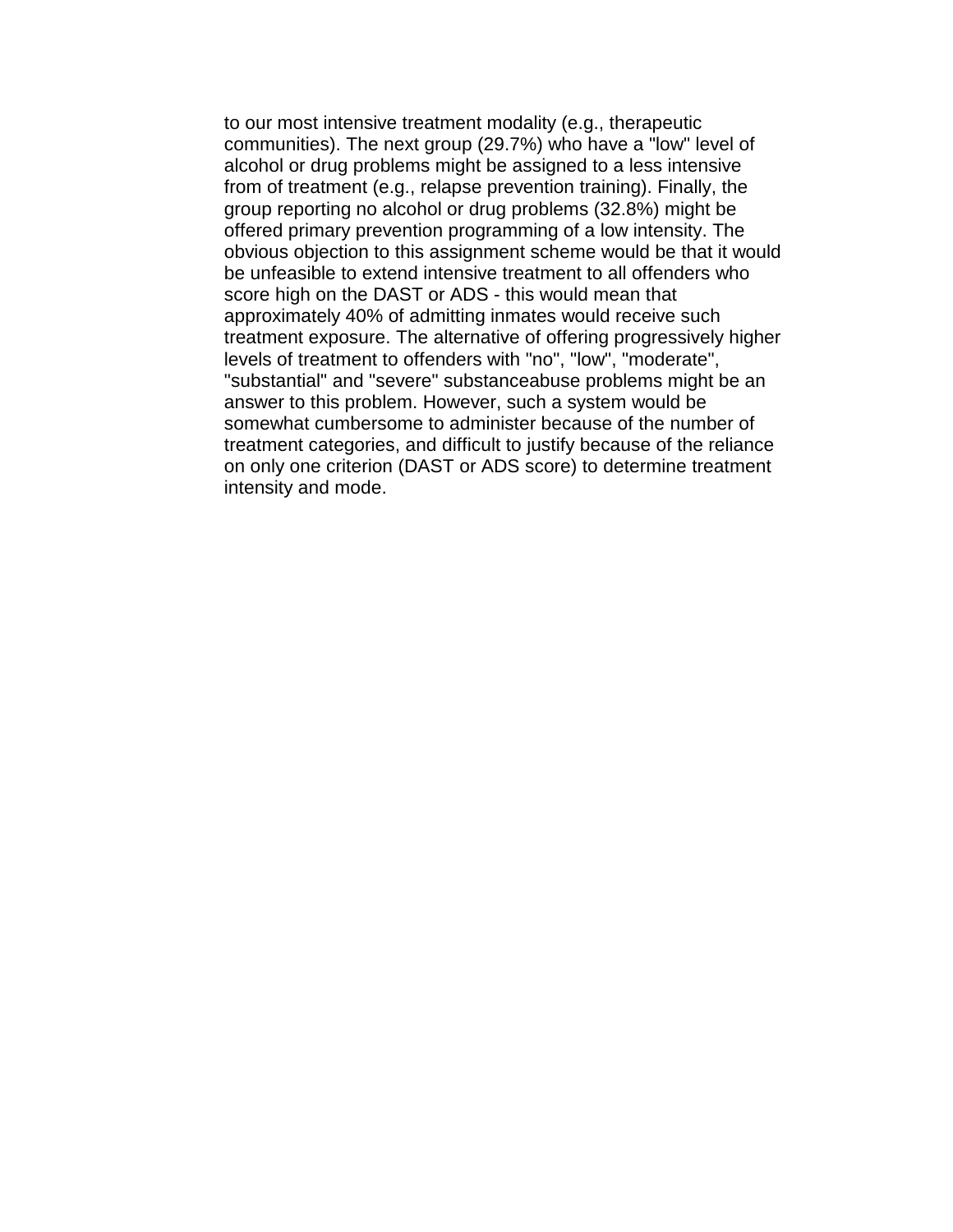|             | None<br>% (n) | Low   | Moderate | Substantial | Severe | Total |
|-------------|---------------|-------|----------|-------------|--------|-------|
| None        | 32.74         | 6.05  | 4.48     | 2.69        | 2.69   | (217) |
|             | (146)         | (27)  | (20)     | (12)        | (12)   |       |
| Low         | 13.45         | 10.31 | 4.26     | 3.36        | 0.67   | (143) |
|             | (60)          | (46)  | (19)     | (15)        | (3)    |       |
| Moderate    | 4.04          | 3.14  | 0.09     | 1.79        | 0.67   | (47)  |
|             | (18)          | (14)  | (4)      | (8)         | (3)    |       |
| Substantial | 1.57          | 0.67  | 0.90     | 2.02        | 0.67   | (26)  |
|             | (7)           | (3)   | (4)      | (9)         | (3)    |       |
| Severe      | 0.67          | 0.00  | 0.00     | 0.45        | 1.79   | (13)  |
|             | (3)           | (0)   | (0)      | (2)         | (8)    |       |
| Total       | (234)         | (90)  | (47)     | (46)        | (29)   | (446) |

**Table 3 Distribution of DAST and ADS Levels**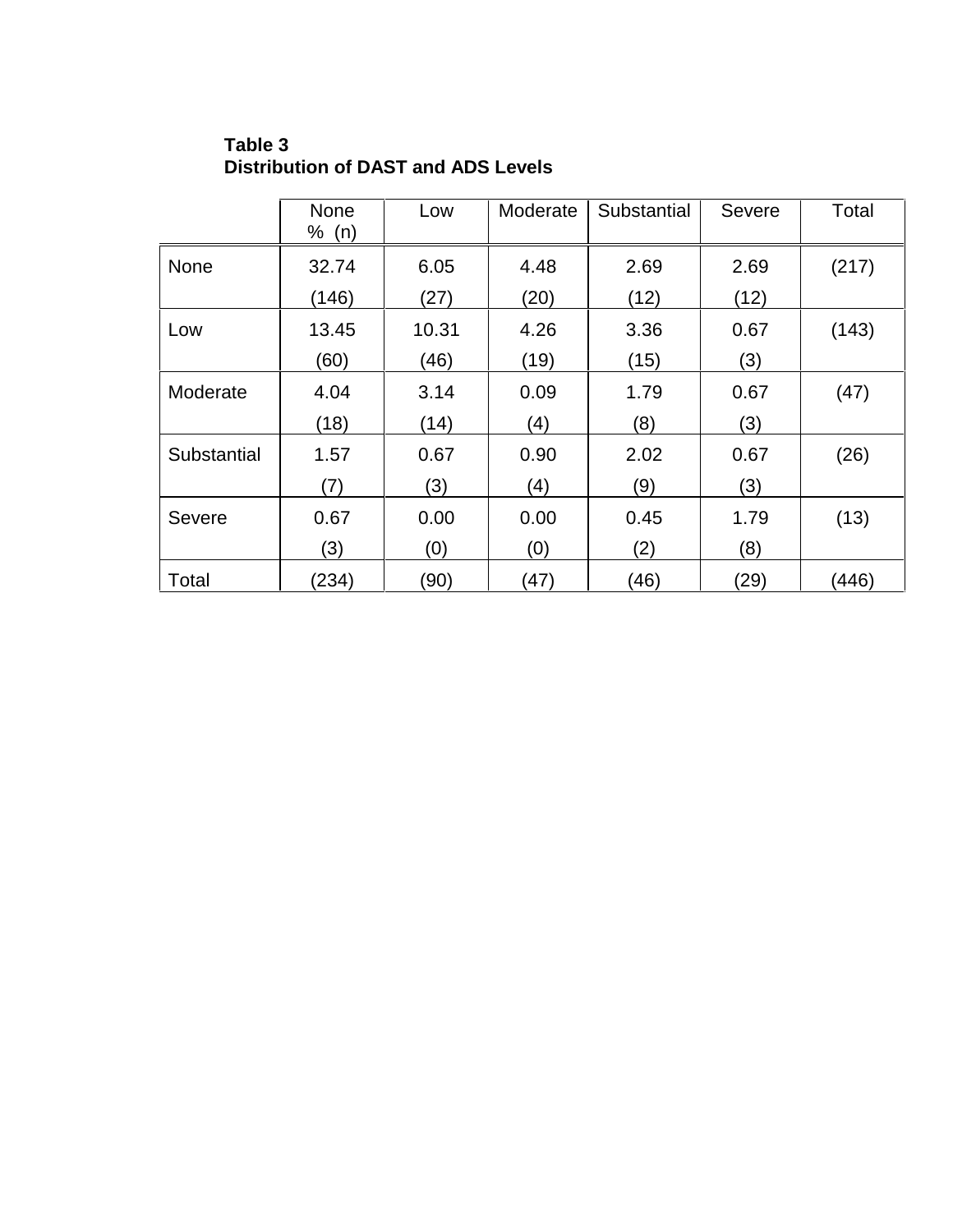



One solution to this problem would be to use additional criteria to select which offenders are to be given priority to access scarce treatment resources. By combining indicators of "risk" (e.g., chronicity of substance abuse problems, proneness to violence while under the influence of a substance, an association between substance use and criminal behaviour) with the index of severity of abuse, it would be possible to incorporate issues which are of prime correctional concern to decisions about how to allocate substance abuse services.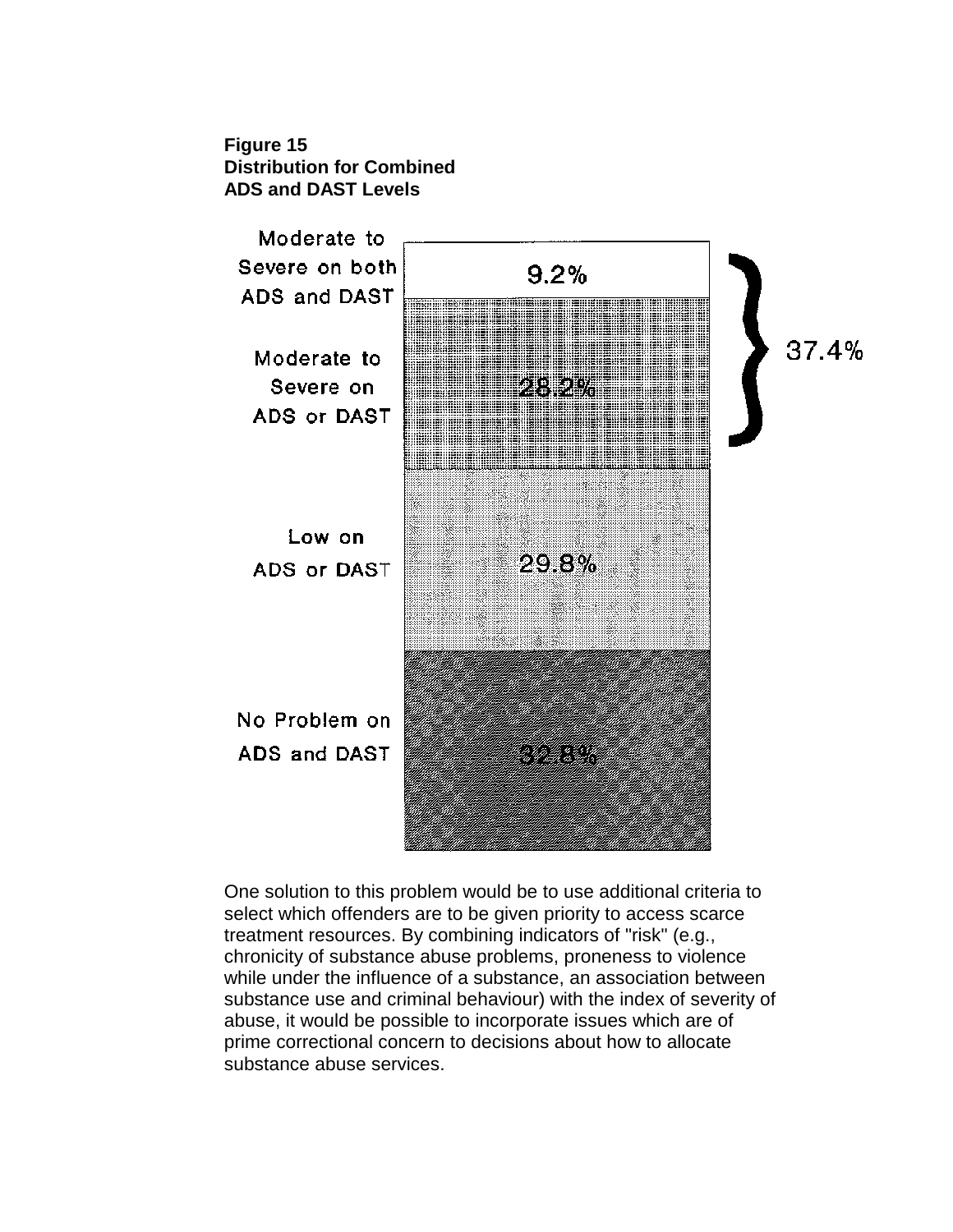Using this approach to classifying offenders for treatment, the DAST and ADS measures might be used as a "first cut" in the screening process. The tools would be used to identify offenders who appear to have the most serious substance abuse problems at the reception stage. A "second cut" would involve identifying, among the latter group, a smaller number of offenders who show some evidence of risk according to the selected risk criteria. The most intensive modality would be reserved for this group, and the less intensive treatments would be extended to the remaining offenders who were identified as substance abusers. This scheme would reduce the number of offenders eligible for intensive treatment to a more manageable number, and provide good decision rules for establishing which offenders should be given priority in treatment assignments.

We explored the feasibility of applying both substance abuse severity and correctional risk criteria to the screening process using the CLSI data. This is a first attempt to classify offenders according to treatment need and it is clear that more research will be required in order to develop practical typologies for treatment assignment. Additional risk criteria may be appropriate and the current examples might be reconceptualized. However, the data that follow provide an example of the types of decision rules that could be applied, and the distributions of offenders in the various treatment groups that might result.

We began first by selecting all offenders who scored in the "moderate to severe" range on the DAST and the ADS as a "firstcut". We then selected further criteria reflecting factors that appear to possess some relevance for predicting negative correctional outcomes among substance abusing offenders. The following criteria were used to select a sub-sample of cases from among those who scored high on the DAST:

• Offenders who indicated that they were under the influence of drugs when they committed one or more of the crimes on their current sentences

• Offenders with chronic and long-standing patterns of substance abuse as indicated by the use of drugs at least once a week by the age of 16 or younger

• Poly-drug users who were involved in the use of more than one type of drug in the six months prior to the index arrest

All three conditions had to be met before an offender was selected for the priority treatment group. The application of these criteria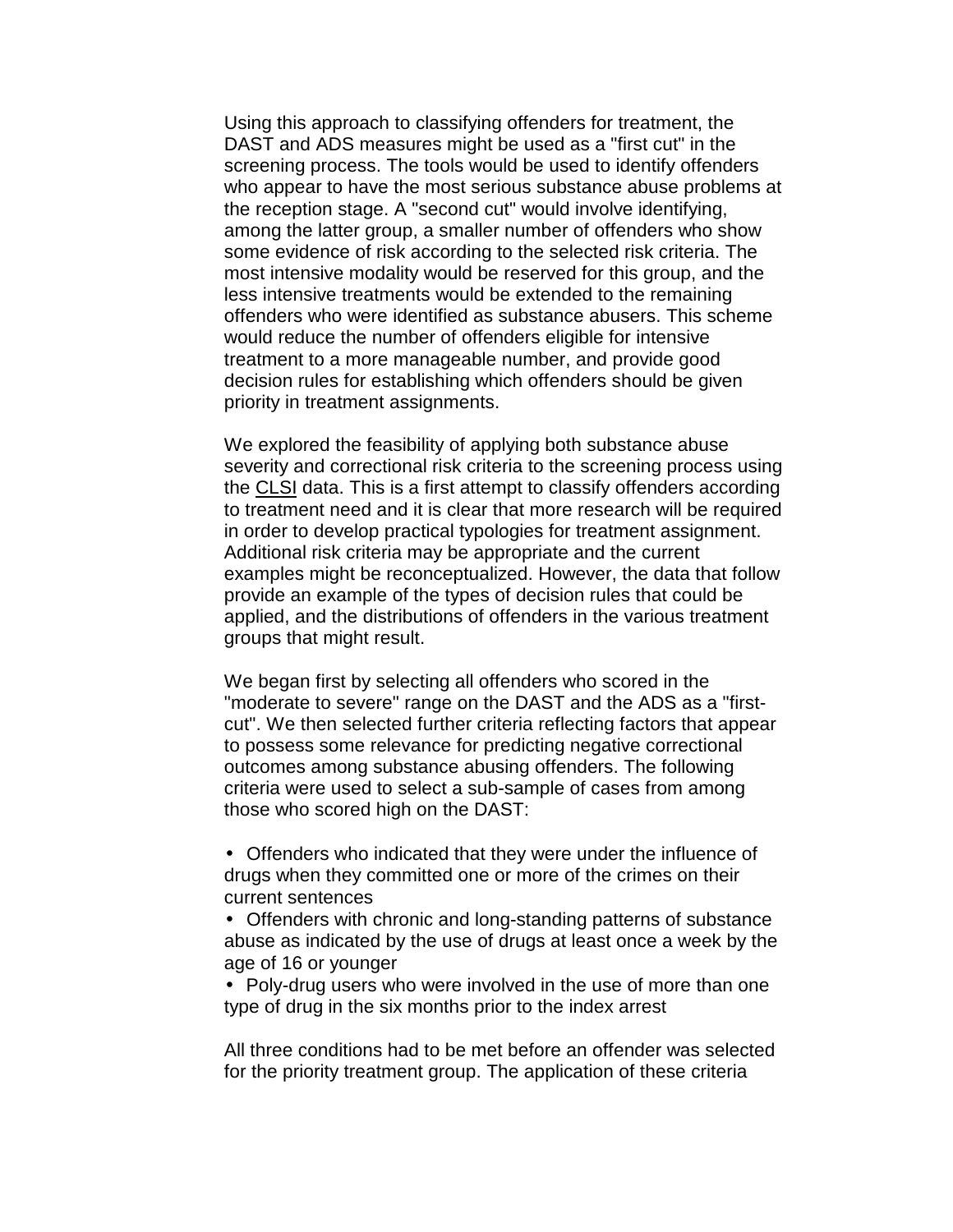resulted in the selection of 38.5% of the offenders who had scored in the "moderate to severe" range on the DAST.

A similar procedure was repeated for the cases scoring high on the ADS scale. The risk criteria for the alcohol problem cases was altered to reflect risk factors surrounding alcohol use. In particular, propensity toward violence while under the influence of alcohol was chosen as an important factor because of its status as a correctional outcome. The following criteria were used to select a sub-sample of cases from among those who scored high on the ADS:

• Offenders who indicated that they were under the influence of alcohol when they committed one or more of the crimes on their current sentences

• Offenders with chronic and long-standing patterns of alcohol abuse as indicated by the use of alcohol at least once a week by the age of 16 or younger

• Offenders who admitted that alcohol caused them to be more physically aggressive or violent

All three conditions had to be met before an offender was selected for the priority treatment group. The use of the risk criteria resulted in the selection of 46.5% of the offenders who had scored in the "moderate to severe" range on the ADS.

To estimate the number of offenders who would be defined as "priority" cases for intensive substance abuse treatment, the two groups (ie., as defined by drug and alcohol problems) of selected offenders were combined. The criteria led to the selection of 45% of the cases that had originally been identified as having "moderate to severe" substance abuse problems using the ADS and the DAST. This represents approximately 17% of the entire reception inmate sample. Therefore, the use of the two-stage screening method resulted in a substantial decrease in the number of cases identified for priority treatment. Recall, that using only the DAST and ADS, about 37.5% of the inmate reception sample fell in severity levels that indicated treatment.

Figure 16 provides a breakdown of the treatment categories that might result using a selection procedure similar to the one being explored here. Labels are proposed for each group according to the need for treatment rankings established using the exploratory screening procedure. The treatment groups presented in Figure 16 are proposed as one possible method of dividing up the offender population into intensity levels for substance abuse treatment.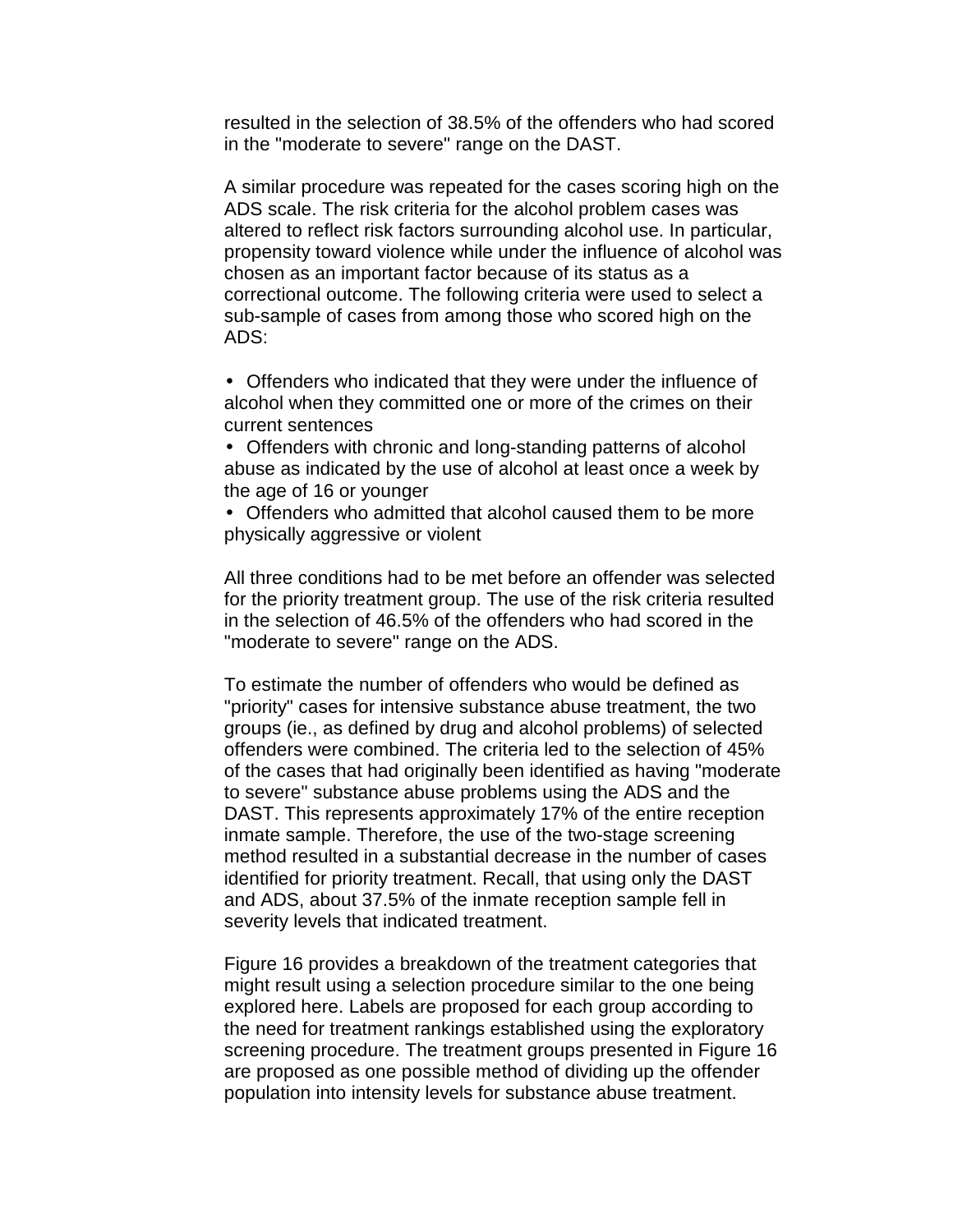The priority treatment cases are labelled "intensive" treatment offenders in Figure 16. The next priority for substance abuse treatment are offenders who score in the "moderate to severe" range for substance abuse, but were excluded from the priority selection because they do not meet the risk conditions. In Figure 16, these offenders are referred to as the "intermediate" treatment group. Offenders who were classified in the "low" ranges of the DAST or the ADS are defined as the "low" intensity treatment group. Finally, offenders with no alcohol or drug problems are targeted for "educational/preventative" efforts.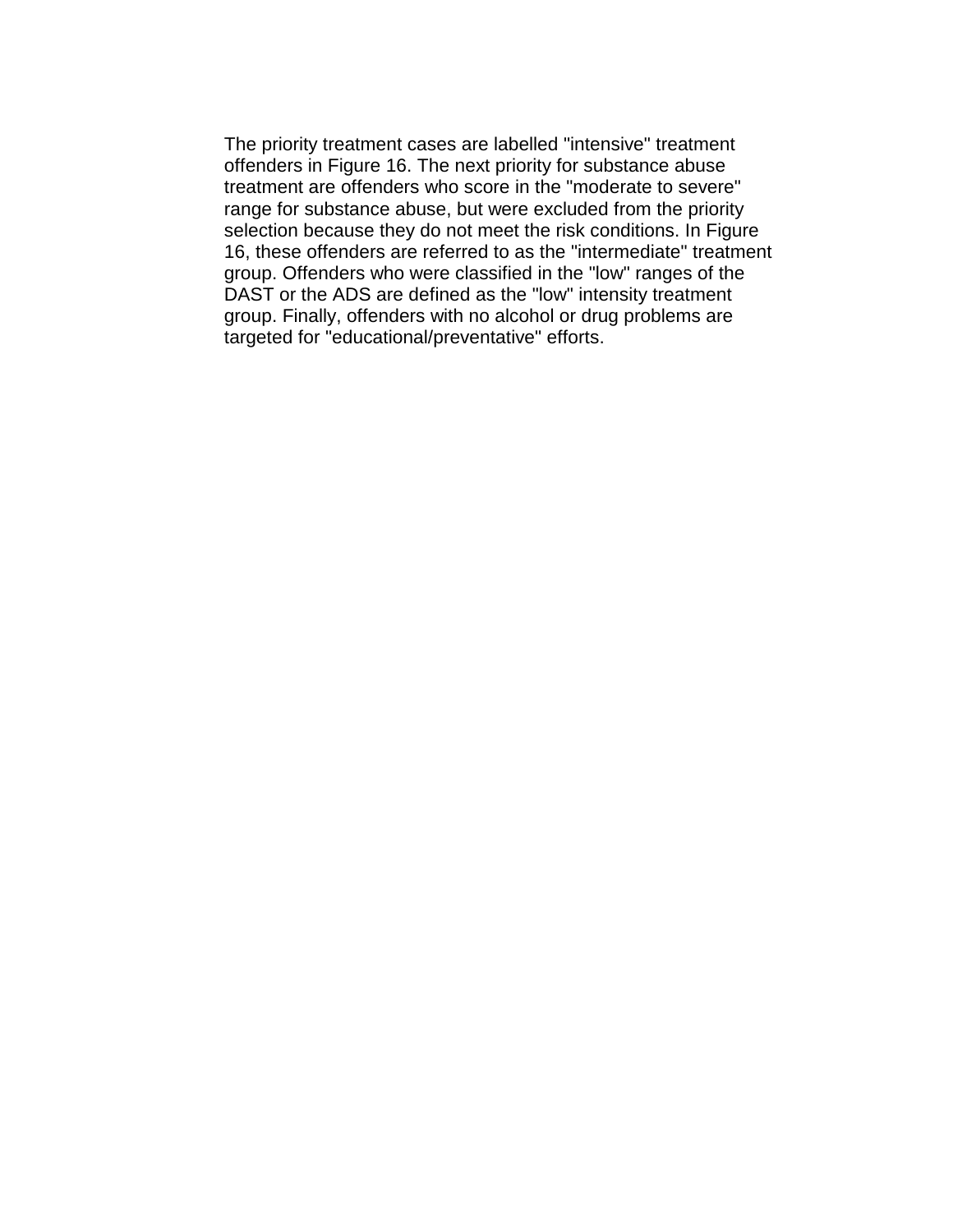

**Figure 16 Level of Treatment Intensity (Using Two-Stage Screening Procedure)**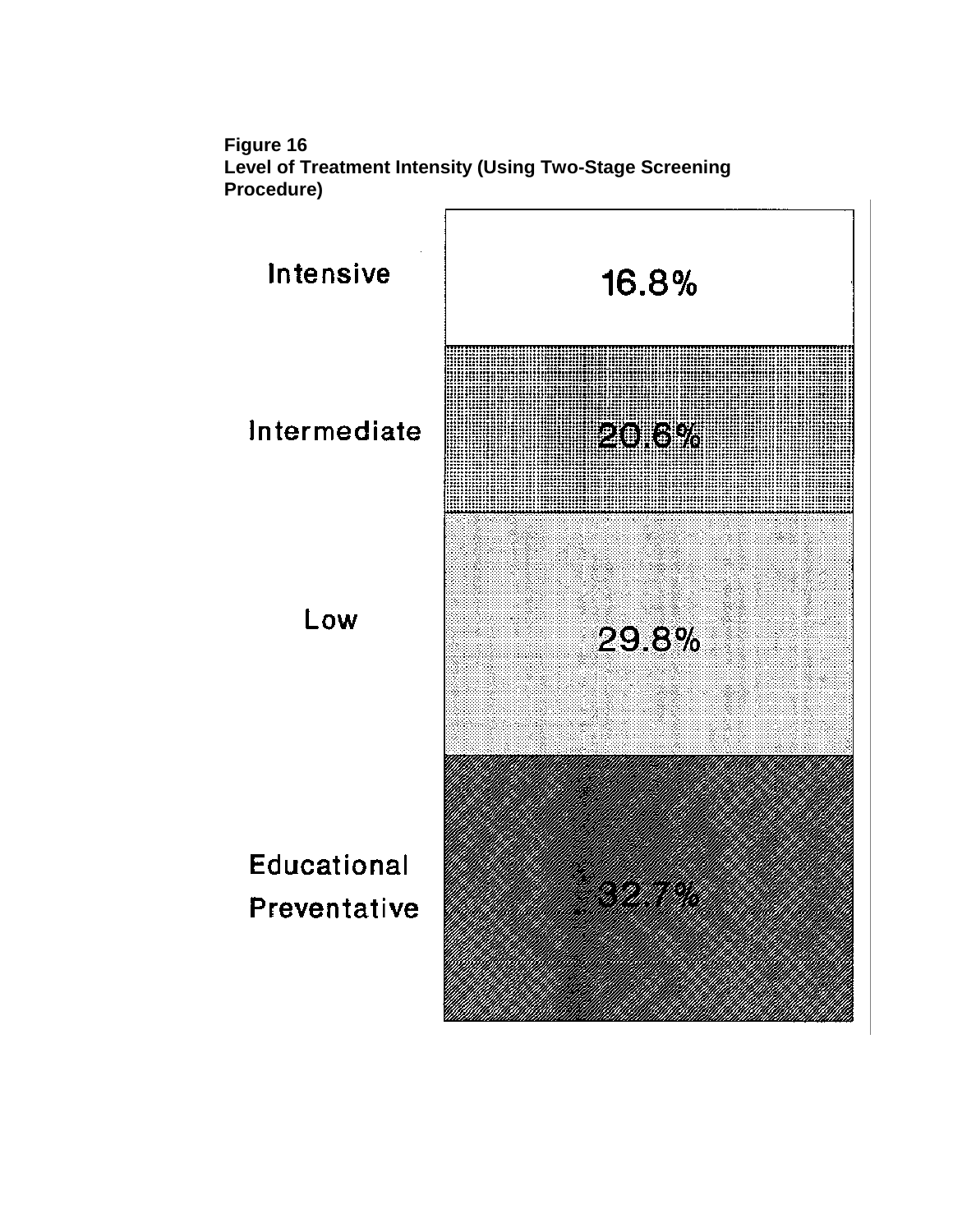Using the two-stage screening model, the number of groups selected and the distribution across groups would be a function of the number, type, and variety of risk factors included in the selection procedure. It is also likely that overlap between the various intensity levels will be apparent when offenders are assigned to the treatment groups. For example, in the present example, "intermediate treatment" cases might be better accommodated in "low intensity" treatments, while "educational/preventative" might be optimal for some "low intensity" cases. The essential advantage of the screening procedure, is that it can be used to aid initial decisions about treatment assignments at the inmate reception phase. In an ideal treatment delivery system ongoing assessments would determine the ultimate composition of the various treatment groups that operate and would ensure that treatment needs are matched with appropriate interventions.

Up to this point, the process of selecting offenders for substance abuse treatment and classifying them for priority treatment has been considered without regard to the willingness of offenders to participate in programming at various levels of intensity. Of particular concern is the level of motivation to seek treatment among cases defined as appropriate for high intensity programming. Treatment motivation was examined for the subsample of offenders who were selected for intensive treatment using the procedure outlined above (n=75). This groups appears to be highly motivated for treatment according to a number of indices displayed in Figure 17. Only 13.6% of this group failed to acknowledge the need for help with substance abuse problems. Moreover, 90.4% said they would like to participate in a treatment program, and about 80% felt that it was mostly or completely true that participating in an institutional program would help them quit using alcohol or drugs. Therefore, according to data from the sample, it does not appear that lack of treatment motivation would significantly hamper attempts to apply the results of the screening procedure.

The selection technique explored above has considerable potential as a front-end screening method. Future research will need to investigate additional risk factors which could be used to structure the front-end screening process in a fashion that takes into account both the severity of substance abuse problems and the need for correctional intervention. Further work will be required to select factors and develop appropriate coding procedures so that the number of priority cases identified will correspond to the level of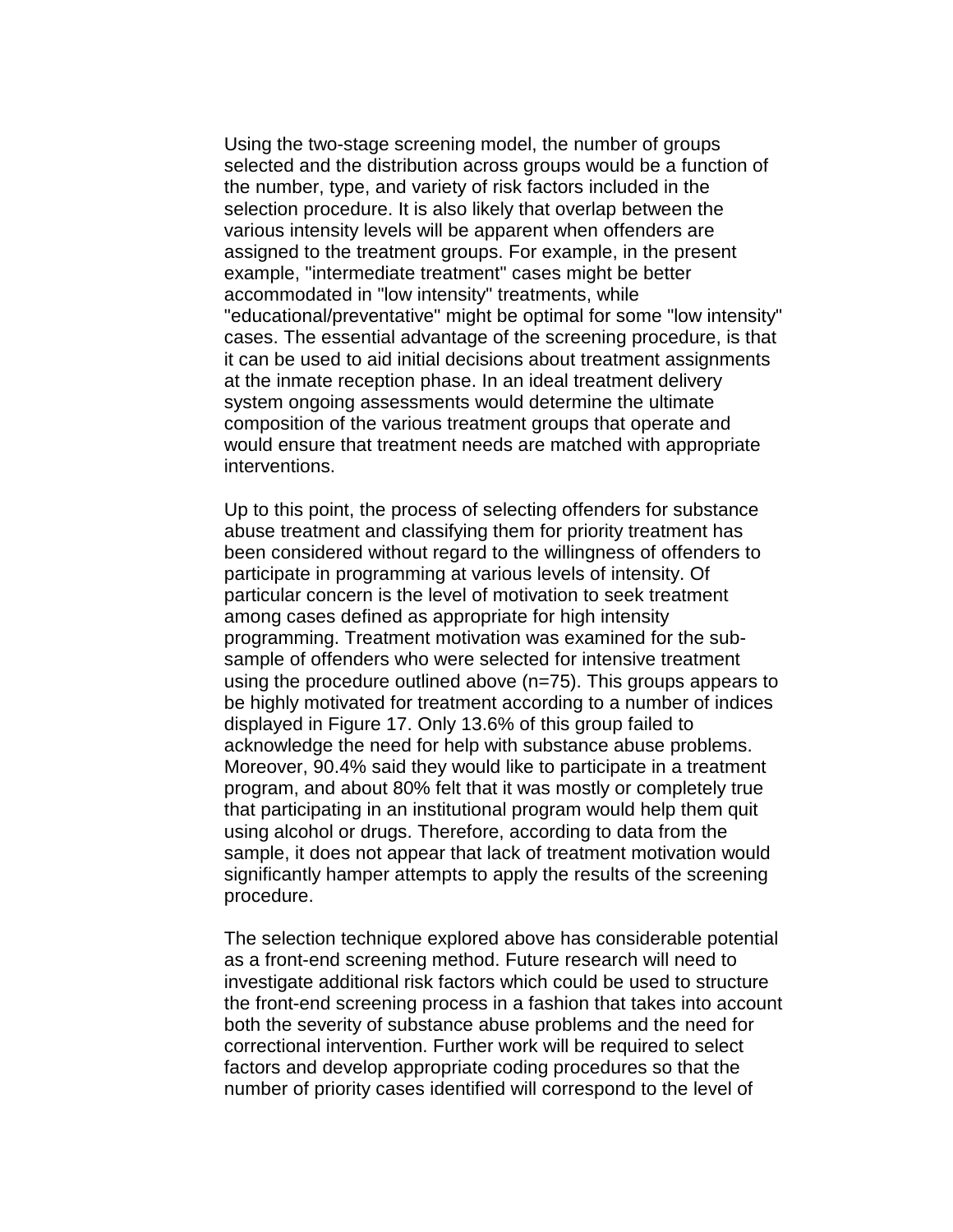treatment resources that Correctional Service of Canada can reasonably devote to intensive interventions with substance abusers.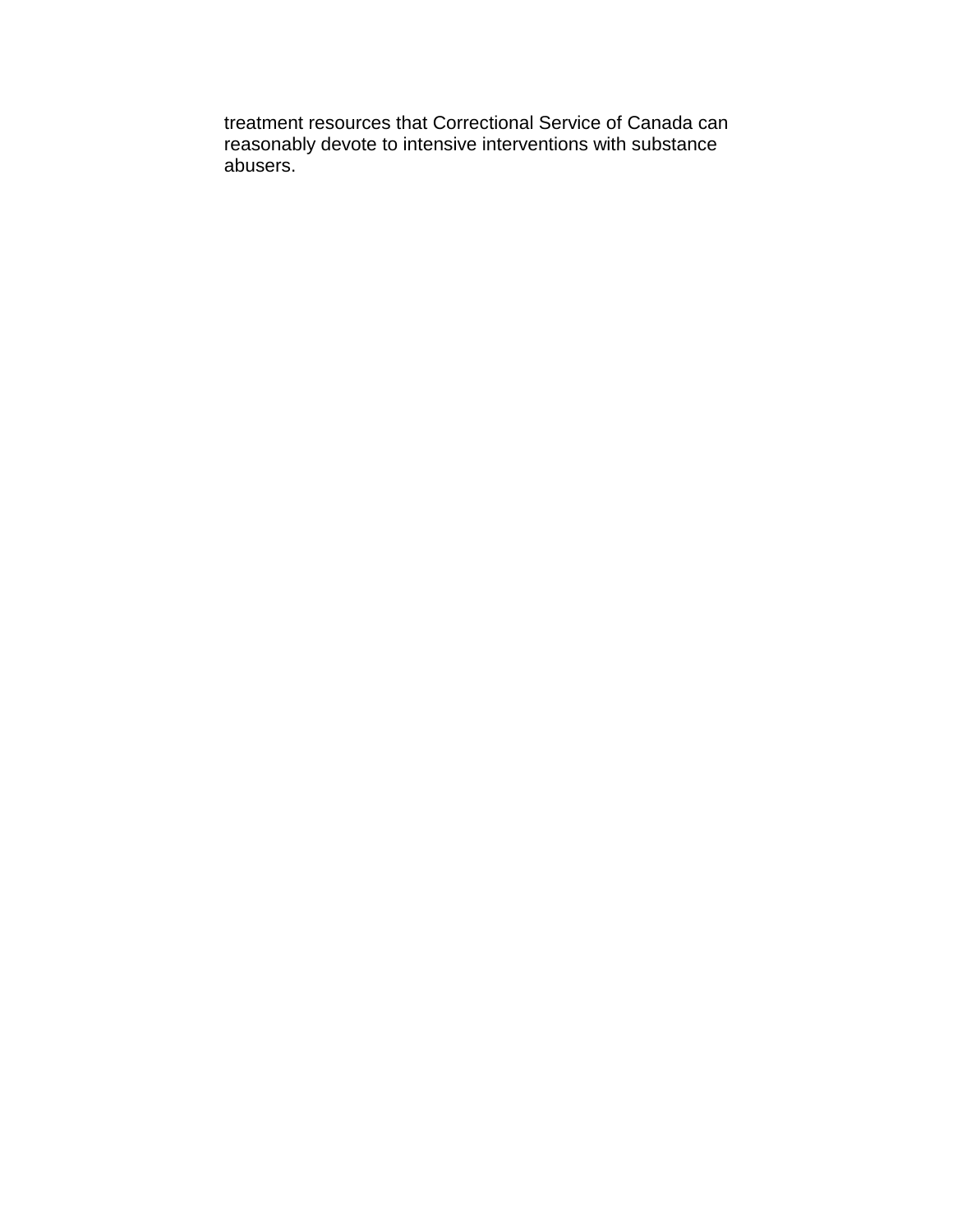## **Figure 17 Treatment Motivation Among Offenders Identified As High Priority for Substance Abuse Treatment**

Do you think you need help for drug and/or alcohol abuse problems?



Would you like to participate in a drug and/or alcohol abuse treatment program?



Participating in a drug and/or alcohol abuse treatment program in this institution would help me to quit my drug and / or alcohol use?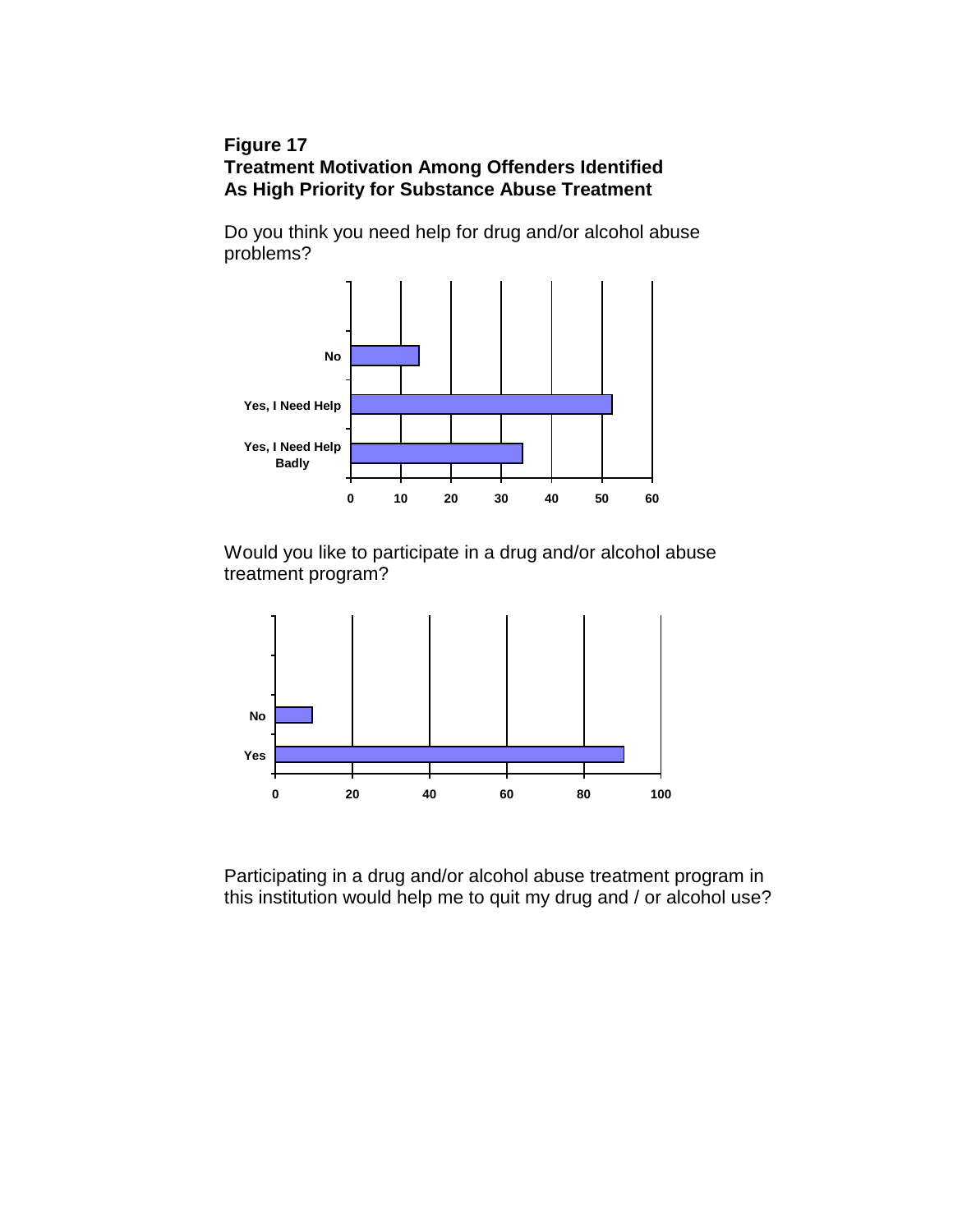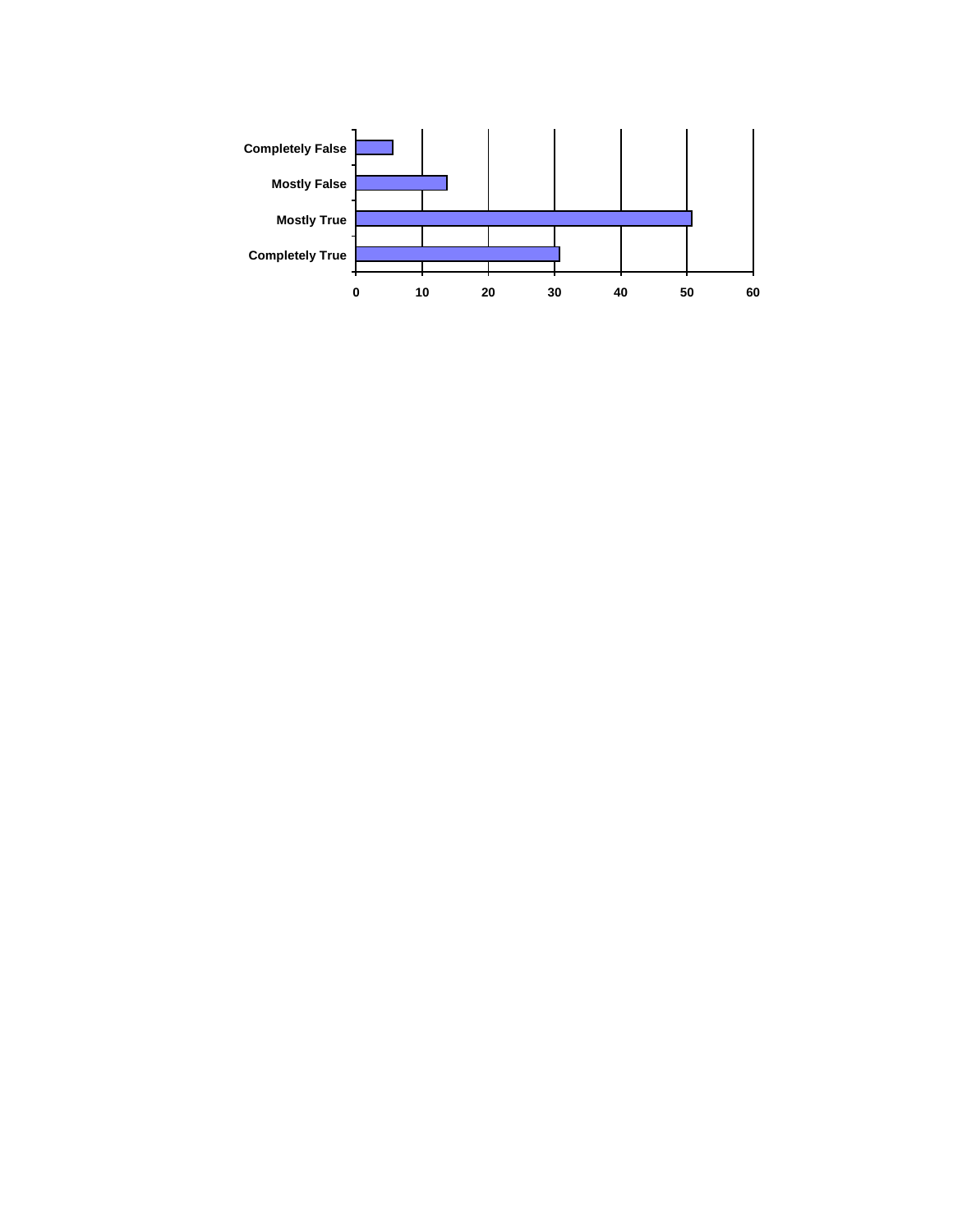# **Conclusion**

The CLSI has been tested using a large sample of reception inmates. At this stage in exploring the data generated to date, the utility of the CLSI appears very promising. The current analyses suggest that the self-reported information provided on alcohol and drug problems can be used to reliably measure levels of substance abuse problems among reception inmates. The reported frequency of alcohol and drug use and their link with criminal behaviour was found to be similar to the self-reports obtained previously for a U.S. sample of inmates. The estimates of the number of offenders who require assistance for substance abuse problems is also consistent with previous attempts to measure the prevalence of substance abuse problems in our inmate population. In addition, the sample of reception inmates who completed the CLSI assessment battery were very positive in their evaluation of the system.

A feature of the CLSI which we have only begun to explore is the rich source of data available for addressing questions about how substance abuse relates to criminal behaviour. The CLSI is very comprehensive in scope with respect to the number of variables measured. Future research will need to focus on some of the data relating to substance abuse and crime, and in particular, make further attempts to link this type of assessment information to the overall substance abuse screening process.

The system also contains sufficient information to make possible various reliability checks so that offenders who respond in an inconsistent fashion can be identified. Our analyses suggest that the level of inconsistency being reported on alcohol and drug items is not large enough to warrant major concerns about the reliability of the CLSI. In the current data analyses we were able to identify particular inconsistency problems and minor modifications to the CLSI were specified to reduce the number of problems of this type in the future.

Our current analyses using the CLSI pilot database have identified a large group of offenders who appear to have been experiencing "moderate to severe" alcohol or drug problems when they are admitted to the reception units in the study. In addition, a sizeable proportion of our inmate reception sample showed evidence of experiencing at least minor substance abuse problems. According to the current data, only one third of the inmate reception sample report no symptoms of problem use. The large proportion of offenders who appear to require a treatment response when they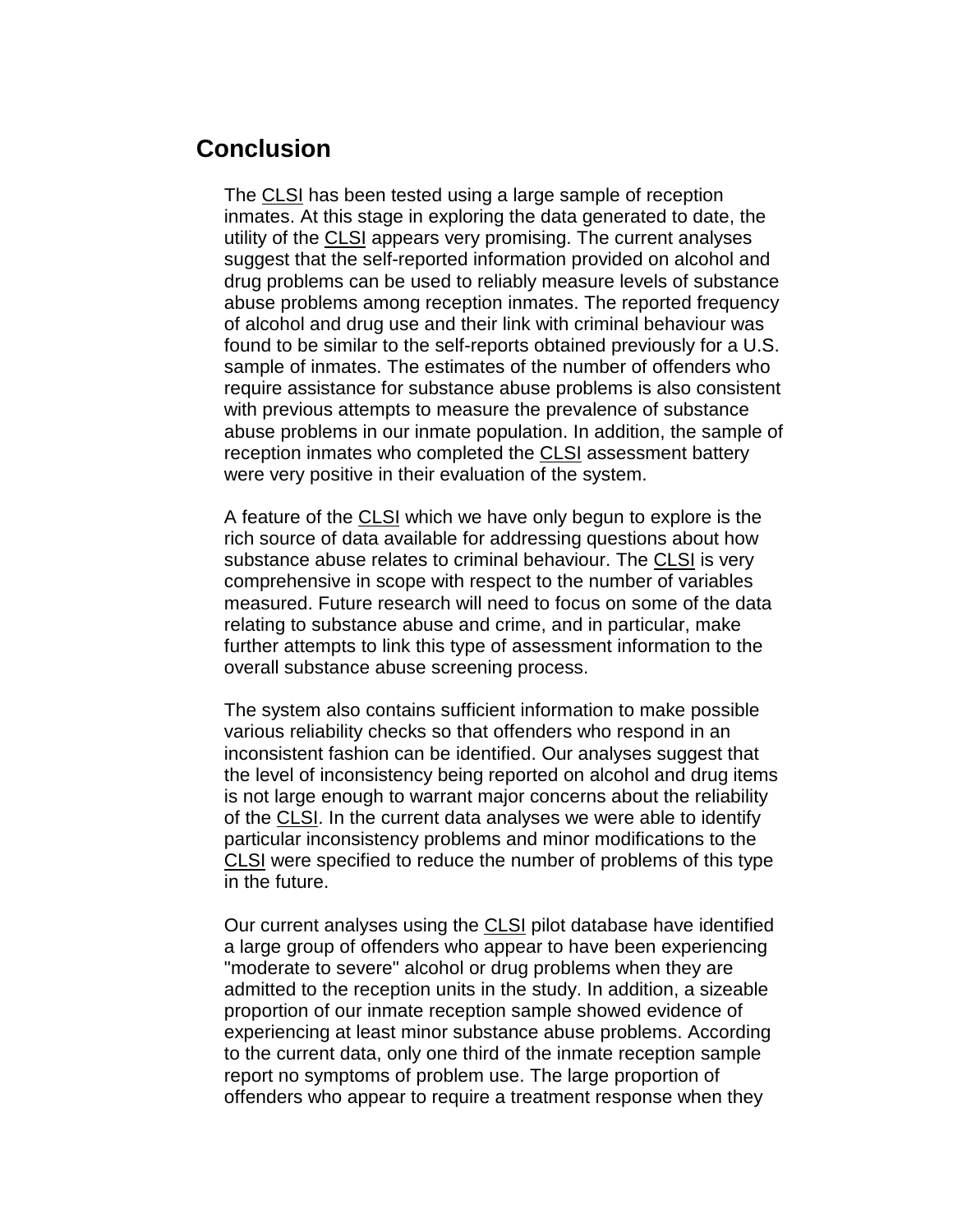enter our facilities, is consistent with our assumptions about the seriousness of substance abuse problems among offenders. The question that now remains is how we can best select the offenders who are most in need of our treatment attention. In addition, as we have raised the issue in this report, there is also a question of how to select the offenders who will most benefit from treatment resources with respect to the more global correctional outcomes which are a constant concern to our organization.

This report lays some of the groundwork for structuring the frontend screening procedure to address these two primary concerns. A model for developing such a screening system has been proposed in this report. Further research and ongoing input from correctional managers in the Correctional Service of Canada are now needed to refine the model. However, the figures generated from our first attempt to develop a substance abuse treatment typology suggest that the CLSI is a very appropriate tool on which to base the development of such a front-and screening system for substance abuse treatment. The positive feedback received from both offenders and staff who were involved in the pilot, also suggest that with minor modifications, the CLSI will be ready for full implementation as a standard component of the reception routine in all reception sites in the Correctional Service of Canada.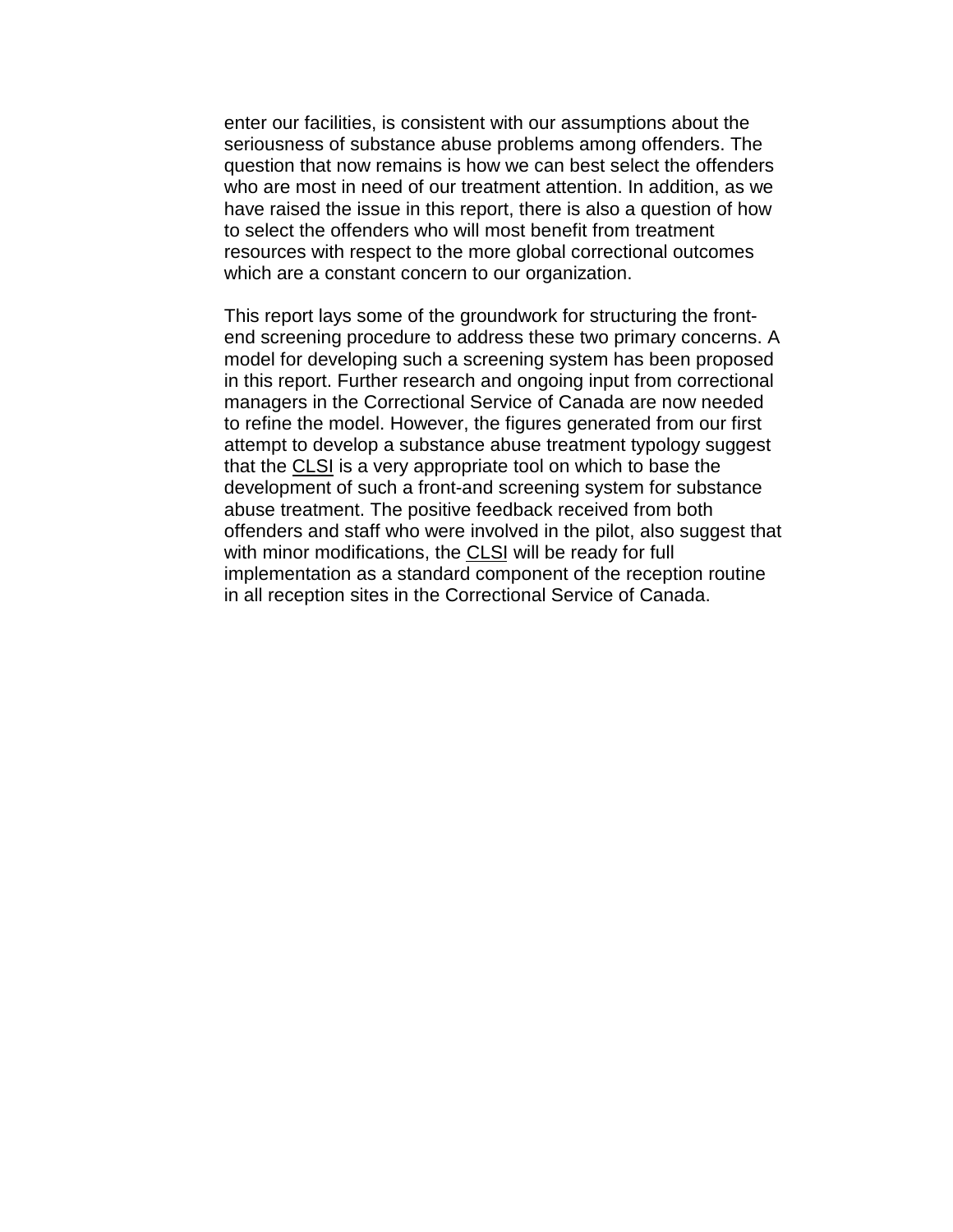# **References**

Correctional Service Canada (1990). Task Force on the Reduction of Substance Abuse. Ottawa, Correctional Service Canada.

Education and Personal Development Division and Research Branch, Correctional Service of Canada (1989). The Computerized Lifestyle Assessment Instrument Training Manual.

Hodgins, D. C. and Lightfoot, L. O. (1988). "Types of male alcoholand drug-abusing incarcerated offenders." British Journal of Addiction, 83. 1201-1213.

Horn, J. L. Wanberg, K W. and Foster, F. M. (1974). The Alcohol Use Inventory. Denver, Colorado: Center for Alcohol Abuse Research and Evaluation.

Lightfoot, L. O. and Hodgins, D. (1988). "A survey of alcohol and drug problems in incarcerated offenders." The International Journal of the Addictions, 23, 687-706.

Research Branch Correctional Service of Canada (March, 1990). The Prevalence, Nature and Severity of Mental Health Disorder Among Federal Male Offenders in Canada.

Selzer, M. L. (1971). "The Michigan Alcoholism Screening Test: The quest for a new diagnostic instrument. American Journal of Psychiatry, 127, 1653-1658.

Skinner, H. A. (1982) "Drug abusing screening test." Additive Behaviours, 7. 363-371.

Skinner, H. A. and Allen, B. A. (1982). "Alcohol dependence syndrome: Measurement and validation." Journal of Abnormal Psychology, 91, 199-209.

Skinner, H. A. and Allen, B. A. (1983). "Does the computer make a difference? A computerized versus face-to-face versus self-report assessment of alcohol, drug and tobacco use." Journal of Consulting and Clinical Psychology, 51, 267-275.

Skinner, H. A., Allen, B., McIntosh, M. C., & Palmer, W. H. (1985). Lifestyle assessment: applying microcomputers family practice. British Medical Journal, 290, 212-216.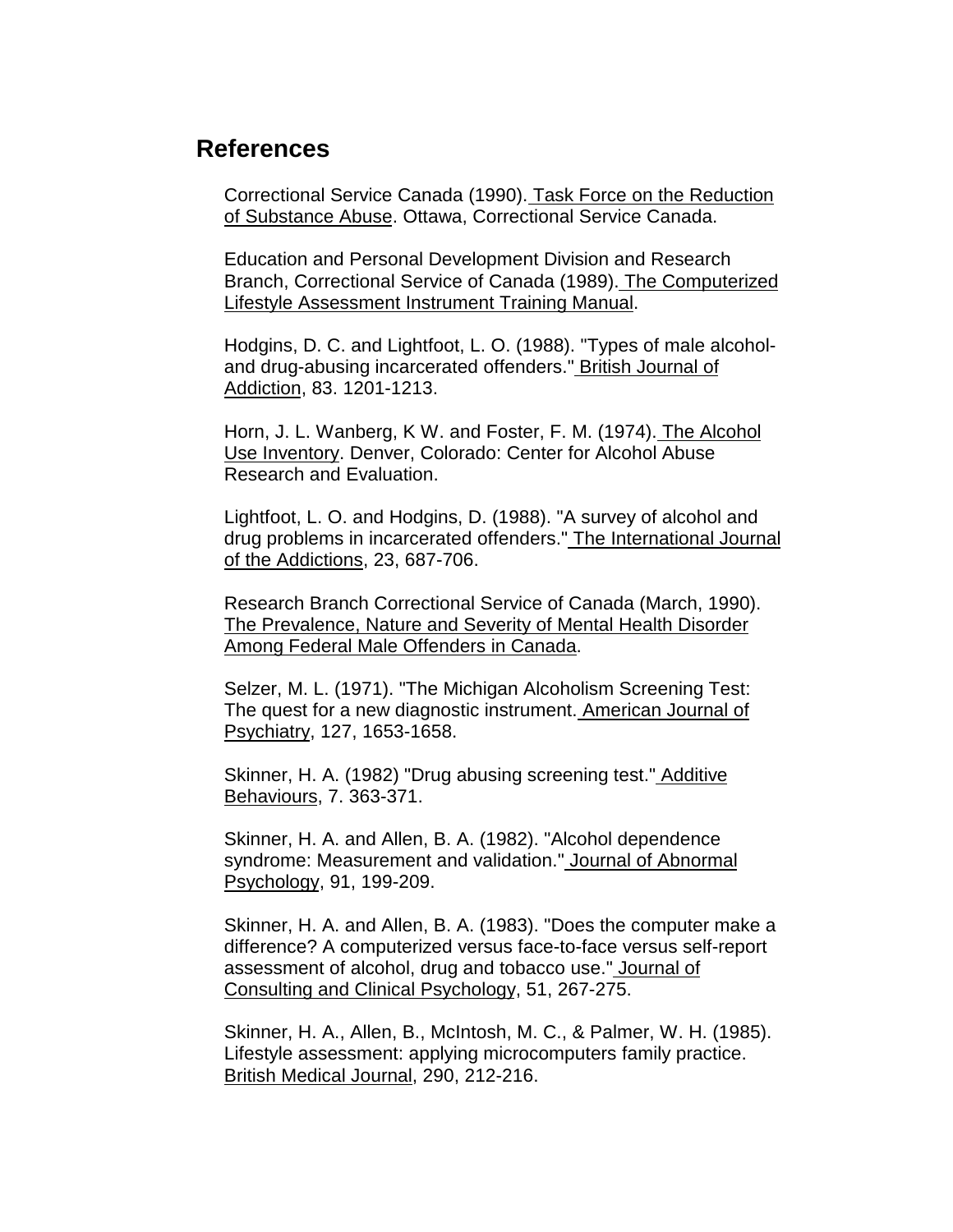United States Bureau of Justice Statistics (1983a). Prisoners and Drugs. Washington: U. S.Department of Justice.

United States Bureau of Justice Statistics (1983b). Prisoners and Alcohol. Washington: U. S. Department of Justice.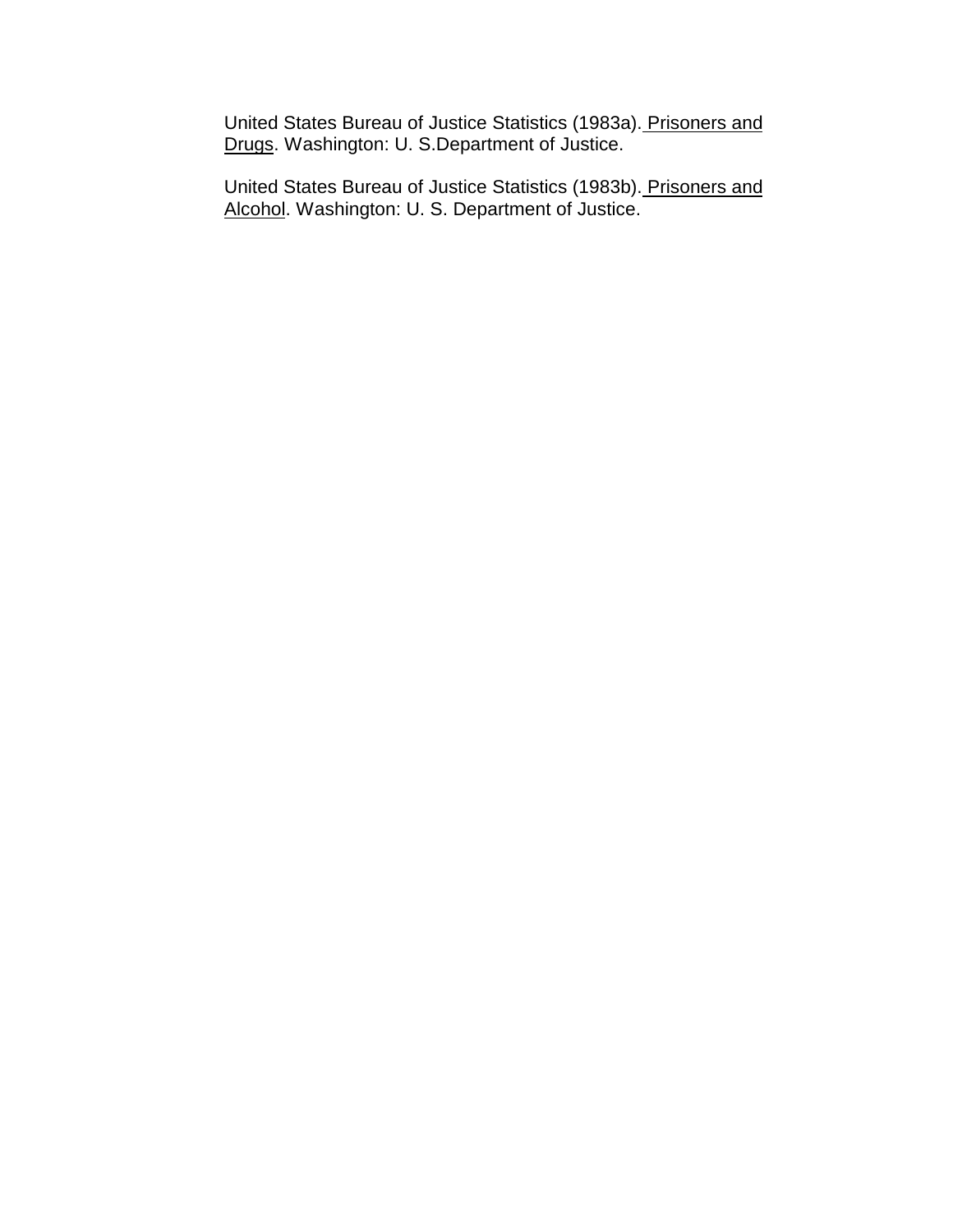# **Endnotes**

<sup>1</sup> The Task Force on the Reduction of Substance Abuse was mandated with the task of establishing a policy framework that would define the direction of substance abuse programs and services for federal offenders for the next five years.

 $^{2}$  The U.S. data was based on a random sample of 12,000 inmates from state correctional facilities surveyed in 1979.

 $3$  Cronbach Alpha coefficients may range in value from .0 to 1.0. For most measurement purposes, reliability coefficients of .60 or above are considered adequate.

 $^4$  These figures exclude the 55 offenders (10.9%) described earlier who provided inconsistent responses to questions about their drug use. The cases were excluded because they could not be reliably scored on the DAST items.

 $^5$  These figures exclude the 3 offenders described earlier who provided inconsistent responses to questions about their alcohol use. The cases were excluded because they could not be reliably scored on the ADS items

 $^6$  A Chi-square test was used to test for differences in the distributions of the scores between regions. No differences were observed for the DAST or ADS  $(p > .3)$ .

 $7$  These prevalence figures are based on "wide" diagnostic criteria. When more "stringent" criteria are employed the prevalence estimates are considerably lower. Using stringent criteria, the lifetime prevalence estimate was 40.9% for drug and 47.2% for alcohol abuse/dependence. The one year prevalence rates were 13.1% and 9.8% respectively.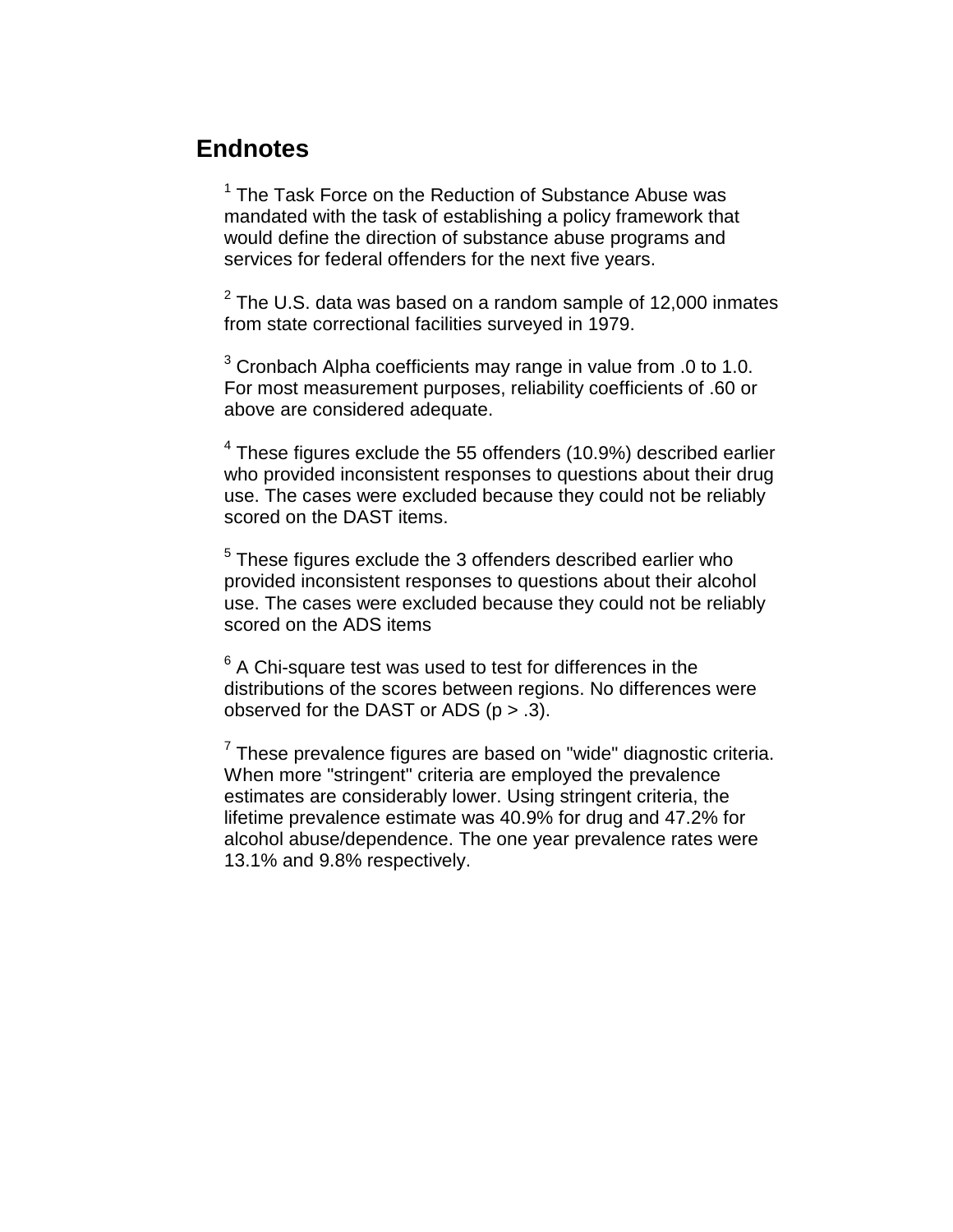# **Appendices**

# **Appendix A**

DRUG ABUSE SCREENING TEST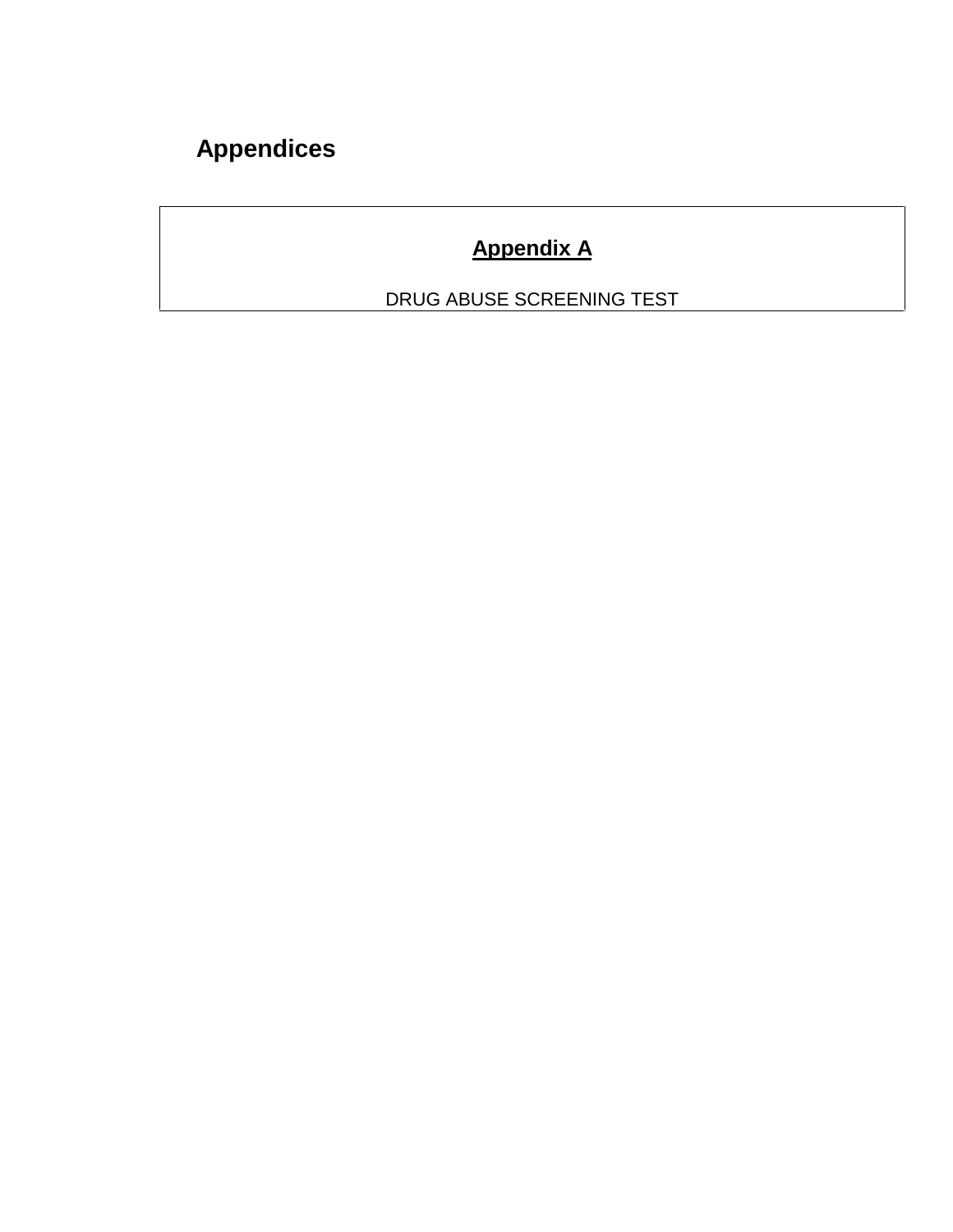## **DAST ITEMS**

1. Consider the 6 months before your arrest.

Did you use drugs other than those required for medical reasons.

1. NO

2. YES

2. Consider the 6 months before your arrest. Did you use prescribed or over the counter drugs in excess of the directions?

1. NO

2. YES

3. Consider the 6 months before your arrest. Did you abuse more than one drug at a time?

- 1. NO
- 2. YES

4. Consider the 6 months before your arrest. Were you able to get through the week without using drugs?

- 1. NO
- 2. YES

5. Consider the 6 months before your arrest. Were you always able to stop using drugs when you wanted to?

- 1. NO
- 2. YES

6. Consider the 6 months before your arrest. Did you have "blackouts" or "flashbacks" as a result of drug use?

- 1. NO
- 2. YES

7. Consider the 6 months before your arrest. Did you ever feel bad or guilty about your drug use?

- 1. NO
- 2. YES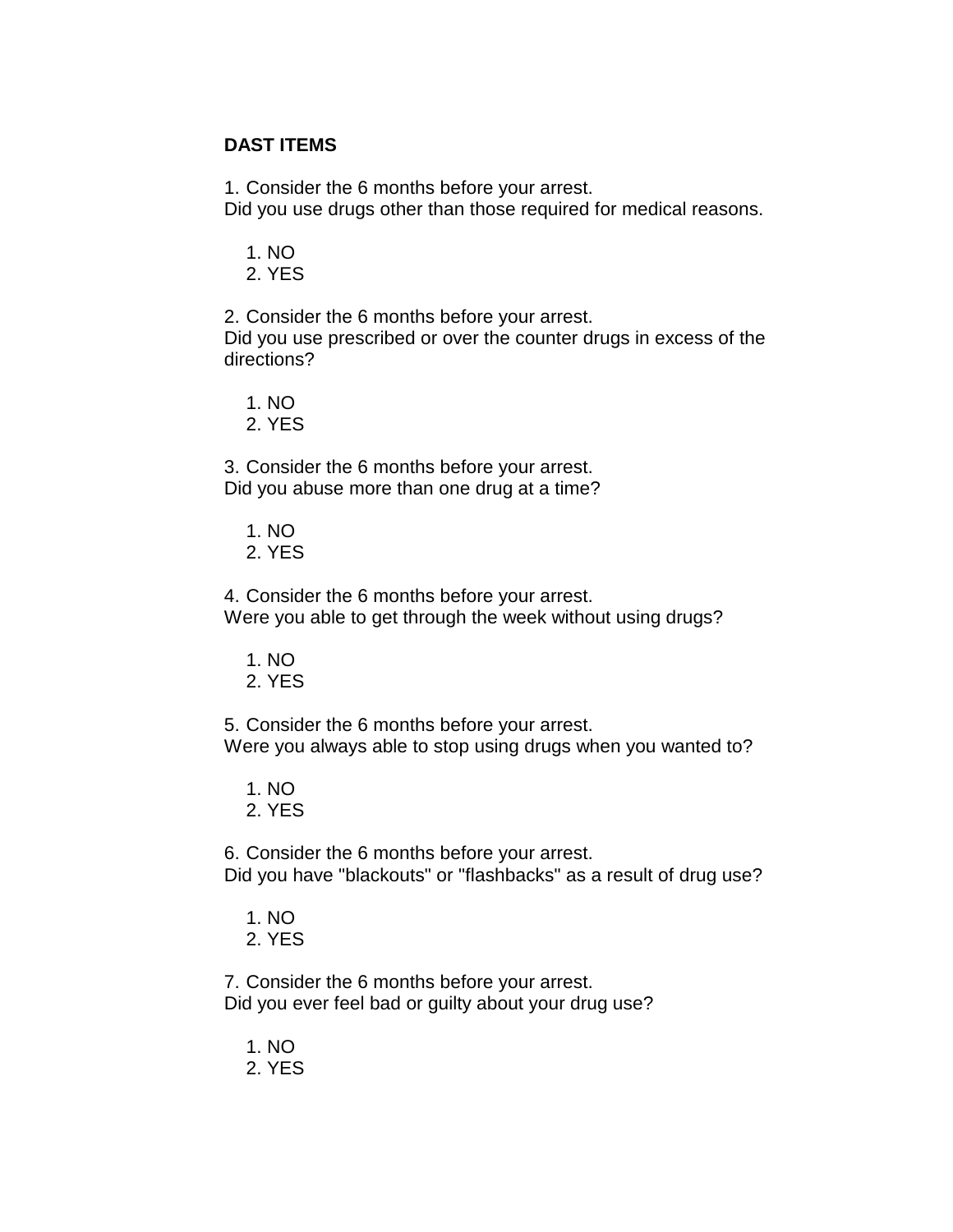8. Consider the 6 months before your arrest.

Did your wife (or parents) ever complain about your involvement with drugs?

1. NO

2. YES

9. Consider the 6 months before your arrest.

Did your drug abuse create problems between you and your wife or your parents?

1. NO

2. YES

10. Consider the 6 months before your arrest. Did you lose a friend because of your use of drugs?

- 1. NO
- 2. YES

11. Consider the 6 months before your arrest. Did you neglect your family because of your use of drugs?

1. NO

2. YES

12. Consider the 6 months before your arrest. Were you in trouble because of drug abuse?

- 1. NO
- 2. YES

13. Consider the 6 months before your arrest. Did you lose a job because of drug abuse?

1. NO

2. YES

14. Consider the 6 months before your arrest. Did you get into fights when under the influence of drugs?

- 1. NO
- 2. YES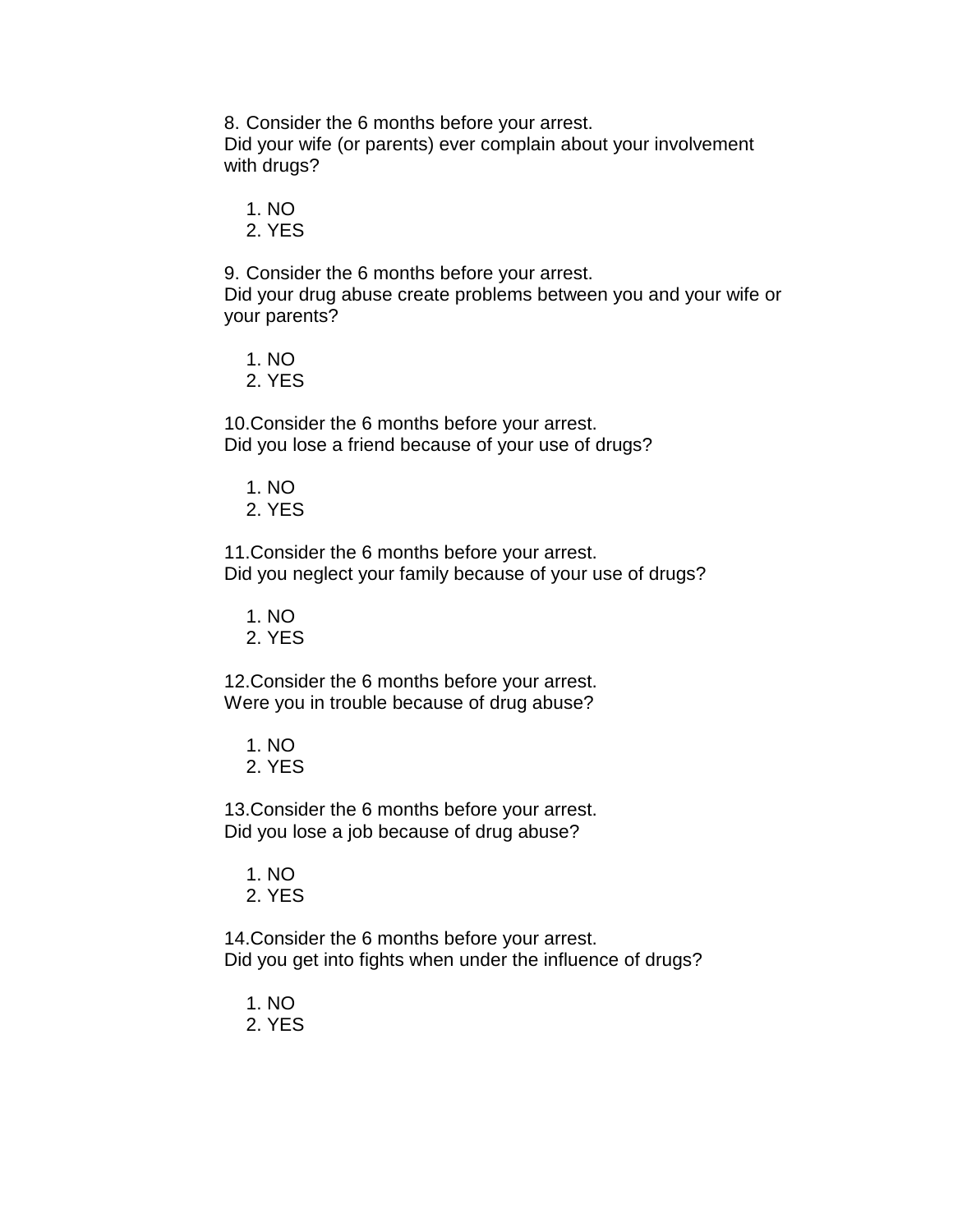15. Consider the 6 months before your arrest. Did you engage in illegal activities in order to obtain drugs?

1. NO

2. YES

16. Consider the 6 months before your arrest. Were you arrested for possession of illegal drugs?

- 1. NO
- 2. YES

17. Consider the 6 months before your arrest. Did you ever experience withdrawal symptoms (feel sick) when you stopped taking drugs?

1. NO

2. YES

18. Consider the 6 months before your arrest.

Did you have medical problems as a result of your drug use (such as memory loss, hepatitis, convulsions, bleeding, and others)?

- 1. NO
- 2. YES

19. Consider the 6 months before your arrest. Did you go to anyone for help for a drug problem?

- 1. NO
- 2. YES

20. Consider the 6 months before your arrest.

Were you involved in a treatment program specifically related to drug use?

- 1. NO
- 2. YES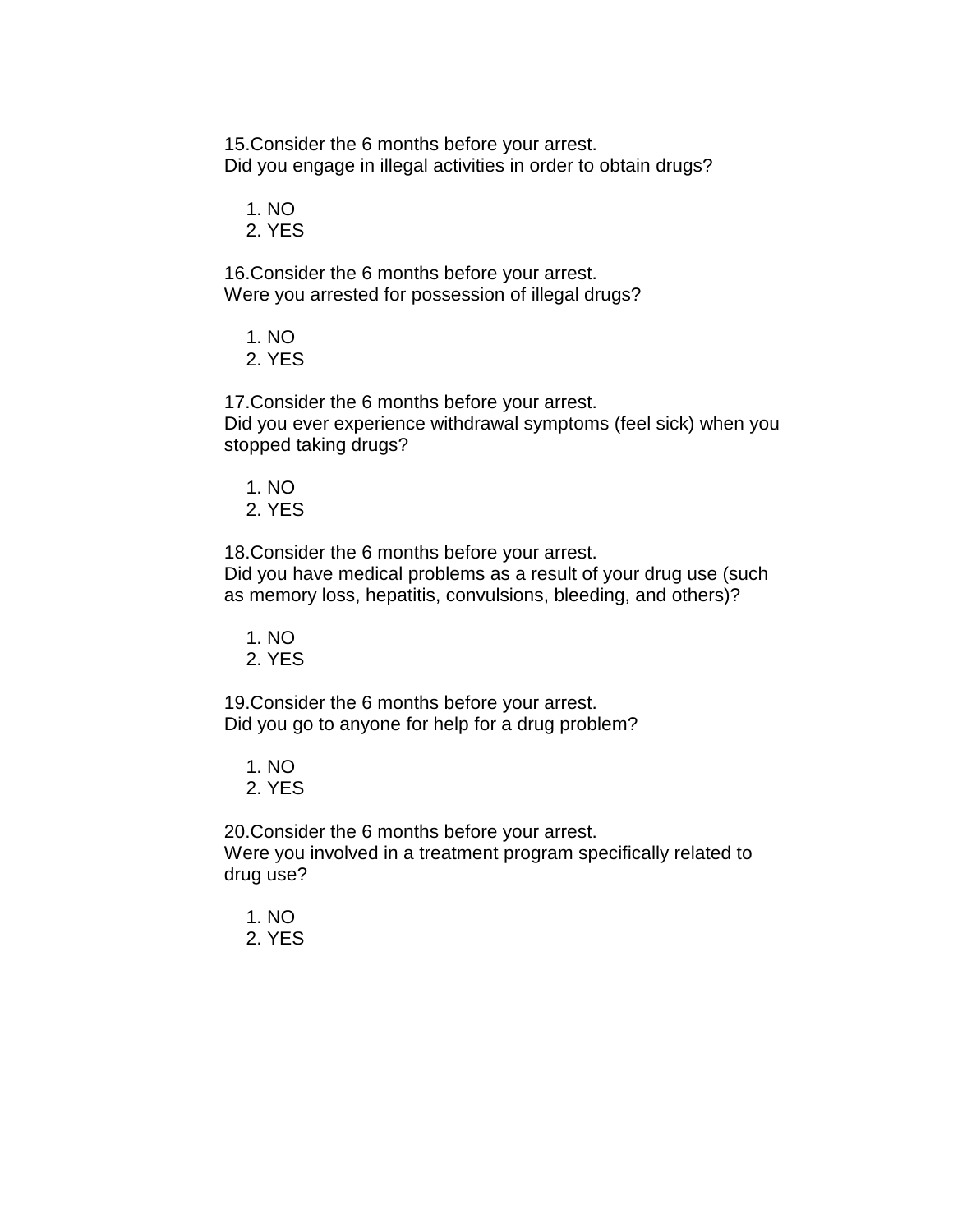# **Appendix B**

ALCOHOL DEPENDENCY SCALE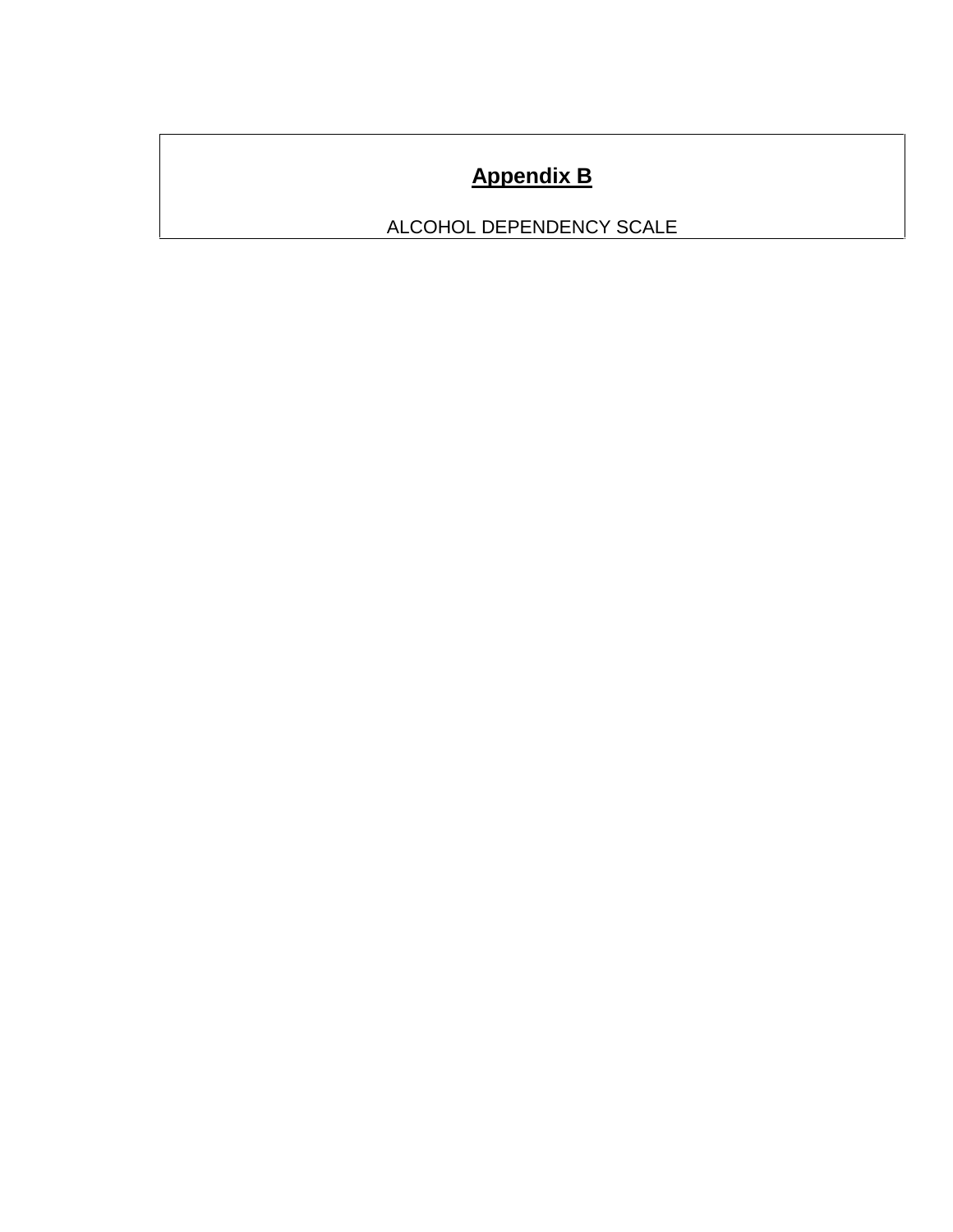## **ADS ITEMS**

1. Consider the six months before your arrest. How much did you drink the last time you drank?

- 1. ENOUGH TO GET HIGH OR LESS
- 2. ENOUGH TO GET DRUNK
- 3. ENOUGH TO PASS OUT

2. Consider the 6 months before your arrest. Did you often have hangovers on Sunday or Monday mornings?

1. NO

2. YES

3. Consider the 6 months before your arrest. Did you have the "shakes" when sobering up (hands tremble, shake inside)?

- 1. NO
- 2. SOMETIMES
- 3. ALMOST EVERY TIME I DRANK

4. Consider the 6 months before your arrest. Did you get physically sick (vomit, stomach cramps) as a result of drinking?

- 1. NO
- 2. SOMETIMES
- 3. ALMOST EVERY TIME I DRANK

5. Consider the 6 months before your arrest.

Did you have the "DT's" (delirium tremens) -- that is, see, feel or hear things not really there; feel very anxious, restless, overexcited?

- 1. NO
- 2. ONCE
- 3. SEVERAL TIMES

6. Consider the 6 months before your arrest. When you drank, did you stumble about, stagger and weave?

- 1. NO
- 2. SOMETIMES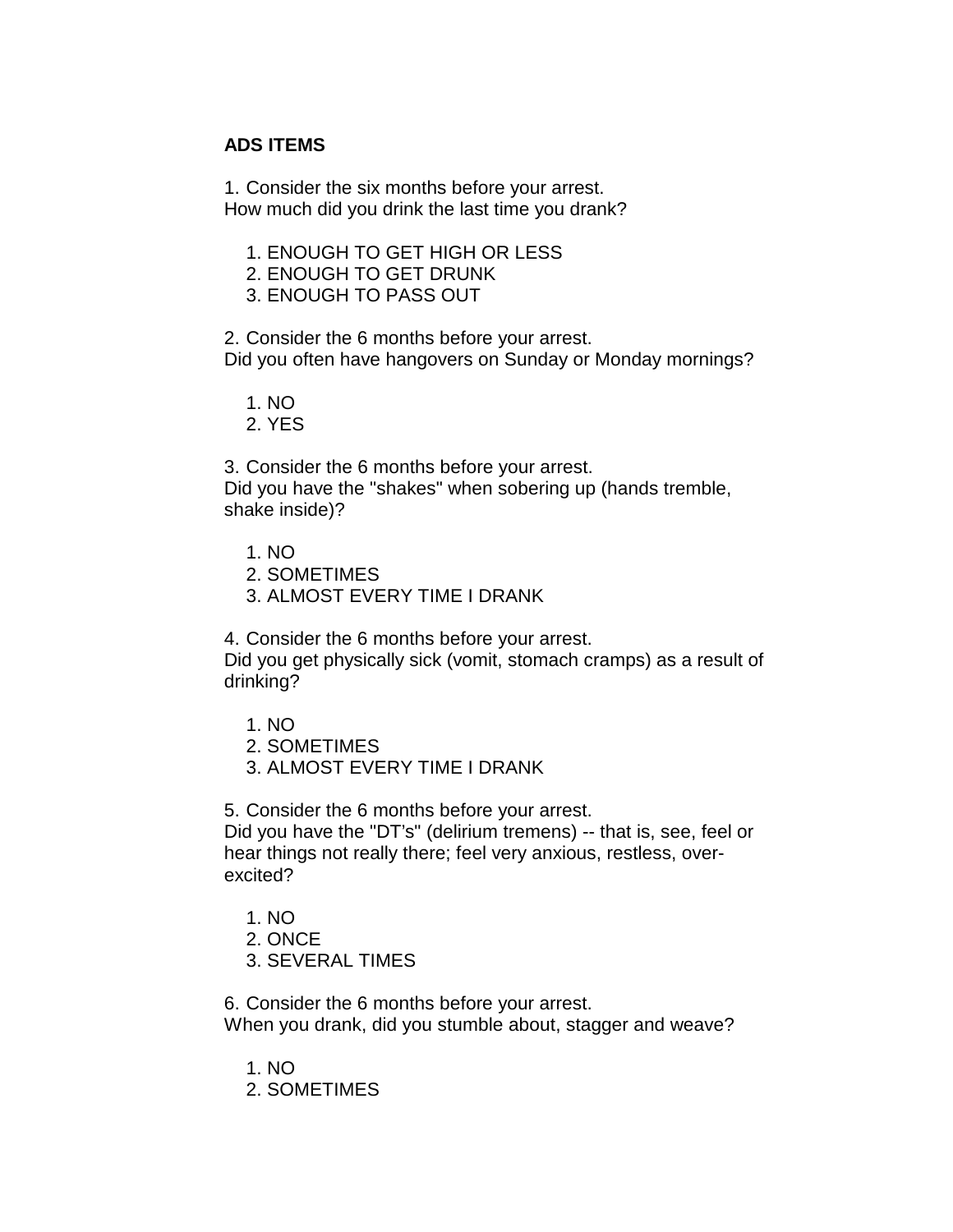3. OFTEN

7. Consider the 6 months before your arrest. As a result of drinking, did you feel overly hot and sweaty (feverish)?

1. NO

2. ONCE

3. SEVERAL TIMES

8. Consider the 6 months before your arrest. As a result of drinking, did you see things that were not really there?

1. NO

2. ONCE

3. SEVERAL TIMES

9. Consider the 6 months before your arrest.

Did you panic because you feared you might not have a drink when you needed it?

1. NO

2. YES

10. Consider the 6 months before your arrest.

Did you have blackouts (loss of memory without passing out) as a result of drinking?

- 1. NO, NEVER
- 2. SOMETIMES
- 3. OFTEN
- 4. ALMOST EVERY TIME I DRANK

11. Consider the 6 months before your arrest.

Did you carry a bottle with you or keep one close at hand?

- 1. NO
- 2. SOME OF THE TIME
- 3. MOST OF THE TIME

12. Consider the 6 months before your arrest.

After a period of abstinence (not drinking), did you end up drinking heavily again?

- 1. NO
- 2. SOMETIMES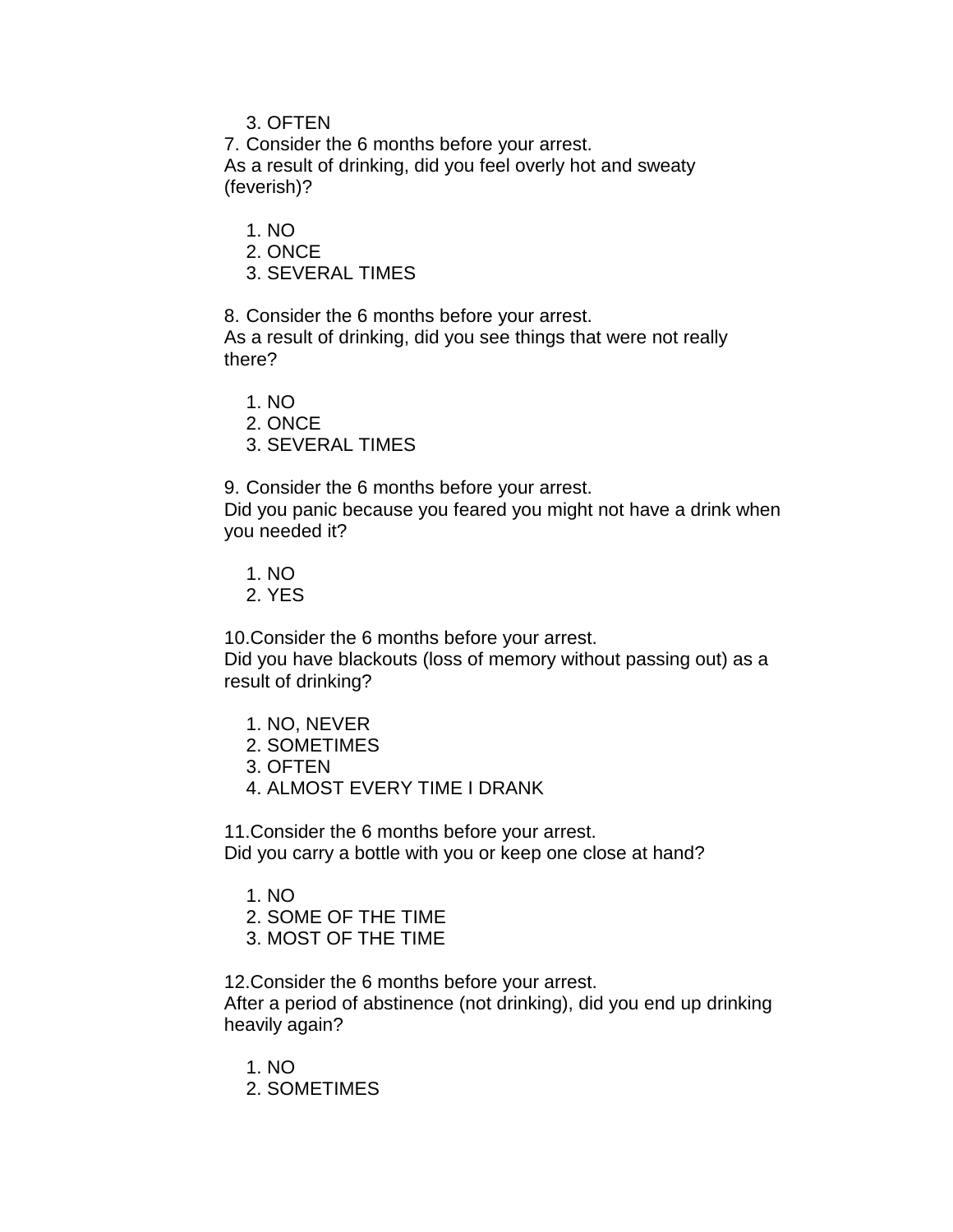# 3. ALMOST EVERY TIME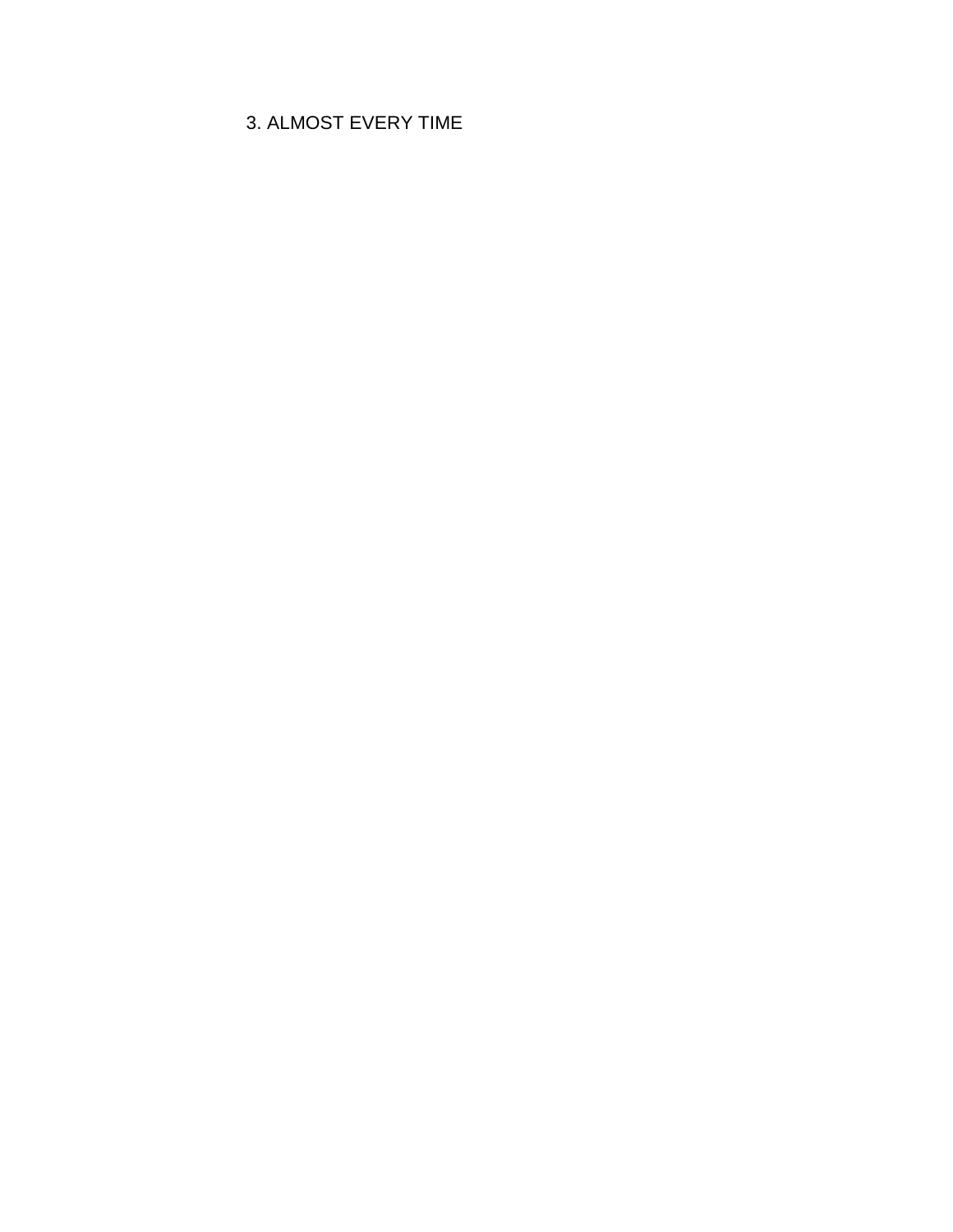13. Consider the 6 months before your arrest. Did you pass out as a result of drinking?

1. NO

2. ONCE

3. MORE THAN ONCE

14. Consider the 6 months before your arrest. Did you have a convulsion (fit) following a period of drinking?

- 1. NO
- 2. ONCE
- 3. SEVERAL TIMES

15. Consider the 6 months before your arrest. Did you drink throughout the day?

- 1. NO
- 2. YES

16. Consider the 6 months before your arrest. After drinking heavily, was your thinking fuzzy or unclear?

- 1. NO
- 2. YES, BUT ONLY FOR A FEW HOURS
- 3. YES, FOR ONE OR TWO DAYS
- 4. YES, FOR MANY DAYS

17. Consider the 6 months before your arrest. As a result of drinking, did you ever feel your heart beating rapidly?

- 1. NO
- 2. ONCE
- 3. SEVERAL TIMES

18. Consider the 6 months before your arrest. Did you almost constantly think about drinking and alcohol?

- 1. NO
- 2. YES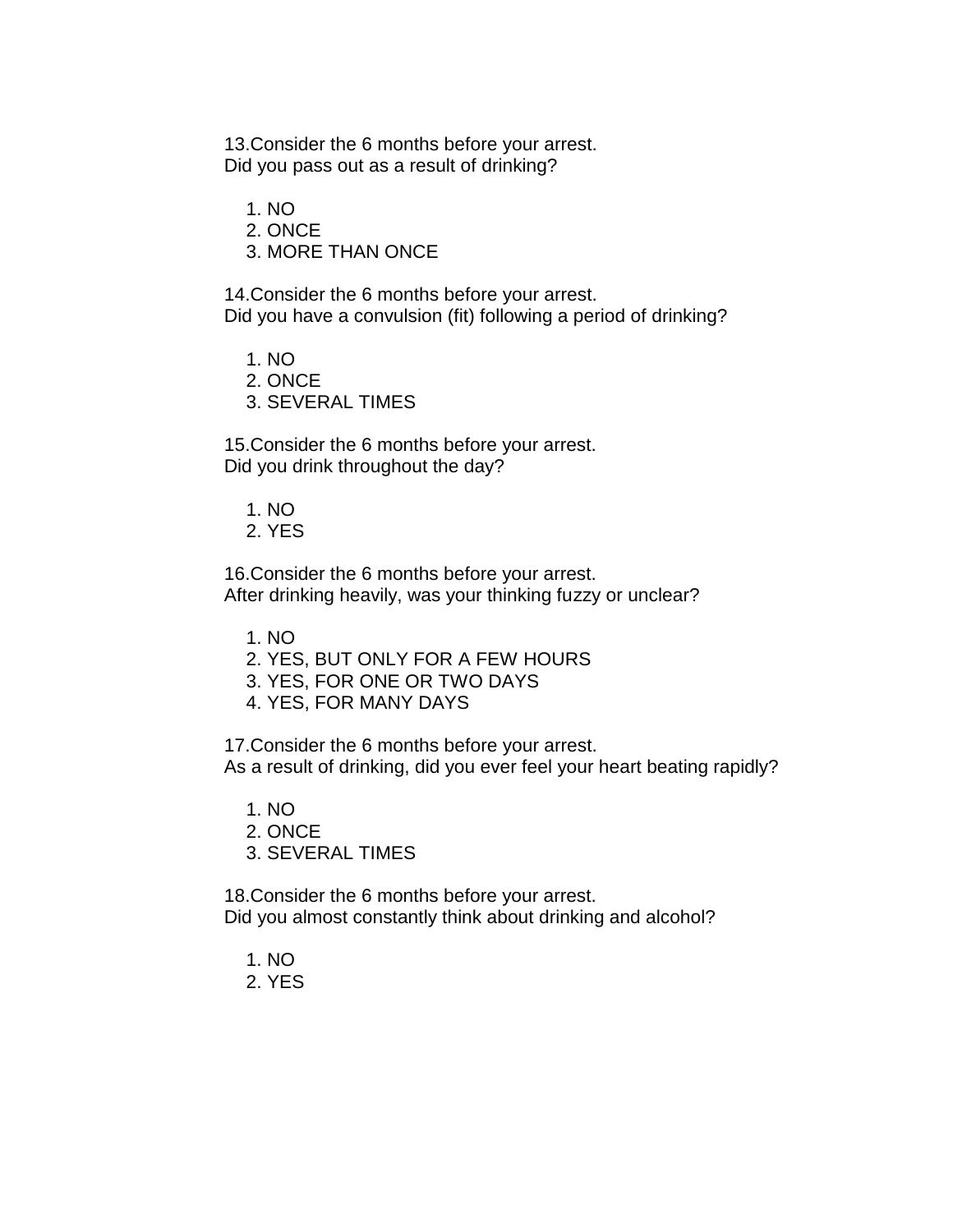19. Consider the 6 months before your arrest.

As a result of drinking, did you hear "things" that were not really there?

- 1. NO
- 2. ONCE
- 3. SEVERAL TIMES

20. Consider the 6 months before your arrest. Did you have weird and frightening sensations when drinking?

- 1. NO
- 2. ONCE OR TWICE
- 3. OFTEN

21. Consider the 6 months before your arrest.

As a result of drinking, did you "feel things" crawling on you that were not really there (such as bugs and spiders)?

- 1. NO
- 2. ONCE
- 3. SEVERAL TIMES
- 22. Consider the 6 months before your arrest. With respect to blackouts (loss of memory)
	- 1. NEVER HAD A BLACKOUT
	- 2. HAD A BLACKOUT THAT LASTED LESS THAN AN HOUR
	- 3. HAD A BLACKOUT THAT LASTED FOR SEVERAL HOURS
	- 4. HAD A BLACKOUT THAT LASTED FOR A DAY OR MORE

23. Consider the 6 months before your arrest. Did you try to cut down on your drinking and fail?

- 1. NO
- 2. ONCE
- 3. SEVERAL TIMES

24. Consider the 6 months before your arrest. Did you gulp drinks (drink quickly)?

- 1. NO
- 2. YES